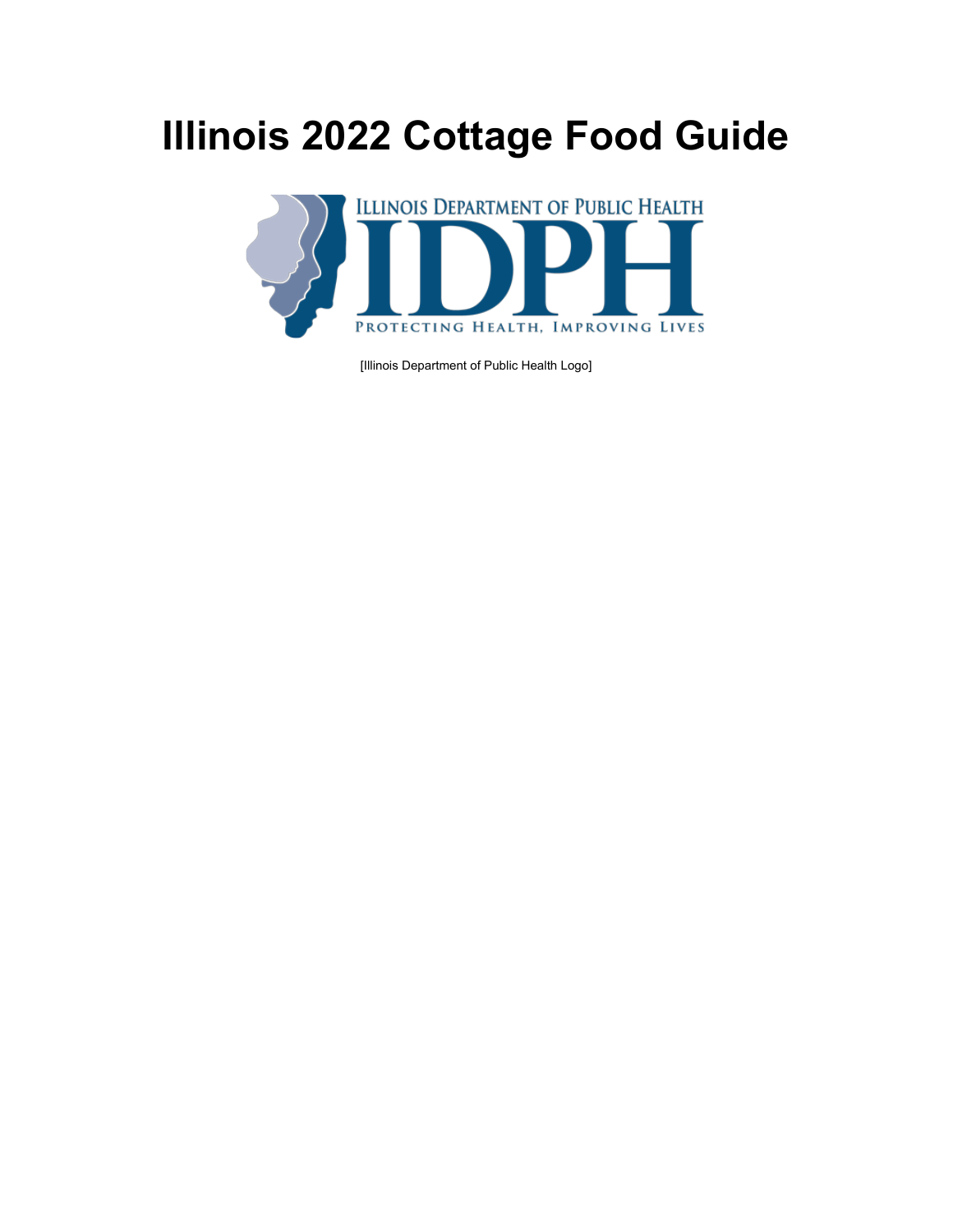## **About this Guide**



[Illinois Department of Public Health Logo]

This Guide was developed by the Illinois Department of Public Health (IDPH) in partnership with a diverse collection of stakeholders including cottage food advocacy groups, local health departments, public health associations, the University of Illinois Extension, cottage food producers, and economic development organizations.

The purpose of this Guide is to support cottage food businesses and health departments, grow a thriving cottage food industry in Illinois, and ensure that cottage food products are safe, healthy, and enjoyable for all.

The Guide is designed to make it easy for farmers, food entrepreneurs, and health departments to understand and implement Cottage Food Law, meet state requirements, and comply with the highest safety standards. Please read this Guide carefully and thoroughly before applying to become a Cottage Food Operator.

You are also encouraged to read the letter of the law here: **Food Handling [Regulation](https://www.ilga.gov/legislation/ilcs/ilcs3.asp?ActID=1578&ChapterID=35)** [Enforcement](https://www.ilga.gov/legislation/ilcs/ilcs3.asp?ActID=1578&ChapterID=35) Act (410 ILCS 625/4)

For a full list of contributing organizations and their contact information, please see Resources: Advocacy, Social, and Support Groups on page 41.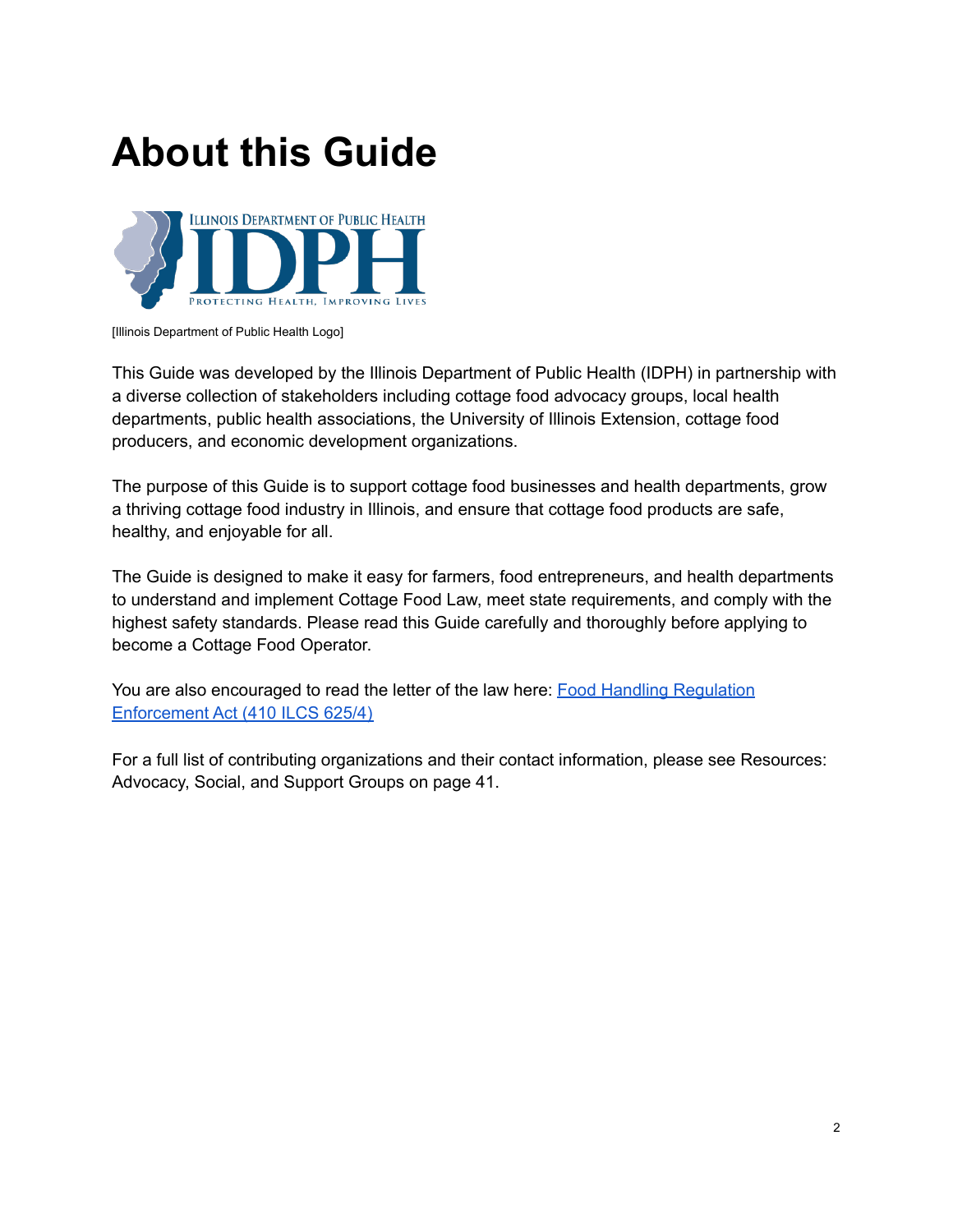# **Index**

| What is a Cottage Food Operation?                | Page 4  |
|--------------------------------------------------|---------|
| Registering as a Cottage Food Operation Overview | Page 6  |
| Certified Food Protection Manager (CFPM)         | Page 8  |
| <b>Employees</b>                                 | Page 10 |
| What Can I Make Under the Cottage Food Law?      | Page 10 |
| <b>Acidified/Fermented Foods</b>                 | Page 11 |
| <b>Canned Tomatoes</b>                           | Page 14 |
| Salad Dressings, Vinegars, Infused Oils          | Page 15 |
| Dairy                                            | Page 15 |
| <b>Cut Leafy Greens</b>                          | Page 17 |
| Mushrooms                                        | Page 18 |
| <b>Fresh-Pressed Juices or Bottled Drinks</b>    | Page 18 |
| Potentially Hazardous Foods or TCS Foods         | Page 19 |
| <b>FAQ: Allowed Foods</b>                        | Page 20 |
| <b>Approved Recipe Resources</b>                 | Page 21 |
| Home Canning                                     | Page 21 |
| Testing                                          | Page 23 |
| <b>Sales Avenues</b>                             | Page 25 |
| Labeling                                         | Page 27 |
| Signage                                          | Page 29 |
| <b>Local Zoning and Regulations</b>              | Page 30 |
| Home Kitchen Safety Standards                    | Page 31 |
| <b>Starting Your Cottage Food Business</b>       | Page 36 |
| Connecting to the Cottage Food Community         | Page 38 |
| What to Do if Your Experience a Roadblock        | Page 38 |
| History of Cottage Food Law                      | Page 40 |
| <b>Contributors to this Guide</b>                | Page 41 |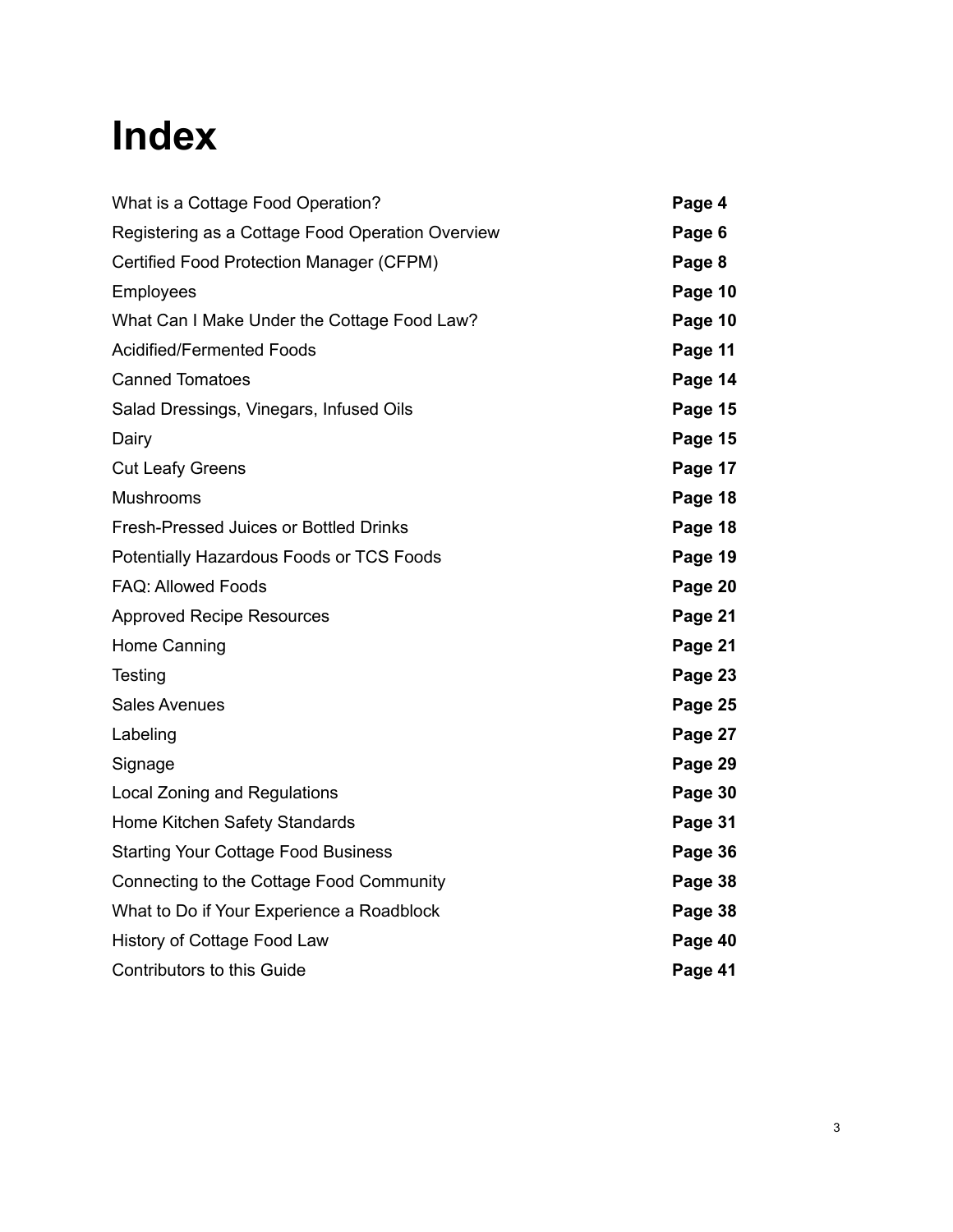# **What is a Cottage Food Operation**

As defined in Illinois's law, "Cottage Food Operation" means an operation conducted by a person who produces food or drink, other than foods and drinks listed as prohibited in the law, in a kitchen located in that person's primary domestic residence or another appropriately designed and equipped kitchen on a farm for direct sale by the owner, a family member, or employee. In other words, a Cottage Food Operation is a home-based food business.

### **What is a Cottage Food Operation?**

- Physically altering/processing/creating product
- In primary domestic residence or a farm kitchen
- Direct sale to the consumer (not for repacking, sale and/or distribution by a 3rd party)
- Sales made by owner, family member, or employee
- Registered as a Cottage Food Operator with their local health department in the county or municipality in which they reside
- No prohibited ingredients or products

Cottage Food Law was created with the intent of supporting the growth of small businesses by creating regulations that allow food entrepreneurs to use their home kitchens to make certain, relatively low-risk food products for sale directly to consumers. Cottage Food Operations are not intended to compete with brick and mortar establishments and are limited in the type of products they can make, the places they can sell their products, and by additional labeling and signage not required of commercially licensed food establishments.

Cottage Food Law provides food entrepreneurs with the opportunity to start small, test their products, and grow a customer base before deciding whether or not to scale into a commercial kitchen.

Cottage Food Law allows a broad range of low-risk food products, as well as some higher risk food products that have additional requirements. Prohibited ingredients or products, as outlined by the law (see page 10), may not be produced by a Cottage Food Operation. All food or drink produced in a Cottage Food Operation must physically be altered or processed. All sales must be direct-to-customer. This can be done by either the owner, a family member, or an employee - all of whom must be listed on the Cottage Food Operator registration form (see section on Employees page 10). Cottage food products may not be repacked, sold, or distributed by a third party.

For additional guidance about Home Kitchen Safety Standards specific to safety protocols, such as refrigeration, equipment, hand washing, transportation, sanitizer, etc. see page 31.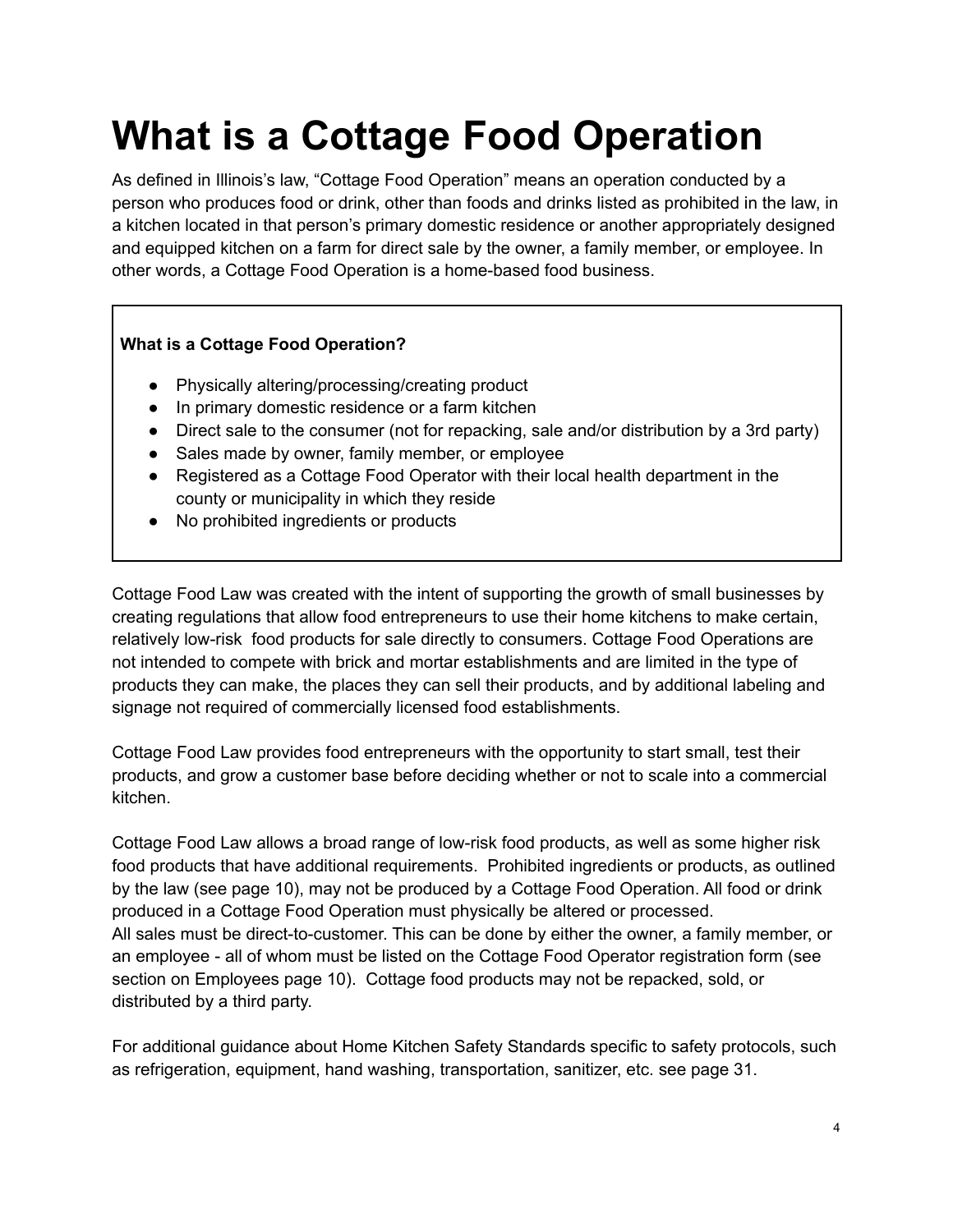## FAQ: What is a Cottage Food Operation

**Do I have to be a farmer to apply for a cottage food registration?** No.

### **Can my kitchen be located in an outbuilding on my property-- such as an unattached garage or shed?**

If you are a farmer, yes. If you are not a farmer, then no. The law is written this way in order to prevent persons from turning outbuildings into storefronts. However, there is an allowance for farmers who often have farm property that is not located in the same parcel of land as their primary domestic residence.

### **Can I make or prepare products in a room other than my kitchen?**

Products must be made or prepared in "an appropriately designed and equipped kitchen". You are allowed to have multiple kitchens in your home but not to use, i.e. a spare bedroom as a makeshift kitchen if it is not appropriately designed and equipped. Contact your local health department for answers specific to your property.

### **Can I be a registered Cottage Food Operation and have a commercial kitchen license at the same time?**

Yes but this can become a complicated situation quickly. Products made for the Cottage Food Operation Registration do not fall under the same rules as those made under the Commercial Kitchen License and vice versa. It's important to keep very clear records of products made for which business and ensure compliance with the correct set of regulations.

### **Is my charitable bake sale required to register as a Cottage Food Operation?**

No, as long as your charitable organization is only selling non-potentially hazardous baked goods. The law says "(g) A person who produces or packages a non-potentially hazardous baked good for sale by a religious, charitable, or nonprofit organization for fundraising purposes is exempt from the requirements of this Section."

### **My friend and I would like to register as a Cottage Food Operation and each use our own kitchen to make products under one business. Is that allowed?**

No. A Cottage Food Registration number is specific to one home kitchen location. The law is clear that a Cottage Food Operator or their employees must use a kitchen in the Cottage Food Operator person's primary residence or, for farms, in an appropriately designed building on the farm property. The Cottage Food Operator is one person, who may have additional employees or family members assist, and so there can only be one kitchen registered.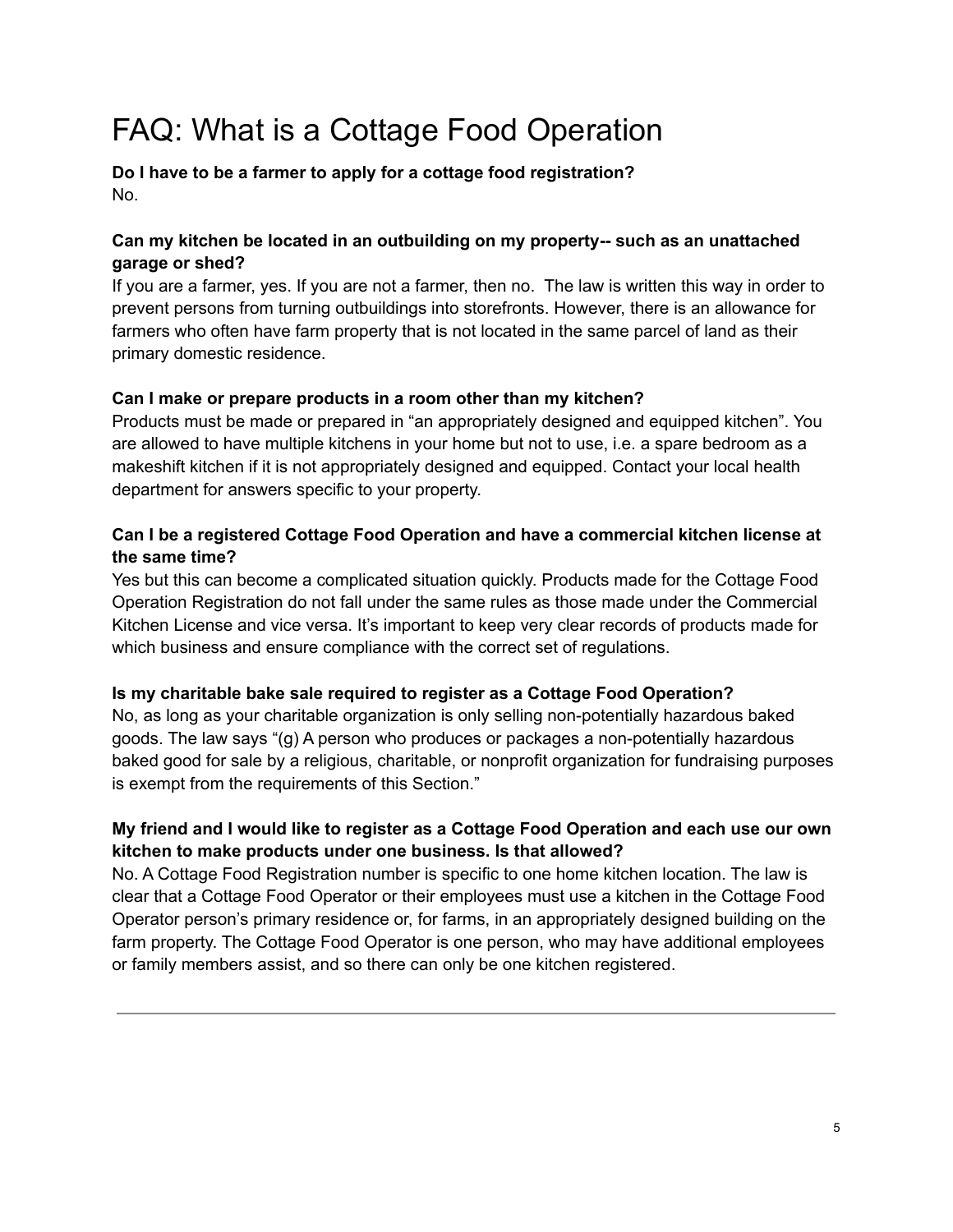# **Registering as a Cottage Food Operation Overview**

Cottage Food Operator registration is handled by your local health department. You must register in the county in which you reside; however, once registered you may sell in any county in the state. Generally, cottage food registration is handled by Environmental Health professionals within your local health department and they are a vital resource for questions you may have. The application and related paperwork may be located on your local health department's website or by contacting them directly. The cost to register will be no more than \$50; however, there may be associated costs for testing and food safety licensure.

You can review a sample [application](https://drive.google.com/drive/folders/1nWTxspL69zSQiZZI7hrfowQCHLDcf3dP?usp=sharing) package here. Note, this is just a sample. Your local health department will provide you with a copy with their own branding.

Once you are registered, you will receive a certificate of registration and a registration number. The registration number should be incorporated onto your product labels. This number allows health departments to easily track your product in case of a foodborne illness outbreak or other concerns. It is advised to have your certificate or registration readily available to show health inspectors at all times, especially when vending outside of your county so that local inspectors can verify that you have been registered.

Additionally, if you plan to sell at events outside of your county where you reside, you are advised to notify the health department in that county as a courtesy. Building positive relationships with local health departments will help create mutual respect that enables health departments to ensure public safety and you to vend with ease.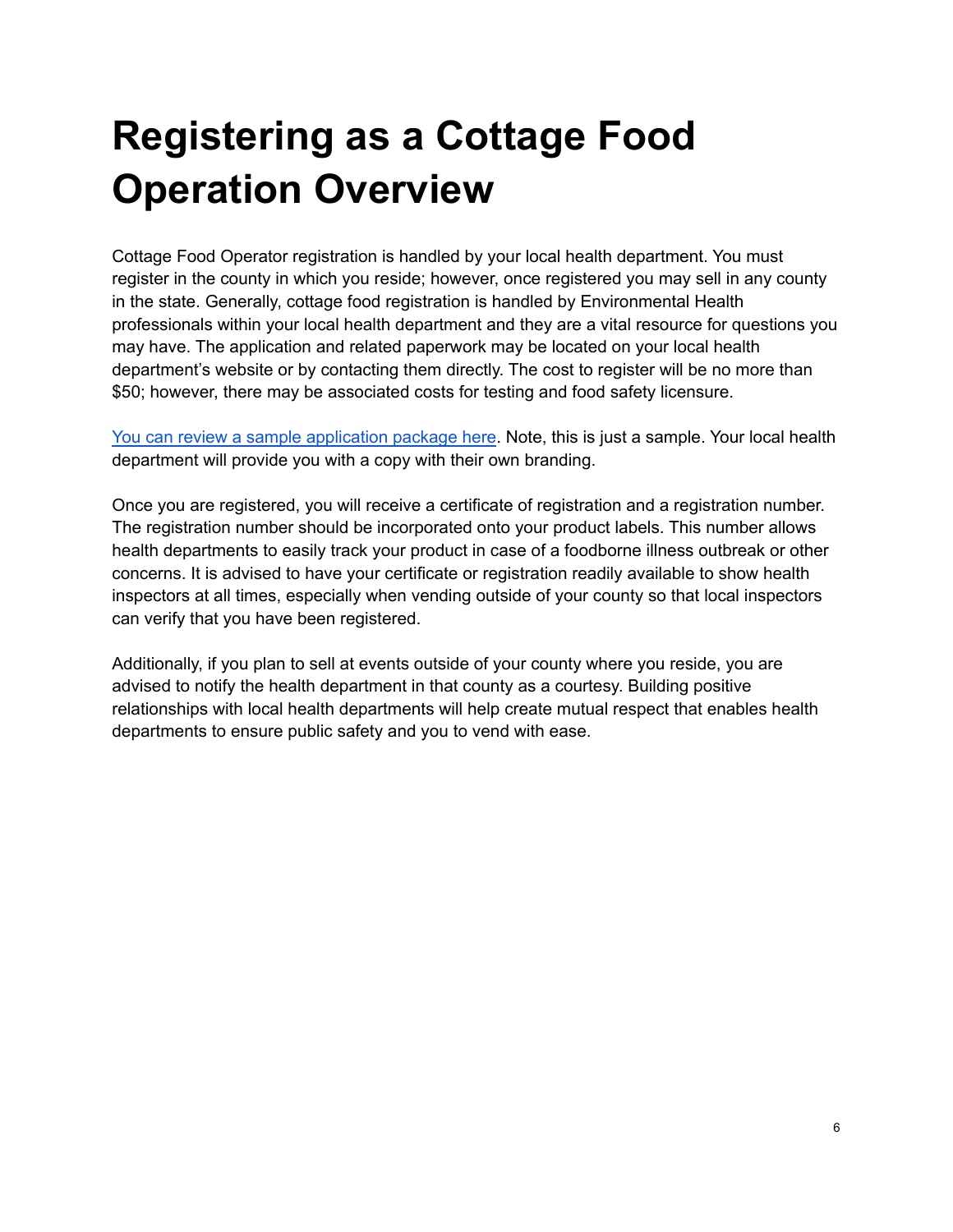| <b>Cottage Food Operator Registration Checklist</b>                                                            |
|----------------------------------------------------------------------------------------------------------------|
| <b>Certified Food Protection Manager Certificate</b>                                                           |
| List of Products you intend to produce                                                                         |
| Product Label for each Category of Food Product                                                                |
| On Private Water? - > Water Test Results                                                                       |
| <b>Registration Fee</b>                                                                                        |
| Producing Acidified/Fermented Foods?                                                                           |
| One of the following:                                                                                          |
| A completed food safety plan & representative pH test for each product with a<br>different food safety process |
| 0R                                                                                                             |
| An approved recipe from the USDA National Center for Home Food                                                 |
| Preservation or the cooperative extension office of any state                                                  |
| Canned tomatoes or tomato products like salsa? One of the following:                                           |
| A pH test for each recipe                                                                                      |
| <b>OR</b>                                                                                                      |
| An approved recipe from the USDA National Center for Home Food                                                 |
| Preservation or the cooperative extension office of any state                                                  |

## FAQ: Registering as a Cottage Food Operator

### **What does it cost to register?**

The fee to register is capped at \$50 by law. This was done in order to make Cottage Food Operations economical for small businesses. Your local health department may charge between \$0 and \$50.

### **How often do I have to register?**

Annually. Your local health department may process registration on a rolling basis or at a fixed time every year.

### **Will I be regularly inspected?**

No. Unlike restaurants and retailers, your home kitchen will not be inspected by a local health department upon registration. However, a local health department may inspect your home kitchen if there is cause to believe your products are not safe or not in compliance with the law. See Inspections (Page 35) for more information about inspections.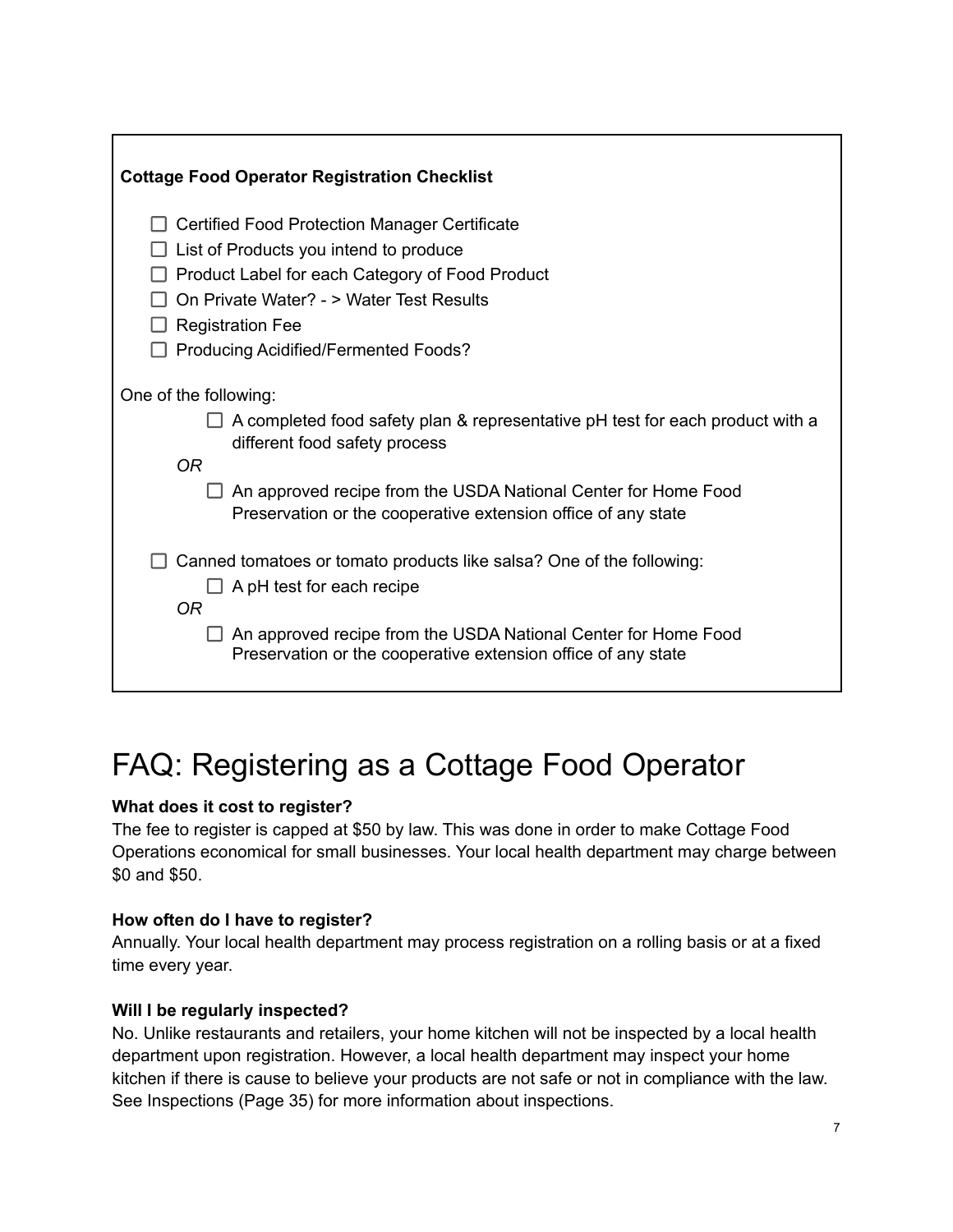### **What's the difference between a "registration" and a "license"?**

Registration does not involve an inspection and generally refers to a simpler process. Licensure comes with inspections and a formal process with related costs. A commercial kitchen is a licensed operation.

### What do I do if I want to add a product later in the year after I've already submitted my **cottage food registration form?**

Speak to your local health department. They will have a process to amend your registration that should be simple and straightforward. This process may vary from county to county.

### **How long will it take for my registration to be approved?**

It can take up to six weeks, depending on the workload of your local health department at the time of your application. Health Departments deal with many varied issues so it is possible for unpredictable outside pressures (i.e. a pandemic) to extend the timeline of approving your application. Apply early to minimize this impact on your business.

# **Certified Food Protection Manager (CFPM)**

All Cottage Food Operators and any person helping to prepare or package food products as part of the Cottage Food Operation must have completed the Certified Food Protection Manager certification course and passed the exam before the Cottage Food Registration can be approved.

There are multiple food safety trainings online and it can be confusing which one you should take. In order to become a Cottage Food Operator, you must get your Certified Food Protection Manager Certificate. Look for a course that is ANSI approved, at least eight hours long, with a proctored exam. The cost of the training varies but is usually between \$100-\$300 and is valid for five years.

There are currently six ANSI approved companies that offer the Certified Food Protection Manager Certification exam. The courses and exams are offered both online and in person depending on the company that you choose. Your local health department may maintain a list of local Certified Food Protection Manager course providers.

NOTE: The Food Handler training is NOT valid for Cottage Food Operators. The training you are looking for is the Certified Food Protection Manager training.

Visit Here for a list of [companies](https://anabpd.ansi.org/Accreditation/credentialing/personnel-certification/food-protection-manager/ALLdirectoryListing?menuID=8&prgID=8&statusID=4) with an ANSI approved exam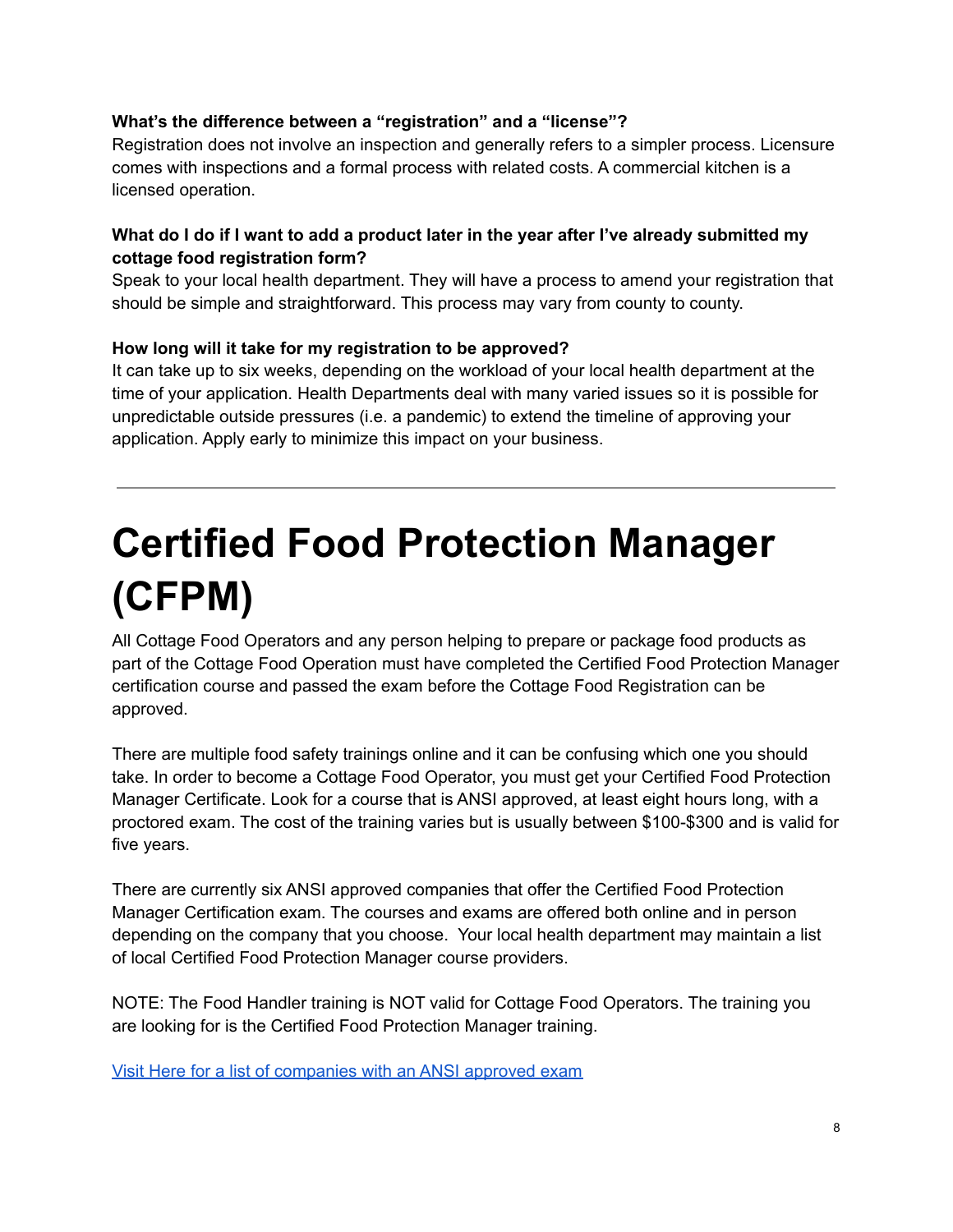## FAQ: Certified Food Protection Manager (CFPM)

### **Is the test hard?**

The course is designed to prepare you for the test. If you follow the course, you should do fine on the test.

### **I'm under 18 years old-- can I take the test?**

This is up to the company or instructor administering the course and exam. But generally allowed.

### **How long does the exam take?**

The course is around eight hours and then you have up to two hours to take the exam. It's not recommended to take the exam without the course, even as a refresher.

### **Are there resources to help me study for the test?**

Yes. The company administering the course and test may have materials in advance to study, at their discretion. The course material is intended thoroughly to prepare you to take the exam as instructors are tracked on their pass/fail rates.

### **What happens if I don't pass the test?**

You may retest. Within the first 30 days, you may take the exam twice. If you don't pass the exam on your second attempt, you must wait 60 days from your most recent attempt to attempt again. No more than four attempts are allowed within a 12 month period.

### **How much does the test cost?**

Pricing is set by the testing company but generally falls between \$100-\$300.

### **Can I take the test virtually?**

Yes. Many ANSI approved companies offer virtual examination options.

### **How often do I have to renew my CFPM certification?**

Every five years.

### **I have young employee(s) who would struggle to pass the CFPM test. Are they required to take it if they are working under my direction?**

Yes. However, it is possible to ask for accommodations or assistance taking the CFPM such as asking for a proctor to read questions aloud, etc.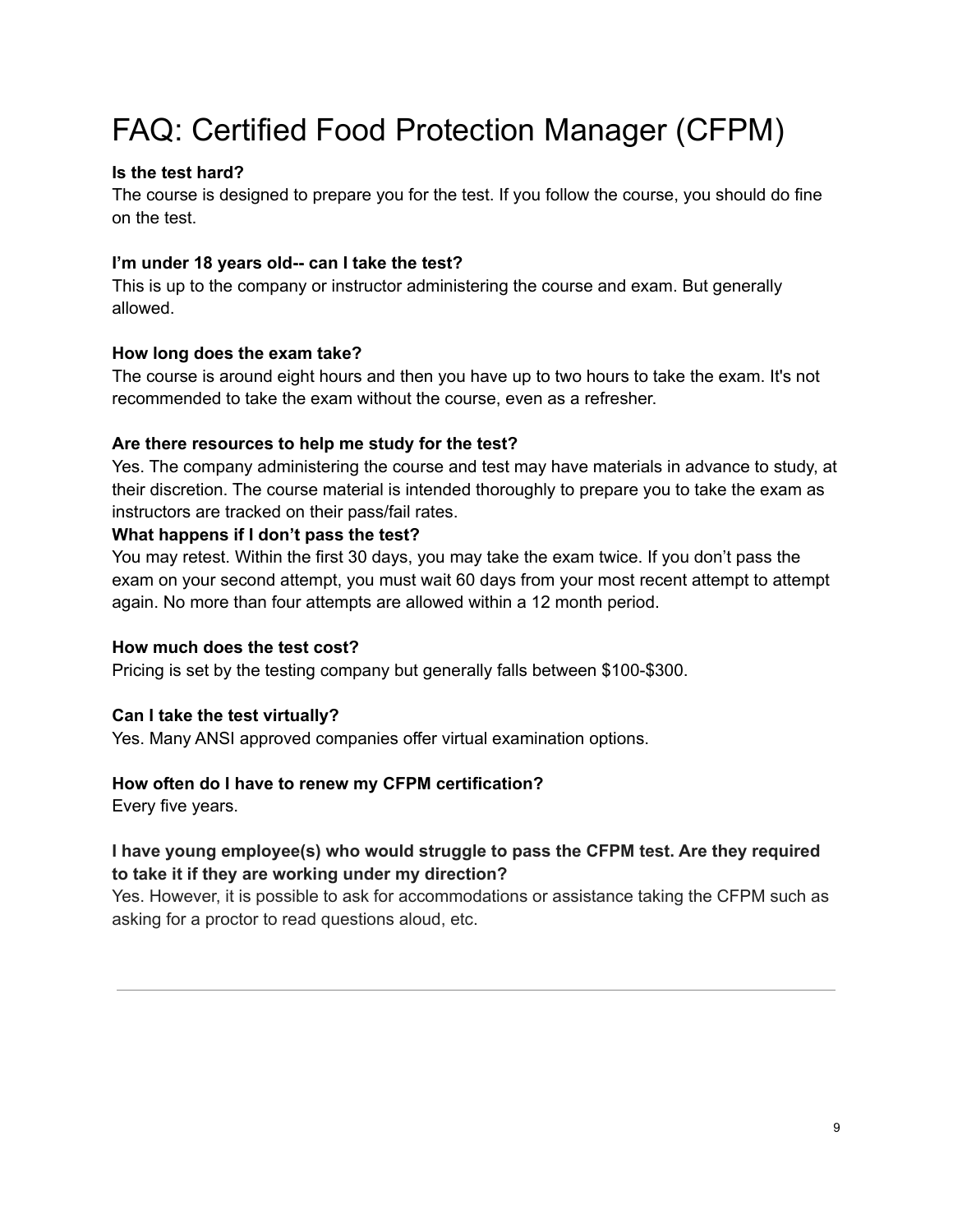# **Employees**

Employees are allowed under cottage food law. All persons that prepare or package food must have their Certified Food Protection Manager (CFPM) Certificate. As Cottage Food Operations are not inspected, a CFPM is required by all food handlers in order to ensure public safety.

The CFPM is not required for employees that handle sales, marketing, administration, or other facets of the business.

## FAQ: Employees

**Is there a limit to the number of employees I can have?** No.

### **Do my employees need to take the CFPM?**

Maybe. Only employees that prepare or package food must have their CFPM.

# **What Can I Make Under the Cottage Food Law?**

As of January 1, 2018, all food and drink are permitted, except for what is specifically prohibited in the law, outlined below:

- Meat, poultry, fish, seafood, or shellfish;
- Dairy, except as an ingredient in a non-potentially hazardous baked good or candy; or as an ingredient in a baked good frosting, such as buttercream;
- Eggs, except as an ingredient in a non-potentially hazardous food, including dry noodles, or as an ingredient in a baked good frosting such as buttercream, if the eggs are not raw;
- Pumpkin pies, sweet potato pies, cheesecakes, custard pies, creme pies, and pastries with potentially hazardous fillings or toppings;
- Garlic in oil or oil infused with garlic, except if the garlic oil is acidified;
- Low acid canned foods;
- Sprouts;
- Cut leafy greens except for cut leafy greens that are dehydrated, acidified or blanched and frozen;
- Cut or pureed fresh tomato or melon;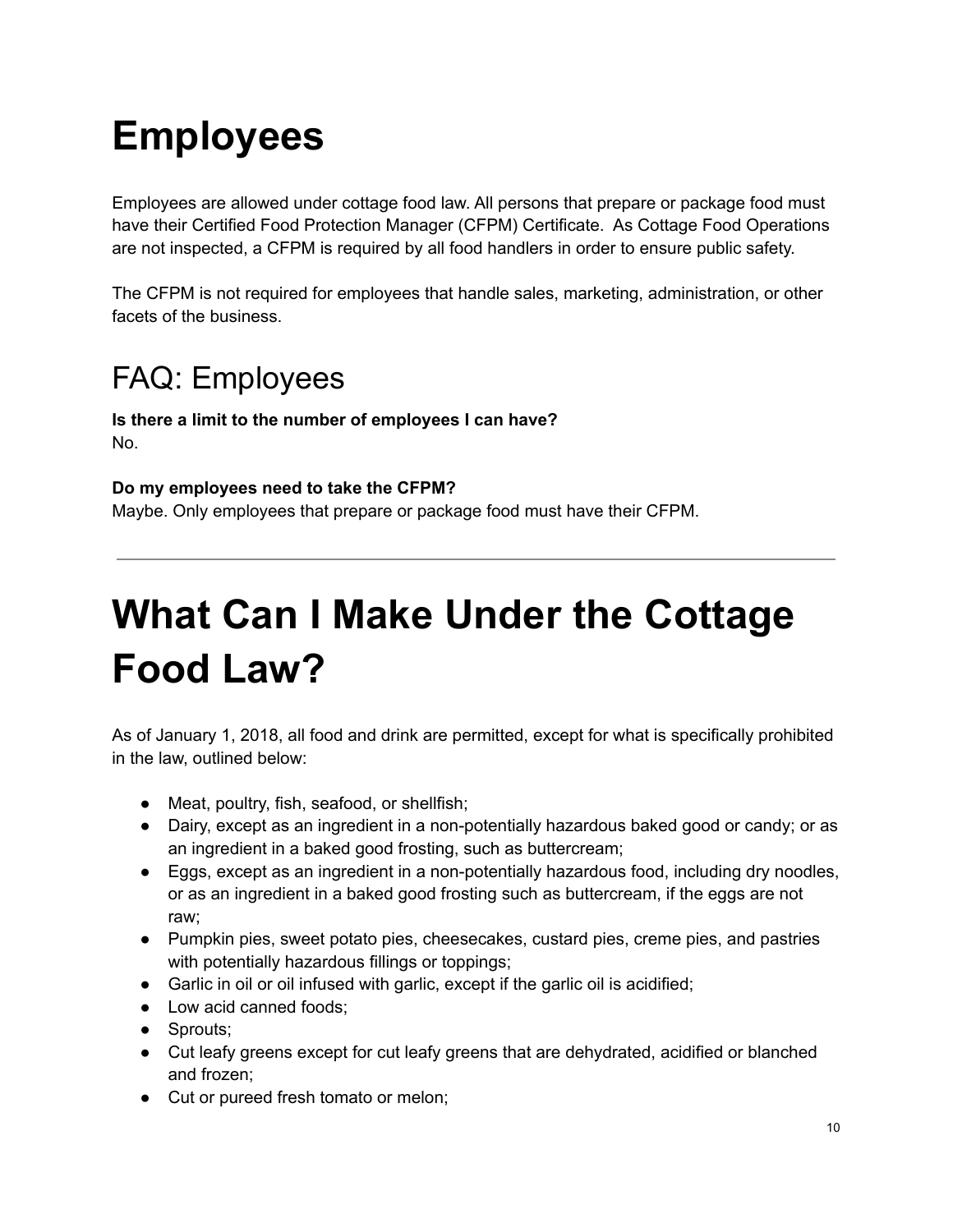- Dehydrated tomato or melon;
- Frozen cut melon;
- Wild-harvested, non-cultivated mushrooms;
- Alcoholic beverages; Kombucha

NOTE: Any food or drink listed in this section may still be sold if it is produced in compliance with regular agricultural or commercial food preparation laws and rules (i.e. made in a commercial kitchen). The Cottage Food Law, which allows for food preparation in a home kitchen, is just an exception to regular commercial food laws and rules. If you wish to make a food listed in this section, please contact your local health department to learn more about the commercial food preparation rules in your county.

Some higher risk products do have additional regulations and guidance.

- Acidified/Fermented Foods starting on page 11
- Tomatoes starting on page 14
- Salad dressings, vinegars, infused oils on page 15
- Frostings and icings on page 16
- Cheesy bread or other baked goods containing cheese on page 17
- Fresh-pressed juices or bottled drinks on page 18
- Time and temperature controlled (TCS) Foods such as fresh cut fruit and vegetables (zucchini noodles, pasta salads with vegetables, fruit bowls, etc.) and heat-treated produce such as vegan soups and meals on page 19

## **Acidified/Fermented Food**

## What are Acidified and Fermented Foods?

According to the Illinois Cottage Food Law: A food is "acidified" if: (1) acid or acid ingredients are added to it to produce a final equilibrium pH of 4.6 or below; or (2) it is fermented to produce a final equilibrium pH of 4.6 or below.

"Acidification is the process of adding a certain amount of acid (generally vinegar or citrus) to a vegetable or fruit in order to safely preserve it (pickling is a common way to acidify vegetables or fruits)."

Fermented foods, such as sauerkraut, kimchi, and fermented hot sauces are slightly different from acidified foods. Fermented foods are foods whose pH is reduced not by the addition of acids or acid foods, but by the by-products of a bacterial fermentation process that can take several weeks or more.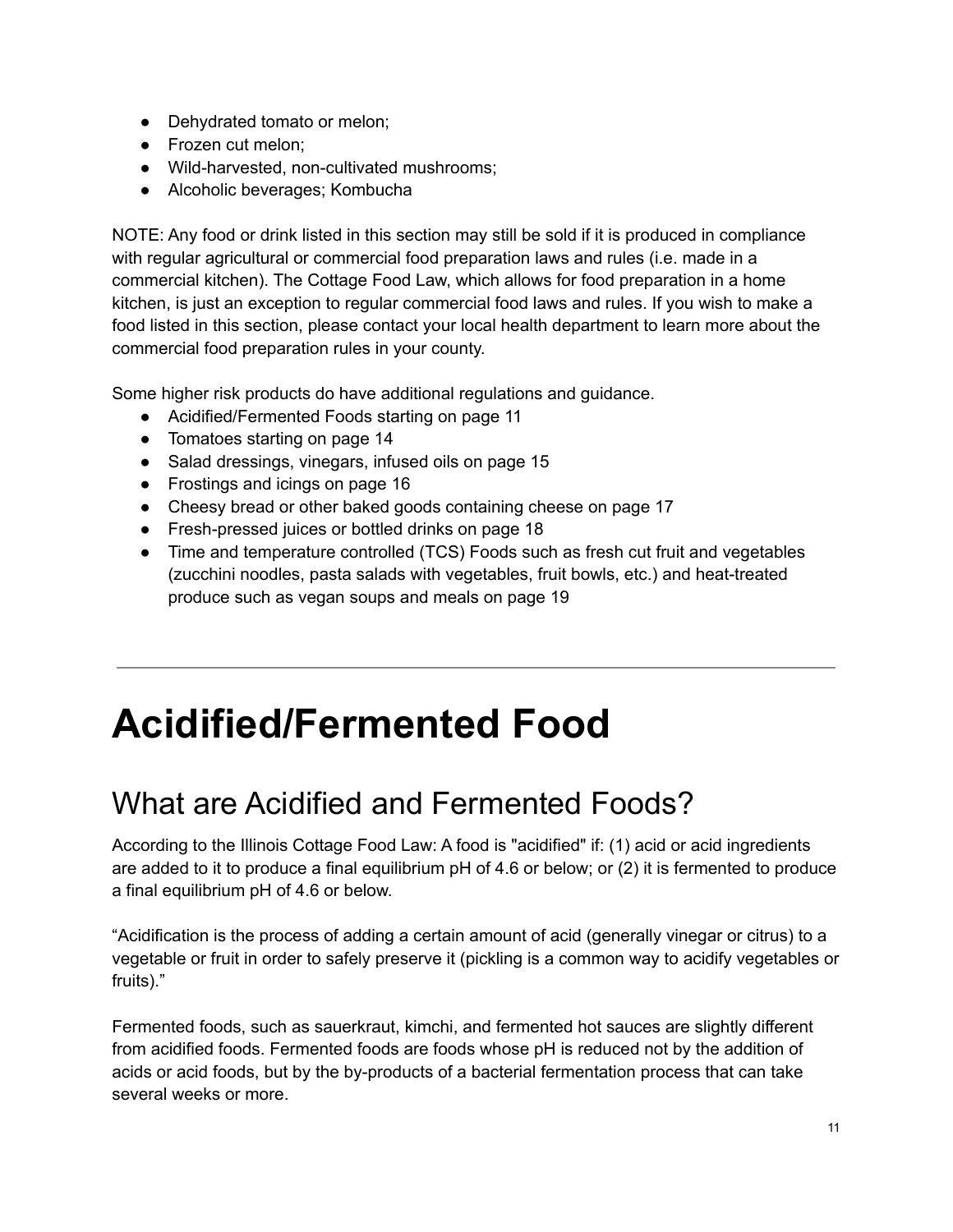## What is required to sell Acidified and Fermented foods under Cottage Food?

If you choose to make acidified or fermented foods under Illinois Cottage Food Law, you have two options:

### **1. Use an approved, lab-tested recipe**

Approved recipes are recipes from the U.S. Department of Agriculture (USDA) National Center for Home Food Preservation or from the Cooperative Extension of any state that have been lab tested for safety. If using an approved recipe, you must follow the ingredient list and recipe process exactly. (See Approved Recipe Resources page 21)

### **2. Create your own recipe and submit a food safety plan**

Perhaps you have a family recipe that you'd like to follow, or you'd like to swap in seasonal ingredients into your recipe based on what's available on your farm or garden. In this case, you would need to submit a Cottage Food Safety Plan for Acidified/Fermented Foods.

You can review both a sample and a blank copy of the [Cottage](https://drive.google.com/drive/folders/1c5AhSV98NPGUTzTvsfL6qHe9FRKi3s58?usp=sharing) Food Safety Plan for [Acidified/Fermented](https://drive.google.com/drive/folders/1c5AhSV98NPGUTzTvsfL6qHe9FRKi3s58?usp=sharing) Foods with Hazard Analysis Chart here. Note, this is just a sample. Your local health department will provide you with a copy with their own branding.

A Cottage Food Safety Plan is a specific worksheet provided to you by your local health department as part of your Cottage Food Operator Registration. A Cottage Food Safety Plan will ask you to identify the production process, all ingredients you might use over the registration period for that process, equipment used, how you will store and transport the products from this process and ask you to complete a simplified Hazard Analysis Chart for each step of this process.

As part of the Cottage Food Safety Plan, you will also be asked to submit a pH test from a lab that indicates your process produces a final equilibrium pH of 4.6 or below. A pH test from a lab generally costs between \$15-\$40. A list of labs can be found on page 24.

The Cottage Food Safety Plan is based on processes-- not recipes. You do not need to complete a Cottage Food Safety Plan for each individual recipe; however, you must complete one for every different process. Likewise, you do not need to submit a pH test for each recipe, just for one recipe that undergoes your process as evidence your process is safe.

The Cottage Food Safety Plan must be resubmitted annually as part of your annual registration. This is a good time to review and update your process if needed. The same pH test can be used as part of your Food Safety Plan for three years. After three years you will need to resubmit a new and current pH test. This is to help ensure that food safety standards are being maintained.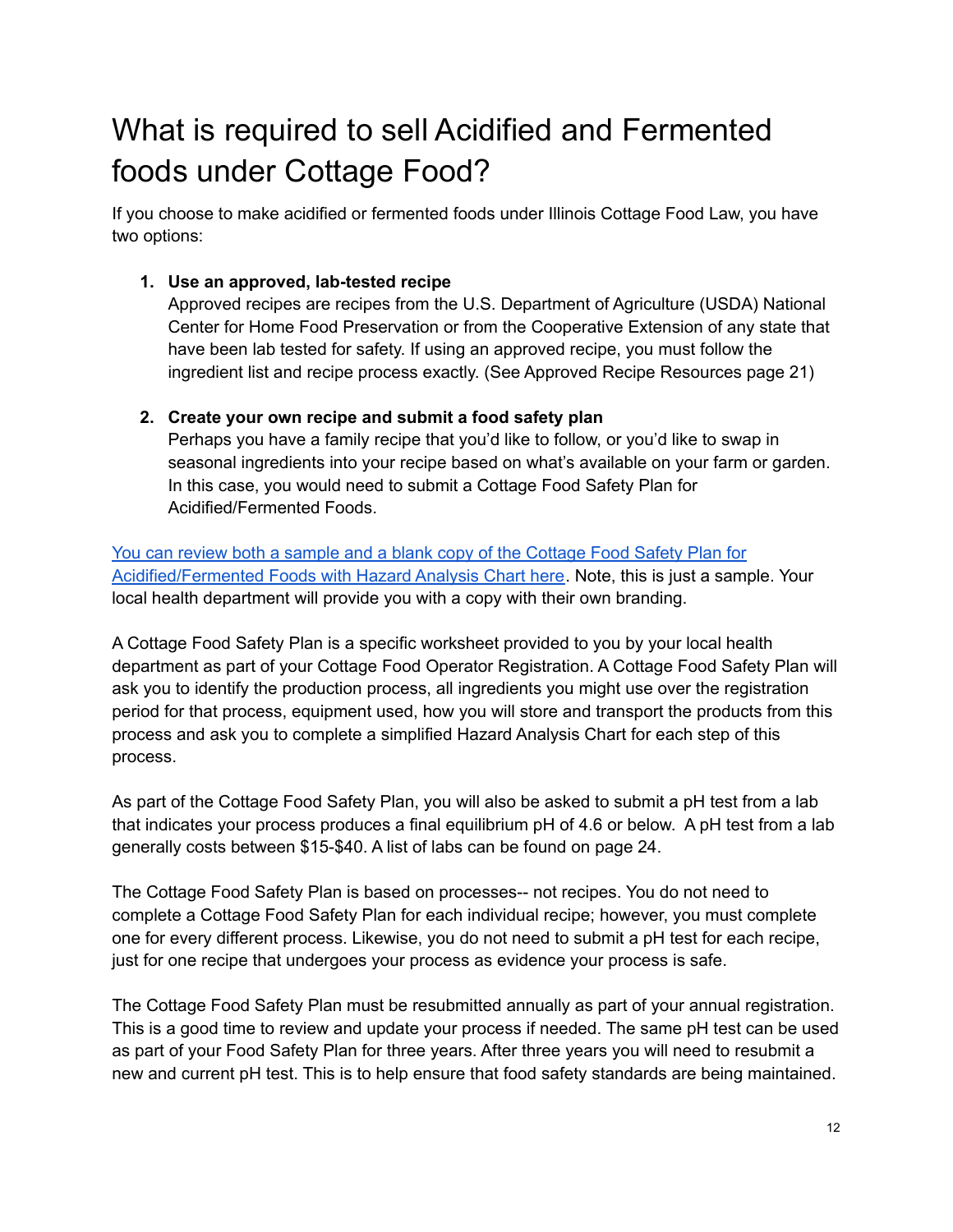### **What are Acidified & Fermented "food safety process(es)" that you might apply for?**

- Nadyne produces several pickled vegetables following a general recipe with a brine 3:2:1 ratio of 3 parts vinegar, 2 parts water, and 1 part sugar. Nadyne uses this same process for several different combinations of vegetables and spices. Nadyne would apply for one process - Pickled Vegetables
- Angie cooks some peppers and spices then adds 20% by weight vinegar and bottles these hot sauces. Angie also takes peppers and adds a 3% salt brine then ferments them in an appropriate container. Once fermented, she strains the peppers, blends them and adds a mixture of 50% of the reserved brine and 50% vinegar back then simmers the mixture for 15 minutes before canning. While Angie is producing hot sauces, she would apply for two processes - Acidified Hot Sauce and Fermented Hot **Sauce**

## Product packaging and sales

Acidified or Fermented foods may be canned or uncanned depending on the Cottage Food Operator's wishes.

If canned, these foods must be processed in a boiling water bath in either a mason-style jar or a glass container with a tight fitting lid (i.e. a woozy bottle with a heat tolerant lid). See Home Canning (Page 21).

If uncanned, these foods must be stored in any container that is new, clean, and seals properly. If you do not intend to can your acidified or fermented product, you will be required to store, transport and sell your product under 41 degrees F.

## FAQ: Fermented and Acidified Foods

### **Why do I need to refrigerate my fermented foods?**

If your fermented food is not canned (processed in a boiling water bath in either a mason-style jar or a glass container with a tight fitting lid), then they must be stored, transported and sold at 41 degrees F.

### **Do I have to create a food safety plan for all my acidified and fermented foods?**

You will need to create a food safety plan for each acidified or fermented food process you use. A process may cover several products with different recipes that follow the same pattern.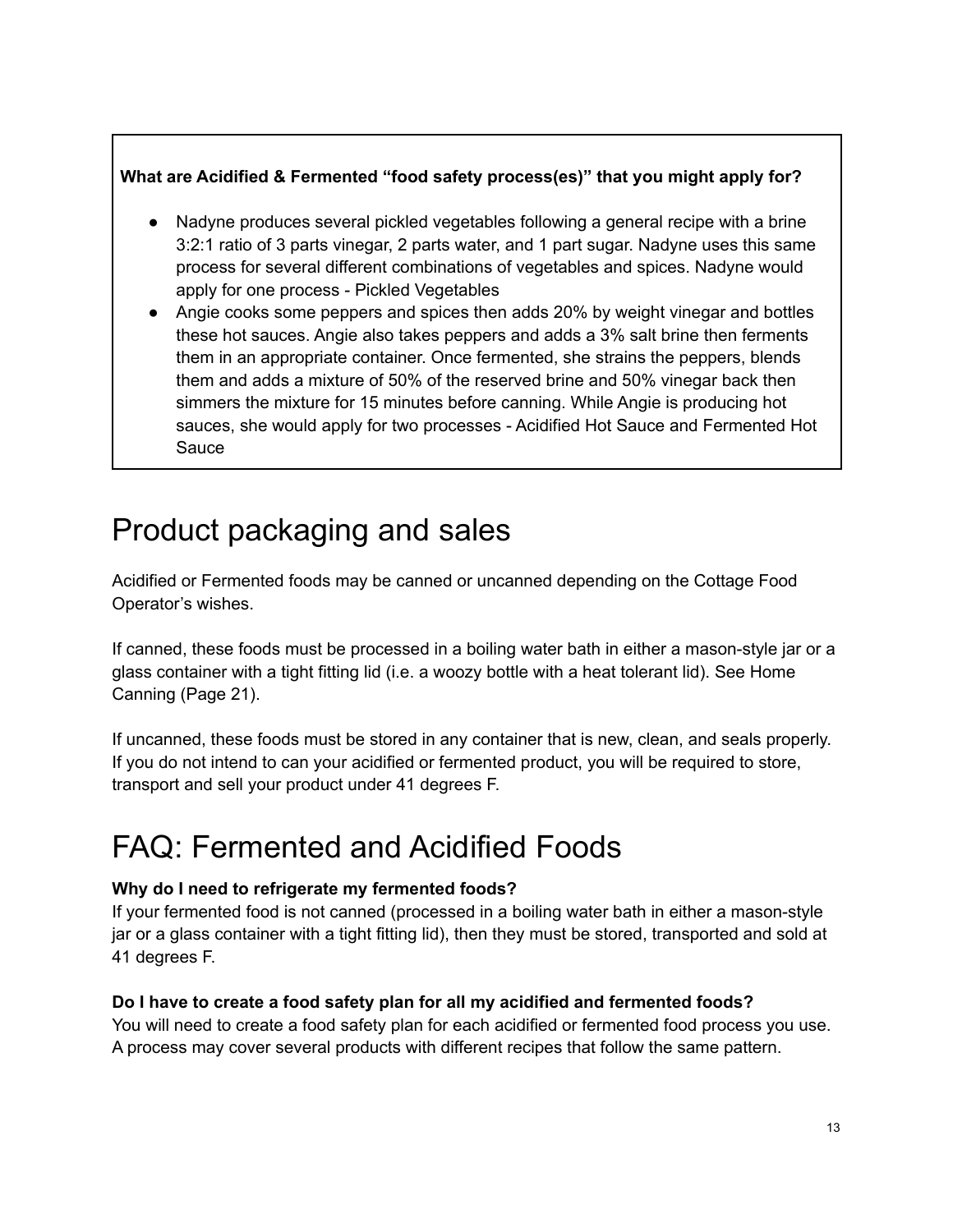### **Do I have to create a food safety plan for every recipe?**

No. You'll need to create a food safety plan for every acidified or fermented process you use. A recipe has specific ingredients and instructions. A process covers specific instructions that can apply to several recipes.

### **If I'm following an approved recipe, can I make substitutions or swap in seasonal ingredients?**

No. Approved recipes are very specific on the ingredients and have been extensively tested only for those ingredients. Substitutions or swaps invalidate the approved status as those ingredients can change the safety of the recipe.

## **Canned Tomatoes**

Canned Tomatoes also must follow a specific set of guidelines in addition to the Cottage Food Operator Registration form. In order to sell canned tomatoes or a canned product containing tomatoes, a Cottage Food Operator shall either:

- 1. Follow exactly a recipe that has been tested by the United States Department of Agriculture (USDA) or by a state cooperative extension located in this State or any other state in the United States. Find Approved Recipe Resources on page 21.
- 2. Submit the recipe, at the cottage food operator's expense, to a commercial laboratory for a pH test showing that the product has been adequately acidified; use only the varietal or proportionate varietals of tomato included in the tested recipe for all subsequent batches of such recipe; and provide documentation of the test results of the recipe submitted to an inspector upon request during any inspection authorized.

### **Why do the varietals of tomato matter?**

Different varietals (cultivars) of tomatoes like Early Girl, Kellogg's Breakfast, or Beefsteak can have very different pH levels. This variation in pH can drastically change the amount of acid needed to reach a safe and stable final product pH under 4.6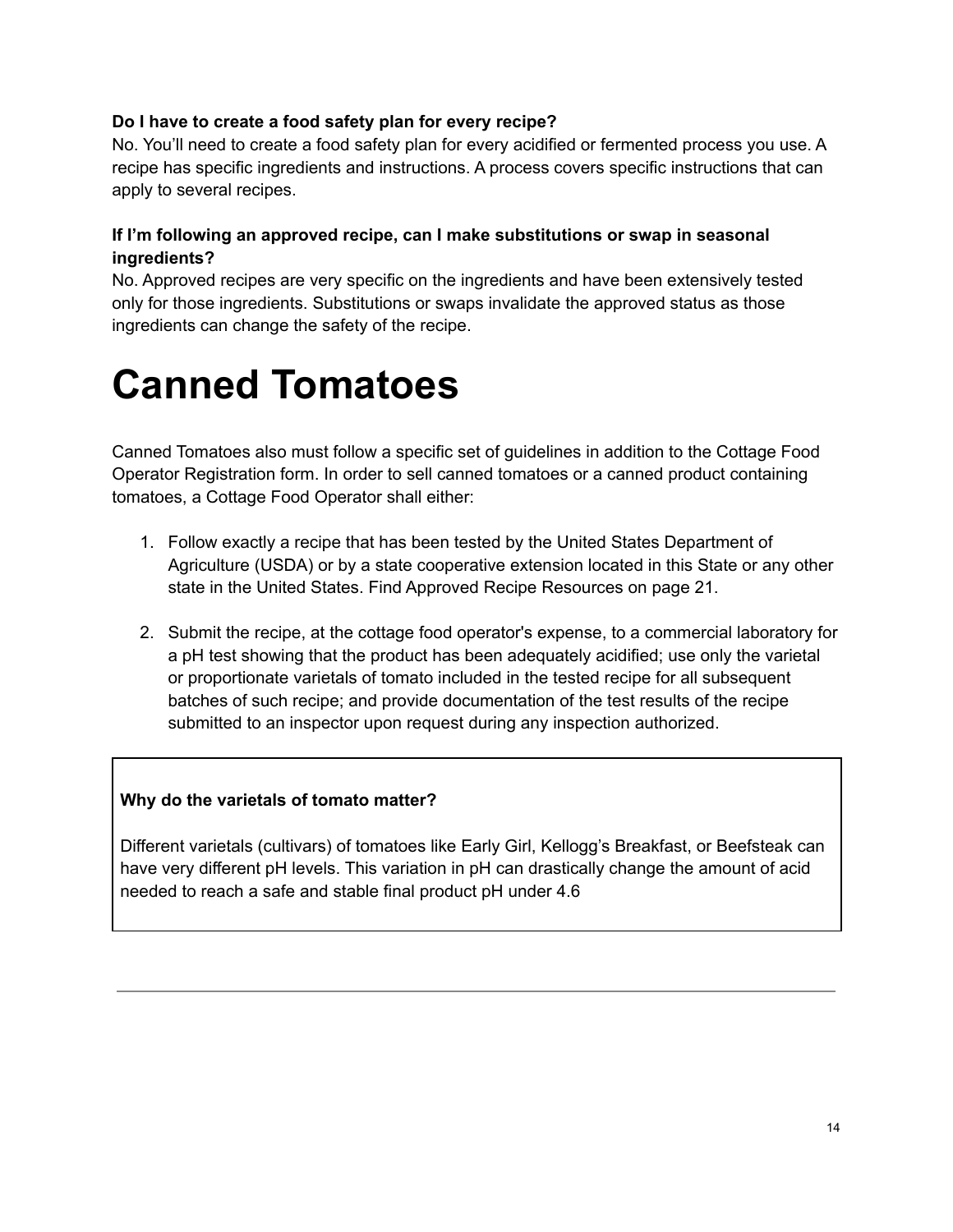# **Salad Dressings, Vinegars, Infused Oils**

Salad dressings, vinegars, and infused oils are allowed as long as they do not contain a prohibited ingredient such as garlic, that has not been acidified, in oil or infused in oil. Certain bacteria, most notably Clostridium Botulinum, can thrive in high pH anaerobic environments, laying dormant until conditions are favorable to produce the toxin that causes the potentially deadly foodborne illness Botulism. Vegetables and herbs stored in oil create an anaerobic environment. Ground dwelling crops such as garlic and onions are especially likely to be contaminated with C. Botulinum spores, posing a large risk. Acidifying vegetables or herbs before combining with oil creates an environment that is unsuitable for C. Botulinum spores. It is recommended that you adequately acidify any product that will contain vegetables and herbs in oil. The final product should reach a pH equilibrium of 4.6 or below. As an acidified product, see Acidified/Fermented Foods (Page 11).

## FAQ: Salad Dressings, Vinegars, Infused Oils

### **Can I use acidified garlic in my oil based salad dressing?**

Yes, but only if your final product is acidified following the rules laid out in Acidified/Fermented Foods (Page 11).

### **Is C. Botulinum actually dangerous? I don't know anyone who's ever gotten sick with it.**

Absolutely, Yes. Unlike other food illnesses, C. Botulinum is rare but causes significantly more severe illness, usually involving paralysis and death. The state of Illinois has seen deaths from C. Botulinum within the last year. A business causing a C. Botulinum outbreak could potentially be sued related to the death of a consumer.

# **Dairy**

Dairy is allowed within non-hazardous baked goods, candies and caramels. Raw milk products are not allowed as ingredients. In these instances, dairy should not be the feature part of the recipe and should be completely combined into the product, i.e. three tablespoons of milk in a bread recipe, a tablespoon of cream in a caramel candy, etc.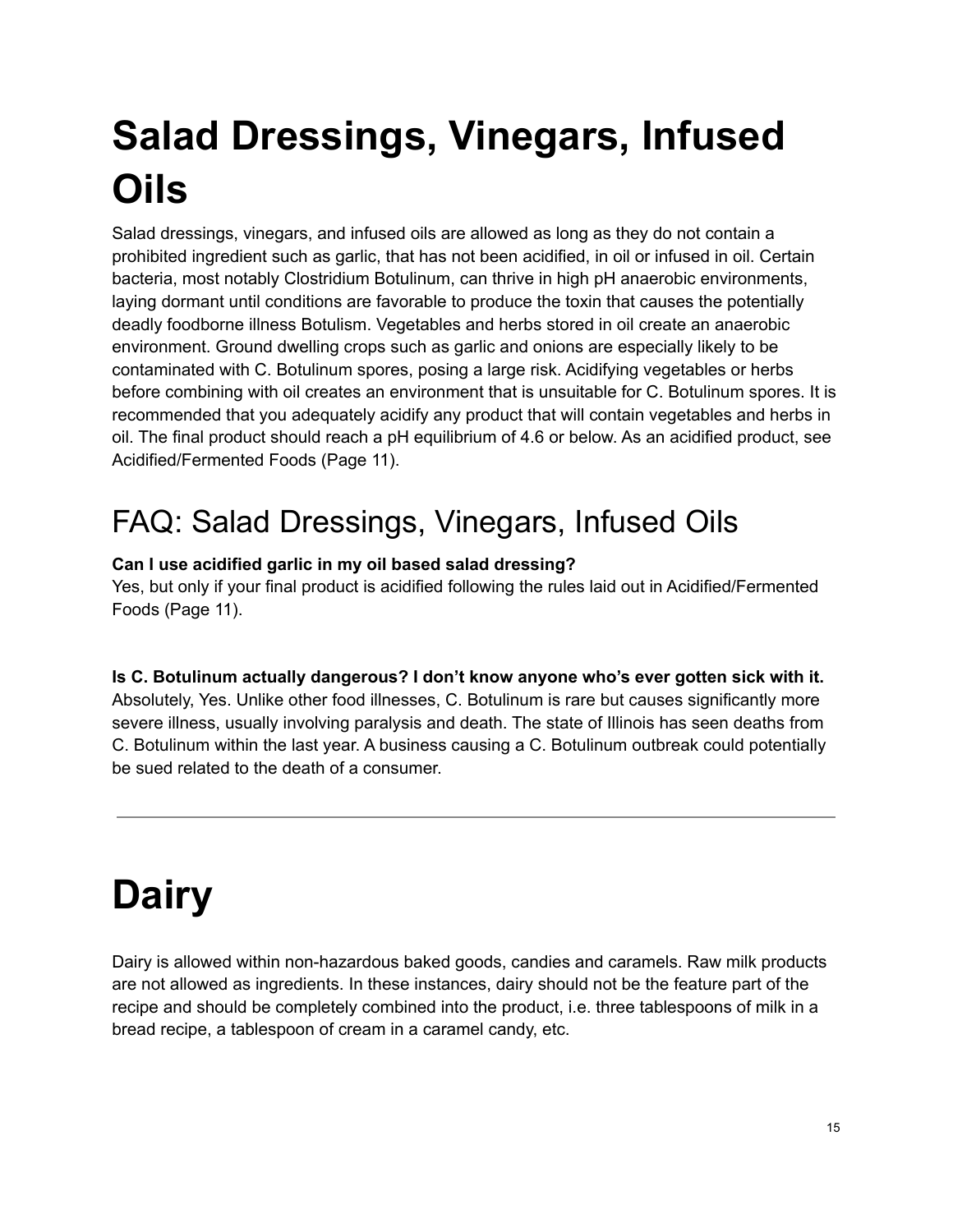## Frostings and Icings

Frostings and icings, such as buttercream are allowed under Cottage Food Law. These frostings and icings may not contain raw eggs. Powdered dehydrated eggs, as in meringue powder, are allowed. Dairy, such as butter and cream are allowed in frosting. In general, it is accepted that dairy in a buttercream frosting that does not include eggs is a stable product because of the large amounts of powdered sugar added. Sugar binds with available water and creates a product with a lower Water Activity.

Although not required by the law, your local health department may ask you to provide a water activity test to verify your recipe produces a non-hazardous product that does not need to be stored, transported and sold under 41 degrees F (see Potentially Hazardous Foods or TCS Foods, page 19). If you cannot verify that your frosting is shelf stable, they may ask you to store, transport and sell your frosting under 41 degrees F. Cream cheese frosting should always be transported and sold under 41 degrees F.

### **Stable Buttercream Frosting Recipe**

Ingredients:

- 2 sticks unsalted butter
- 3 cups powdered sugar
- 1-2 tablespoons heavy cream
- 1 teaspoon vanilla
- Salt to taste
- Gel Coloring (if desired)

### Directions:

● Cream butter. Add vanilla and 1 cup powdered sugar and mix until combined. Add 1 cup powdered sugar and 1 tablespoon of heavy cream then mix until combined. Add salt, any coloring desired and final 1 cup of powdered sugar, mix until combined. May add up to 1 more tablespoon of heavy cream to adjust the consistency of frosting.

*\*This is not a lab tested recipe*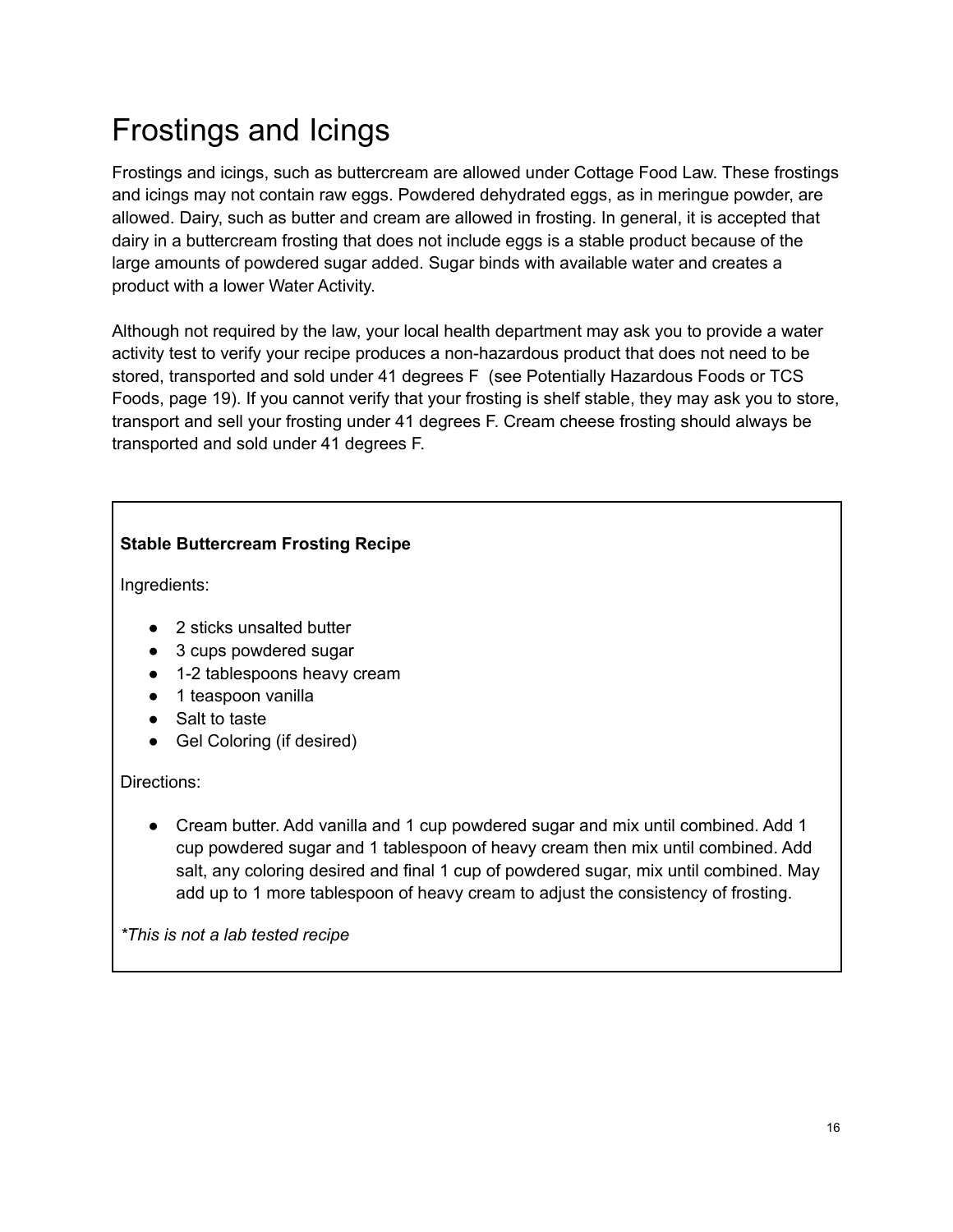### Baked Goods with Cheese

Baked goods with cheese can be potentially hazardous foods. Cottage Food Operators are only allowed to produce non-potentially hazardous baked goods with cheese. Cheesecake, custard pies, cream pies, etc. are not allowed as these are hazardous baked goods. Generally, the risk in baked goods with cheese can be mitigated by creating a water activity of 0.85 or less in the finished product. Examples of non-hazardous baked goods with cheese include cheddar sourdough, asiago bagels, or parmesan croissants.

In order to sell a baked good with cheese product that has a higher chance of a high water activity level, your local health department may require a test to verify that your recipe produces a non-potentially hazardous product. (Water Activity Tests page 23) (Potentially Hazardous Foods or TCS Foods page 19)

## **Cut Leafy Greens**

"Leafy greens" include iceberg lettuce; romaine lettuce; leaf lettuce; butter lettuce; baby leaf lettuce; escarole; endive; spring mix; spinach; cabbage; kale; arugula; and chard.

"Leafy greens" does not include microgreens or herbs such as cilantro or parsley. "Cut leafy greens" means fresh leafy greens whose leaves have been cut, shredded, sliced, chopped, torn or otherwise made into smaller pieces; it does not mean the harvest cut.

This means that items like fresh salads, freshly chopped and sautéed spinach, or fresh torn kale in vegan soup are not allowed UNLESS you are using microgreens, baby greens, or leafy greens that have only received the harvest cut and have not been torn, chopped, or cut in any other way.

However, greens that are cut up and dehydrated, acidified\*, or blanched and frozen may be sold and may be used in cooked and chilled or frozen soups or other products. This means dried kale chips are ok and so are frozen bags of spinach. Frozen or chilled, sauerkraut and kimchi are also allowed (See Acidified/Fermented Foods Page 11).

\*Acidified greens must comply with rules related to acidified products found on page 11.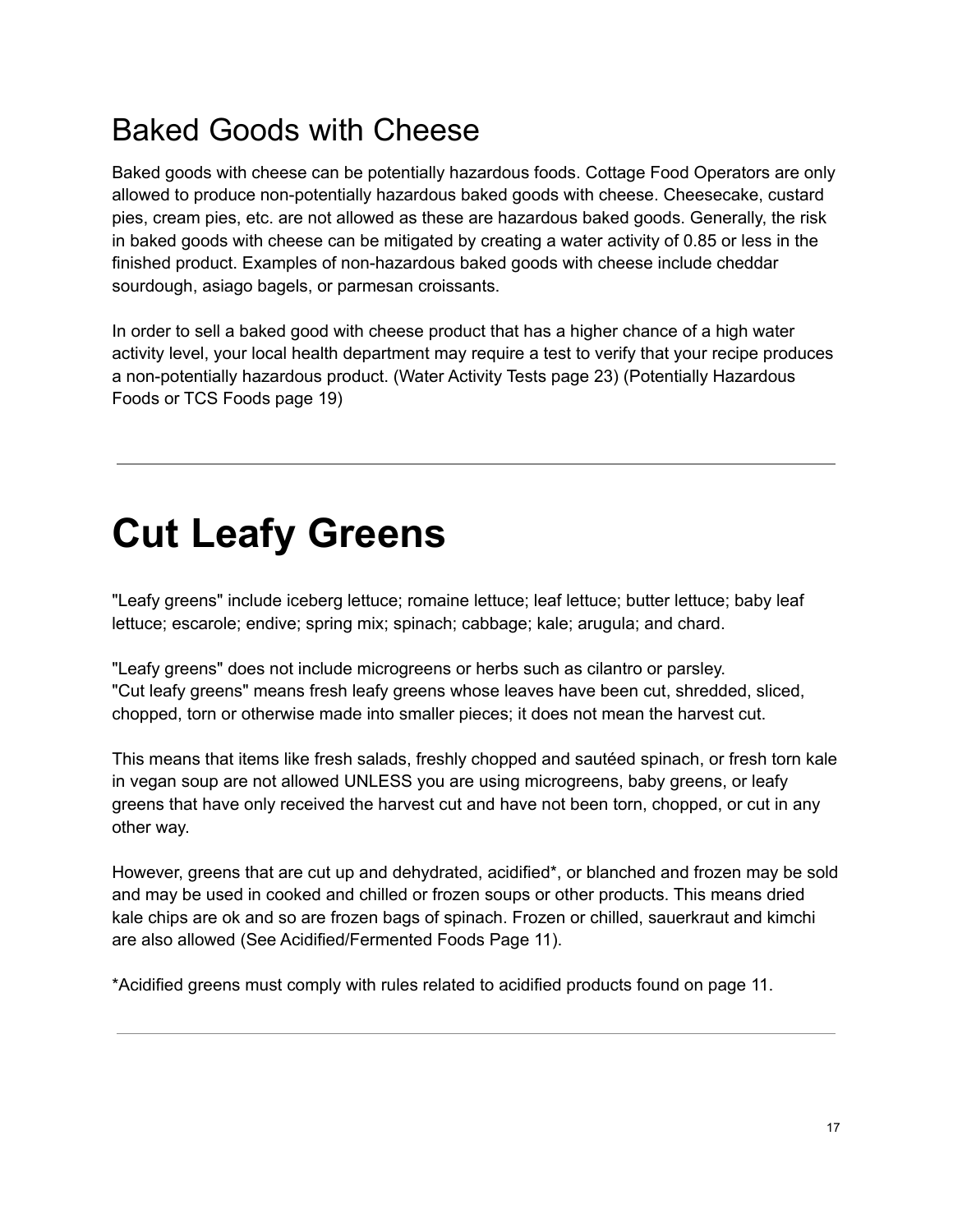# **Mushrooms**

Mushrooms are allowed as an ingredient under cottage food laws. However the use of wild-harvested or foraged mushrooms is not allowed. Your labels should indicate the mushroom variety common names. Your local health department may request confirmation that mushrooms used in your products are cultivated. For mushrooms purchased commercially, your receipt should suffice. For mushrooms grown by the Cottage Food Operation, proof may be provided in the form of receipts from the purchase of spores or other records associated with cultivation.

## FAQ: Mushrooms

**I want to sell mushroom growing kits. Are these regulated under Cottage Food Laws?** No, mushroom growing kits are not a food and not regulated by the cottage food law.

**I forage ingredients that are not mushrooms, are those allowed as ingredients in my cottage food products?**

Yes, only wild foraged mushrooms are prohibited

# **Fresh-Pressed Juices or Bottled Drinks**

Fresh-pressed juices are allowed but may be subject to Federal regulations in addition to State regulations specific to Juice. Labeling regulations for fresh-pressed juice can be found in here[:](https://www.ecfr.gov/current/title-21/chapter-I/subchapter-B/part-101) section [101.17\(g\).](https://www.ecfr.gov/current/title-21/chapter-I/subchapter-B/part-101) Unpasteurized juice must include a warning label:

"WARNING: This product has not been pasteurized and, therefore, may contain harmful bacteria that can cause serious illness in children, the elderly, and persons with weakened immune systems."

Products must be bottled and labeled at production in your home kitchen. On-site fresh pressed juice (i.e. made to order at a farmers's market), is not allowed. Allowed drinks should be stored, transported and sold under 41 degrees F. Kombucha, Alcoholic Beverages and Drinks containing prohibited ingredients are NOT allowed under Cottage Food Regulation.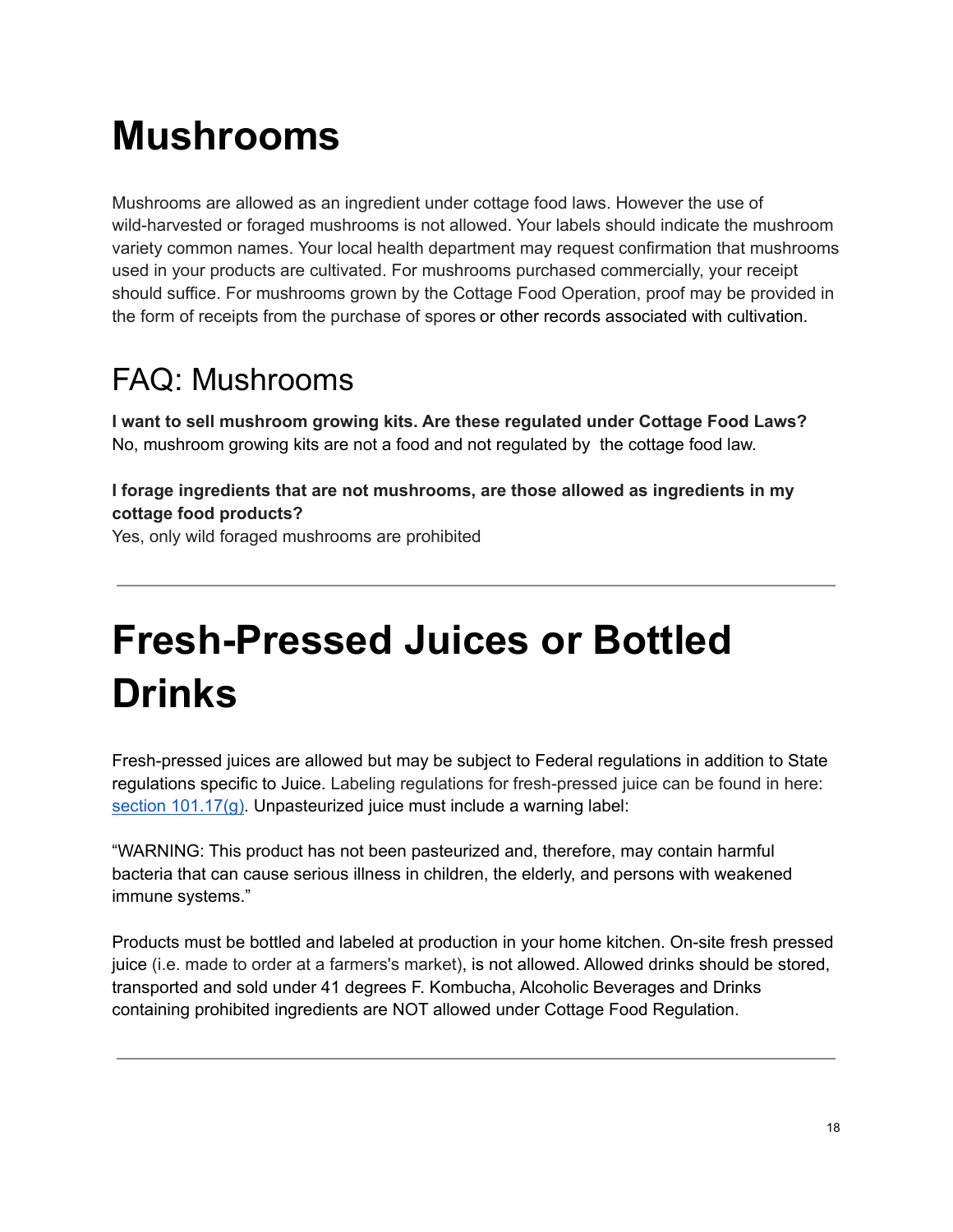# **Potentially Hazardous Foods or TCS Foods**

Some products that do not have specific requirements under Cottage Food Law may still be potentially hazardous. These types of products are often referred to as TCS Foods by health departments in reference to the term "Time/Temperature Control for Safety". The law is very clear that Cottage Food producers may sell any product that is not directly listed as a prohibited product or containing a prohibited ingredient. If a local health department has decided a product is potentially hazardous, or TCS, but not directly mentioned within the Cottage Food Law, your local health department may ask that you store, transport and sell that product under 41 degrees F. If you do not wish to store, transport and sell your product under 41 degrees F, your local health department should allow for you to provide a test, such as a pH test or water activity test, that verifies your process or recipe produces a non-hazardous product that does not need to be stored, transported and sold under 41 degrees F.

## Examples of TCS foods include:

- Fresh or frozen vegan soups
- Fresh or frozen cut or spiralized vegetables
- Vegan ice cream
- Vegan meals-to-go
- Par-baked vegan pizza dough
- Hummus and other dips
- Refrigerator pickles or acidified/fermented products that are not canned

## FAQ: Potentially Hazardous Foods or TCS Foods

### **At what temperature must I store TCS foods?**

At or under 41 degrees F.

### **At what temperature must I transport TCS foods?**

At or under 41 degrees F.

### **Are there any requirements on the type of refrigeration or equipment that I must use to keep my products at 41 degrees or below?**

No, as long as the equipment is clean, in good working order and keeps your products at 41 degrees F or below. A thermometer in the warmest location, and recorded temperature log of your equipment, can help establish products are at or under 41 degrees F. Failure to hold products at 41 degrees F may result in the destruction of products. Mechanical refrigeration is encouraged but not required.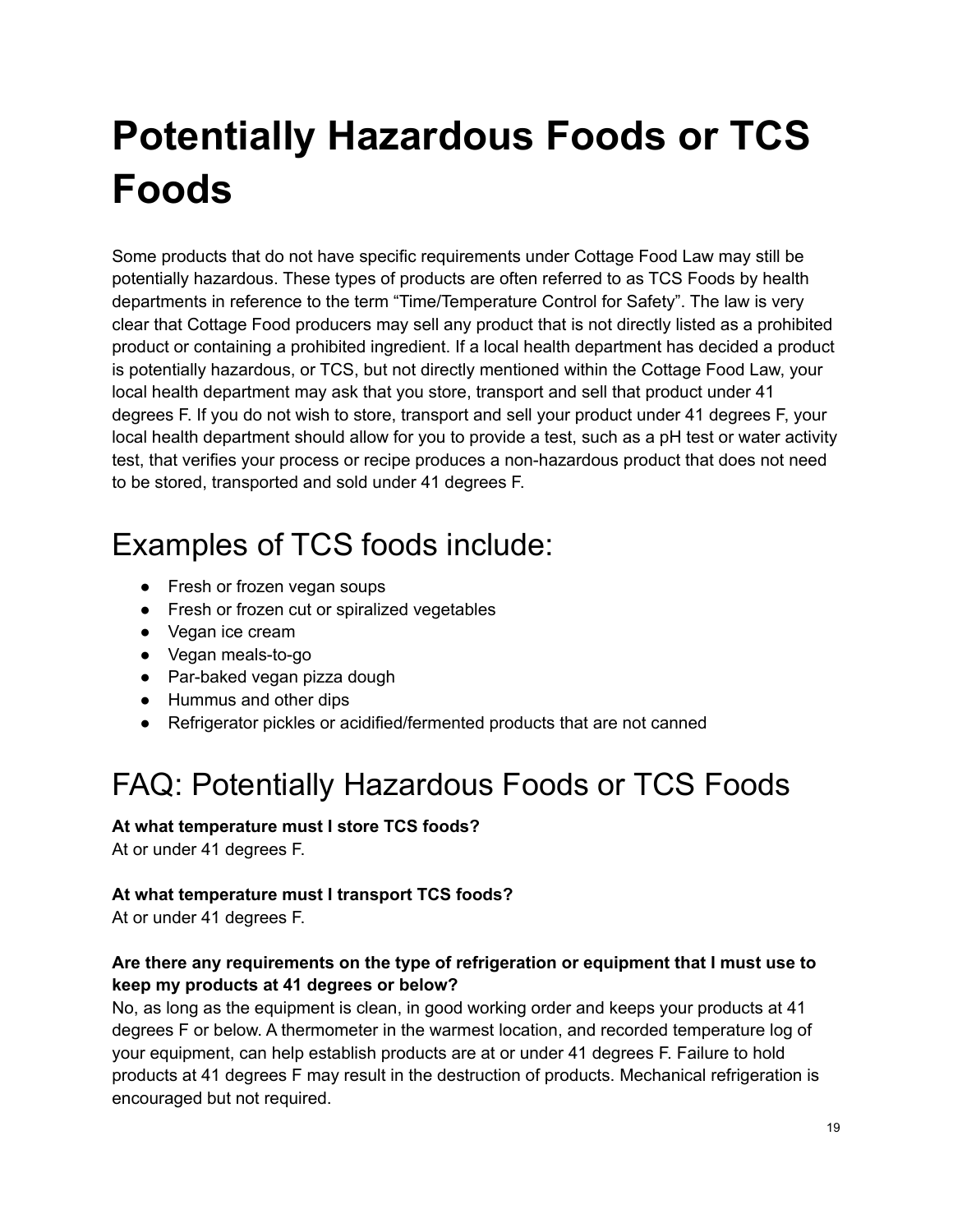# **FAQ: Allowed Foods**

### **Can I make a concentrated herbal extract or tincture under Cottage Food?**

Yes, as long as you do not sell your product as a medicine or advertise any health claims. Medicine and health statements are regulated under a different set of state and federal regulations. Cottage Food regulations do not exempt operators from other regulations.

### **If I use alcohol to make flavor extracts like vanilla extract, may I sell those?**

Yes, as long as your extracts are not intended for use as a beverage.

### **I'd like to make and sell my own Kombucha. Is this allowed?**

No. Kombucha is directly prohibited in the law.

### **Are dehydrated foods allowed?**

Yes, as long as no prohibited ingredients (such as meat, dairy, etc.) are included. For safety, aim for a water activity of 0.85 or less. (No test is required by law for dehydrated foods.)

### **Are par-baked products allowed?**

Yes, as long as no prohibited ingredients (such as meat, eggs, dairy, etc.) are included. Your local health department may ask you to treat these products as Potentially Hazardous Foods or TCS Foods (see page 19).

### **Can I sell honey from my bee hives?**

Yes. Honey is a product regulated under the Department of Agriculture and not considered a Cottage Food product.

### **Is plain whipped honey regulated under Cottage Food?**

No. Honey is a product regulated under the Department of Agriculture. If you infuse or whip an ingredient into the honey, that product made in a home kitchen falls under Cottage Food. Air is not an ingredient.

### **Infused oil or products in oil**

Yes, as long as no prohibited ingredients (such as meat, garlic, etc.) are included. Infused oils can be dangerous when infused with ground touching crops such as onions. Please use caution and speak to your local health department if you have concerns.

### **I want to use powdered milk in my rolls. Is that allowed?**

Yes, as an ingredient in a non-potentially hazardous baked good, candy or frosting, only.

### **I make a variety of barbeque sauces. Can I sell them as a shelf stable product?**

Maybe, depending on the process used. Barbeque sauces that have a final pH at or below 4.6 would need to follow the processes outlined in Acidified/Fermented Foods (Page 11). Barbeques using fresh tomatoes would need to follow the processes outlined in Canned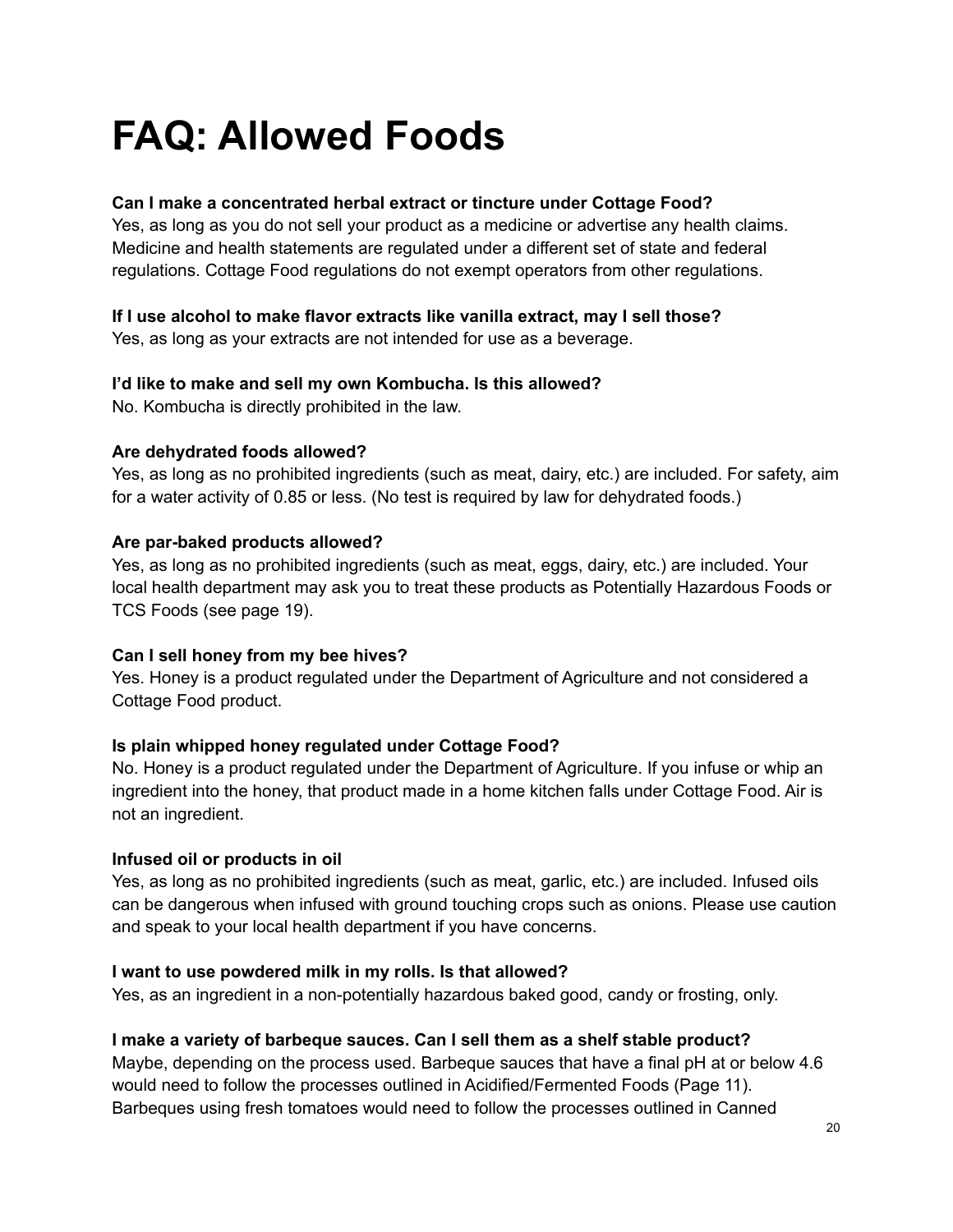Tomatoes (Page 14) to be considered shelf stable. Barbeques that are not acidified are not considered to be shelf stable and would need to follow processes outlined in Potentially Hazardous Foods or TCS Foods (Page 19). As you can see, more complicated products can often fall under different rules depending on ingredients and processes. Your local health department can help you in identifying the correct process for your recipe(s).

## **Approved Recipe Resources**

Approved Recipes are recipes that have gone through a rigorous testing process to ensure a consistently safe product using the specific ingredients, measurements, and processes outlined in the recipe. These are only considered Approved IF they are not modified in any way. Approved recipes come from two sources: The USDA National Center for Home Preservation Recipes and State Extension Services. While recipes from other services are often safe and well regarded, they are not tested to the same rigorous standards and as such are not considered Approved Recipes.

### Find approved recipes here:

- National Center for Home [Preservation](https://nchfp.uga.edu/)
- USDA [Complete](https://nchfp.uga.edu/publications/publications_usda.html) Guide to Home Canning, 2015 revision
- There is no central [database](https://extension.org/search/) of State Extension Approved Recipes. There is a database for articles that may contain [Approved](https://extension.org/search/) Recipes.

## **Home Canning**

## Boiling Water Bath Canning VS. Pressure Canning

Under Cottage Food Law, only high acid foods may be canned. These foods may be naturally high acid, as in strawberry jams and fruit syrups, or may have acid added to bring the final level to 4.6ph or below, as in pickles and canned tomato products.

Before doing any canning, it is essential that you understand the difference between the two methods of canning (Boiling Water Bath Canning and Pressure Canning) and that you use the correct method for the product you are preserving. Knowing which one to use for canning Cottage Foods, and how to use it correctly, will protect the health and safety of those consuming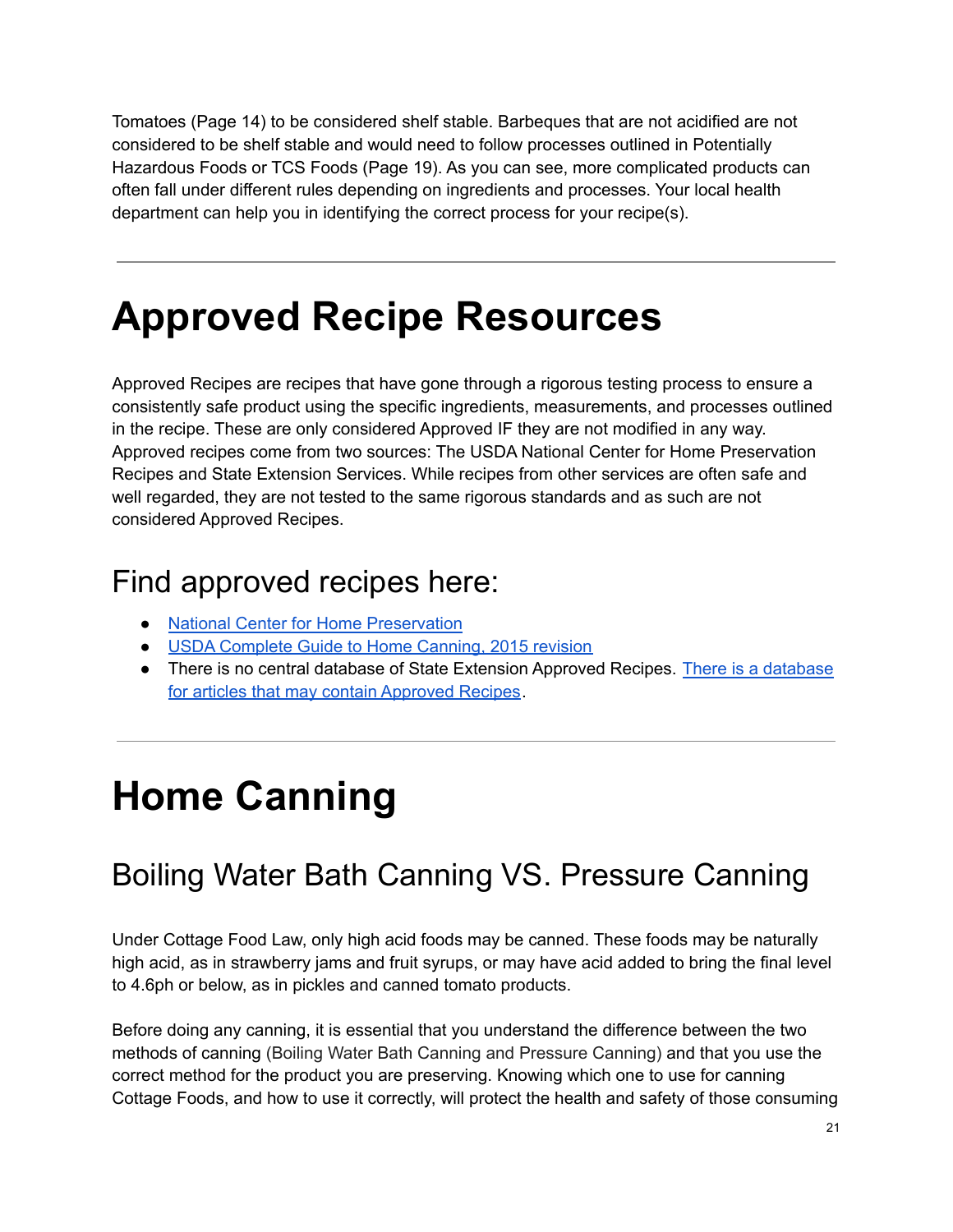the product. Before selling your canned products, please read "About Food Preservation" at University of Illinois Extension's website, From Garden Gates to Dinner Plates: Illinois [Cottage](https://extension.illinois.edu/food/selling-food) [Food](https://extension.illinois.edu/food/selling-food) Law.

### **Can I Can It?**

- Pepper Jelly: YES, if sufficient acid is added
- Pumpkin or Apple Butter: YES
- Blackberry Preserves: YES
- Strawberry Rhubarb Jam: YES
- Pickled Asparagus: YES
- Maple Syrup: YES
- Peaches in Syrup: YES
- Corn: NO, unless sufficient acid is added (Corn Relish) and a Cottage Food Safety Plan is submitted
- Green Beans: NO, unless sufficient acid is added (Pickled Green Beans) and a Cottage Food Safety Plan is submitted
- Corn Salsa: YES, if sufficient acid is added and a Cottage Food Safety Plan is submitted
- Horseradish: YES, as long as no other prohibited foods, like dairy, are added.

### **Boiling Water Bath Canning**

Heat is transferred to the food by the boiling water that surrounds the jars. This boiling temperature of 212°F for the time specified in an approved recipe is sufficient to destroy molds, yeasts, enzymes, and some bacteria. Processing times are usually given for altitudes under 1,000 feet above sea level.

Illinois' mean elevation is 600 feet above sea level with the highest point of elevation (1,235 feet) at Charles Mound in northern Jo Daviess County. At higher altitudes, water boils at lower temperatures, making it necessary to process foods longer.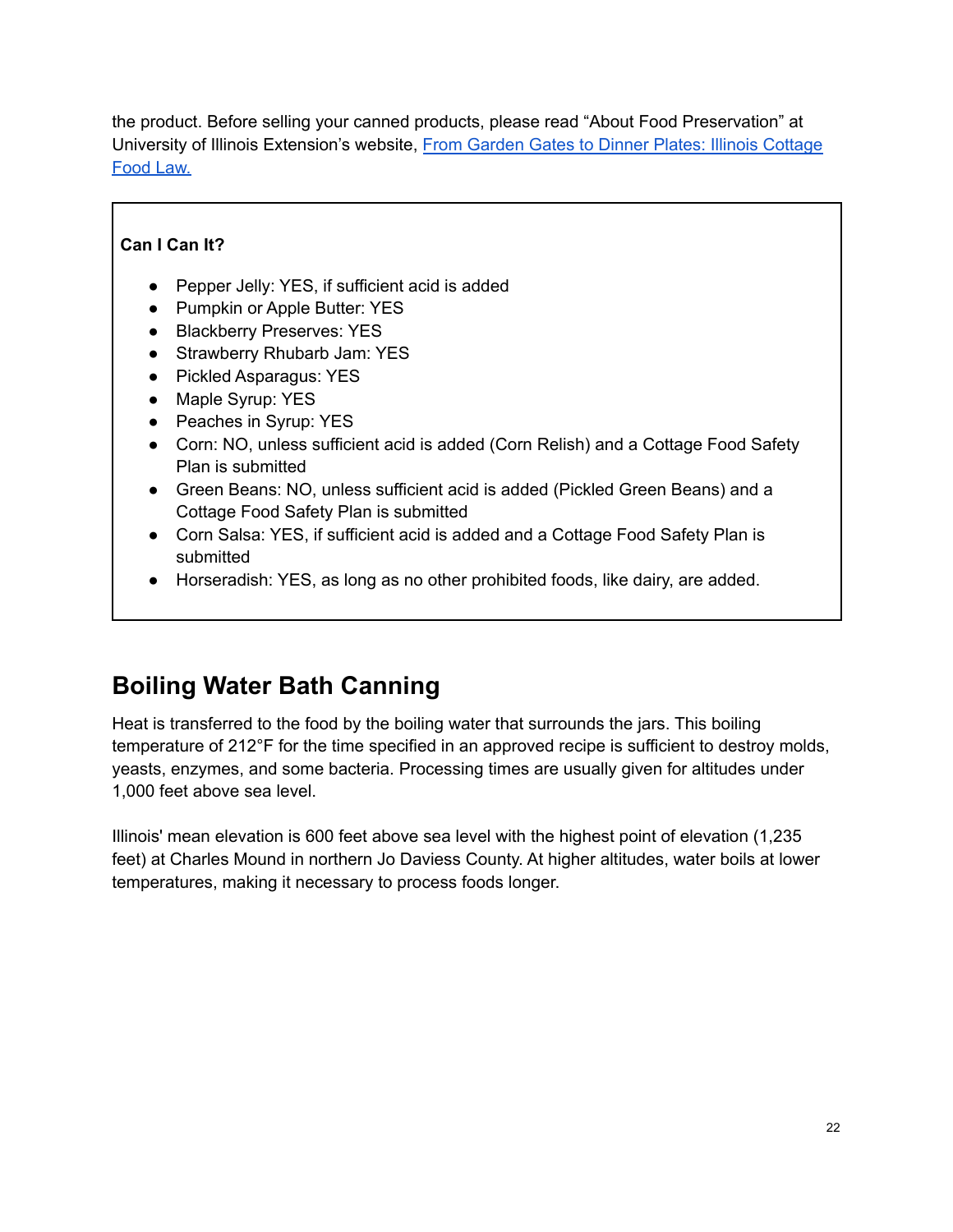### **Water Bath Canning: Safe Products**

- Fruit jams, jellies, preserves, conserves and marmalades
- Tomatoes, tomato sauces without meat, and salsa. However, tomatoes are borderline between high and low acid and need acid added to them (commercial lemon juice or vinegar). Tomato recipes must be tested for pH levels and comply with specific tomato rules (See Canned Tomatoes page 14) .
- Fermented foods, such as crock/fermented pickles, kimchi, and home canned sauerkraut must comply with specific Acidified and Fermented food rules (See Acidified/Fermented Foods page 11)
- High-acid foods or acidified foods or foods to which a sufficient amount of vinegar is added, such as pickles and pickled products (See Acidified/Fermented Foods page 11)

### **Pressure Canning**

Pressure Canning is used primarily to can low-acid foods, which are not allowed under Cottage Food Regulations.

# **Testing**

Testing is a concrete means of proving the safety of a cottage food process. As a part of the law, you may be required to provide a test result for your product(s). These tests are generally offered "ala carte" by professional labs for a reasonable fee. Keep in mind that testing can take time, so plan ahead! The cost of testing is in all cases the responsibility of the Cottage Food Operator.

## Common types of food tests

- **● Lab pH Test**
	- $\circ$  This test determines the acidity of your product. A result of 4.6 or lower is the safe limit required for acidified and fermented products. Home test kits can give you an idea of the pH of your product before and after canning, but are not always completely accurate. It is recommended that you keep a record of pH testing at home using pH strips or a home pH meter in addition to any required lab testing. This practice helps in understanding the pH variables for your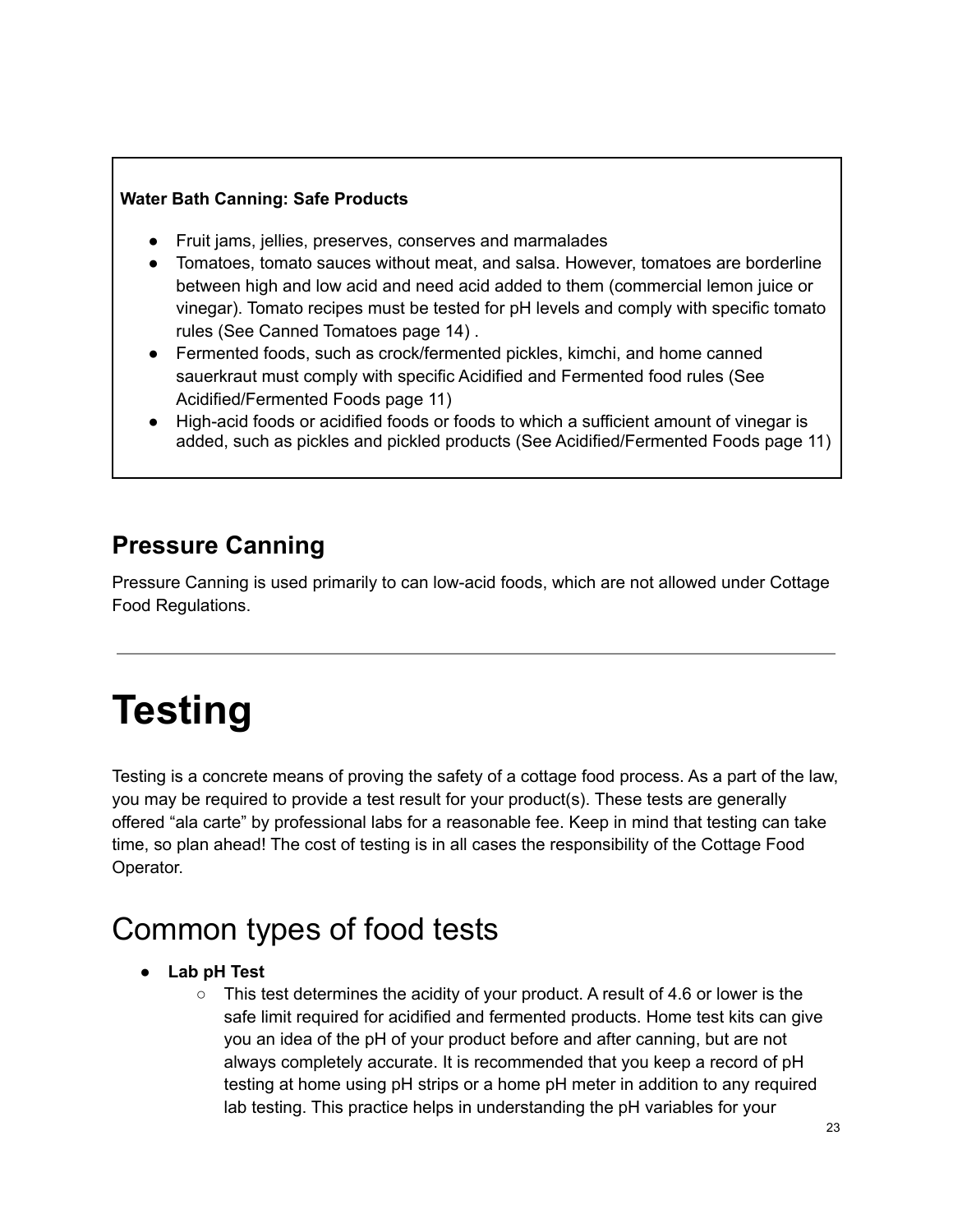products, resulting in higher safety standards in between lab testing. A lab pH test is required every three years as part of each Acidified or Fermented food process application or yearly for tomato products. Generally pH tests cost between \$15-\$40.

- **● Water Activity Test**
	- Water is required for many harmful bacteria, yeast and mold to grow. Products that depend on low water activity to limit bacteria, yeast and mold growth may benefit from a water activity test to certify that food processes are safely producing a product with a water activity of 0.85 or less. Health Departments may require this test for baked goods containing cheese. Generally Water Activity Tests cost between \$20-\$60.
- **● Water Sample Test**
	- If your cottage food operation does not utilize municipal water supply, your local health department may require a Water Sample Test to verify your water supply meets public health safety standards related to E. Coli coliform. Generally Water Sample Tests cost between \$10-\$30.

### Labs and Lab Contact Information\*

*\*This is not a complete list of available labs*

### **Alliance Analytical Labs**

179 W. Randall Street, Suite A Coopersville, MI 49404 Phone: (616) 837-7670 [jeremy@aatestlabs.com](mailto:jeremy@aatestlabs.com)

### **Deibel Labs**

7120 N. Ridgeway Ave Lincolnwood, IL 60712 Phone (847) 329-9900 [www.deibellabs.com](http://www.deibellabs.com)

#### **EMSL Food Testing**

200 Rt. 130 N. Cinnaminson, NJ 08077 Phone: (312) 590-4870 [www.foodtestinglab.com/](http://www.foodtestinglab.com/)

#### **Q Laboratories Inc.**

1930 Radcliffe Cincinnati, OH 45204 Phone (513) 471-1300 [www.qlaboratories.com](http://www.qlaboratories.com)

### **IEH Laboratories & Consulting Group**

15300 Bothell Way NE Lake Forest Park, WA 98155 Phone : (206) 522-5432 [www.iehinc.com](http://www.iehinc.com)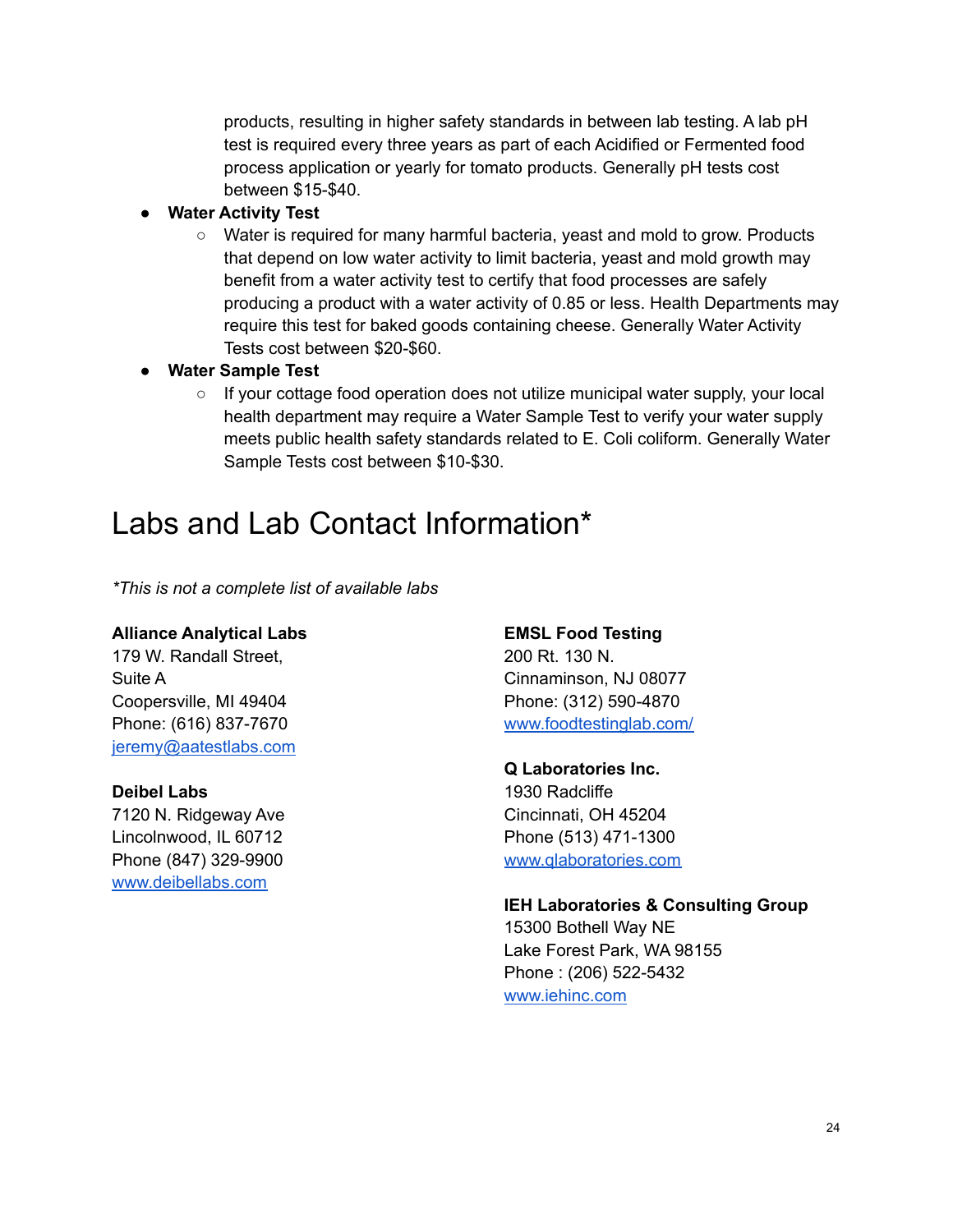## Frequently Asked Questions about Testing

### **What happens if your pH or Water Activity test comes back unsafe?**

If you are testing as part of your application to sell a product such as an Acidified food or Tomato product, modify the recipe or process and retest until results come back in the correct parameters. (See Testing page 23.)

If you have been approved to sell a TCS Food under 41 degrees F and are testing to prove shelf stability, but your test does not show a shelf stable product you can:

- Continue to store, transport and sell, under 41 degrees F, any product that does not test safe for room temperature storage, transport and sale.
- Modify the recipe or process and retest until results come back in the correct parameters (See Testing page 23.)

### **What steps should you take if your Water Sample Test comes back unsafe?**

Stop using your water and call your local health department. If there are low amounts of coliform bacteria, the health department may advise that the water should be retested because this can indicate a testing error. If there are high levels of coliform or any amount of E. coli, your local health department will advise on chlorinating the well or request that a licensed well contractor evaluate the well.

## **Sales Avenues**

As of January 1, 2022, cottage food is permitted to be sold directly to consumers within the State of Illinois. This includes, but is not limited to:

- sales through farmer's markets,
- delivery to customers,
- fairs, festivals, and public events
- online
- pickup from the private home or farm of the Cottage Food Operator
- third party private property with consent of the property owner
- shipping\* within the State

\*Only food that is non-potentially hazardous may be shipped. Each cottage food product that is shipped must be sealed in a manner that reveals tampering, including, but not limited to, a sticker or pop top.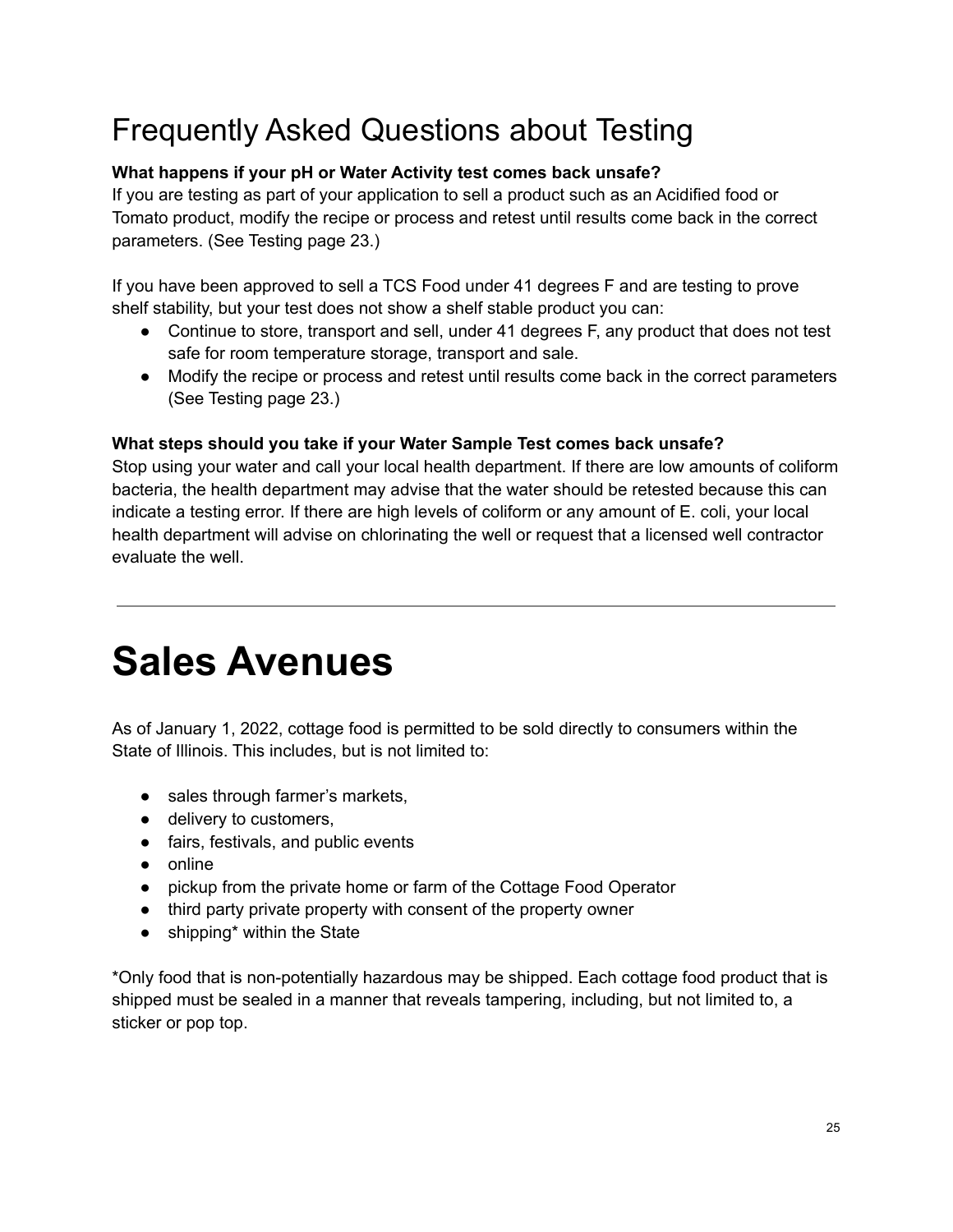## FAQ: Sales Avenues

### **Can I ship my products out of state?**

No. Cottage Food Laws do not allow products to be shipped out of state. Additionally, products crossing state lines are considered interstate commerce and subject to Federal rules and regulations.

### **Can I sell across state lines?**

Illinois' Cottage Food Law only regulates sales within state lines. Products crossing state lines are considered interstate commerce and subject to Federal rules and regulations.

### **Can I sell from my home?**

Yes, as long as you comply with local zoning regulations that are not inconsistent with state law. See Local Zoning and Regulations on page 30.

### **Is there a sales cap on my earnings?**

No! In previous versions of the bill there had been limits but those no longer apply.

### **Can I have a street cart and sell from public sidewalks?**

Yes as this is a direct to customer sales outlet. Local municipalities may have additional regulation and permitting required to sell from a street cart or sidewalk stand. This is sometimes referred to as a "Peddler's License". Contact your local municipality for more information.

### **Can I sell my product to a bakery or grocery store to resell?**

No. Cottage Food Laws specifically state "Food and drink produced by a Cottage Food Operation shall be sold directly to consumers for their own consumption and not for resale."

### **Can I sell my product to a restaurant to use as an ingredient in their menu?**

No. Cottage food laws specifically state "Food and drink produced by a Cottage Food Operation shall be sold directly to consumers for their own consumption and not for resale." Use as an ingredient in an item that will be sold is considered resale.

### **Can I sell from a private parking lot?**

Yes. With permission from the private property owner.

### **Can I sell my product to a farmer to resell to their customers through their CSA?**

No. Cottage Food Laws specifically state "Food and drink produced by a Cottage Food Operation shall be sold directly to consumers for their own consumption and not for resale."

### **Can I sell through Etsy?**

Yes. However, sales may only happen within the State of Illinois. You are not allowed to ship or deliver out of state. Also, you must provide clear signage on your Etsy page to notify shoppers that your product was made in a home kitchen not inspected by a health department. (Signage on page 29)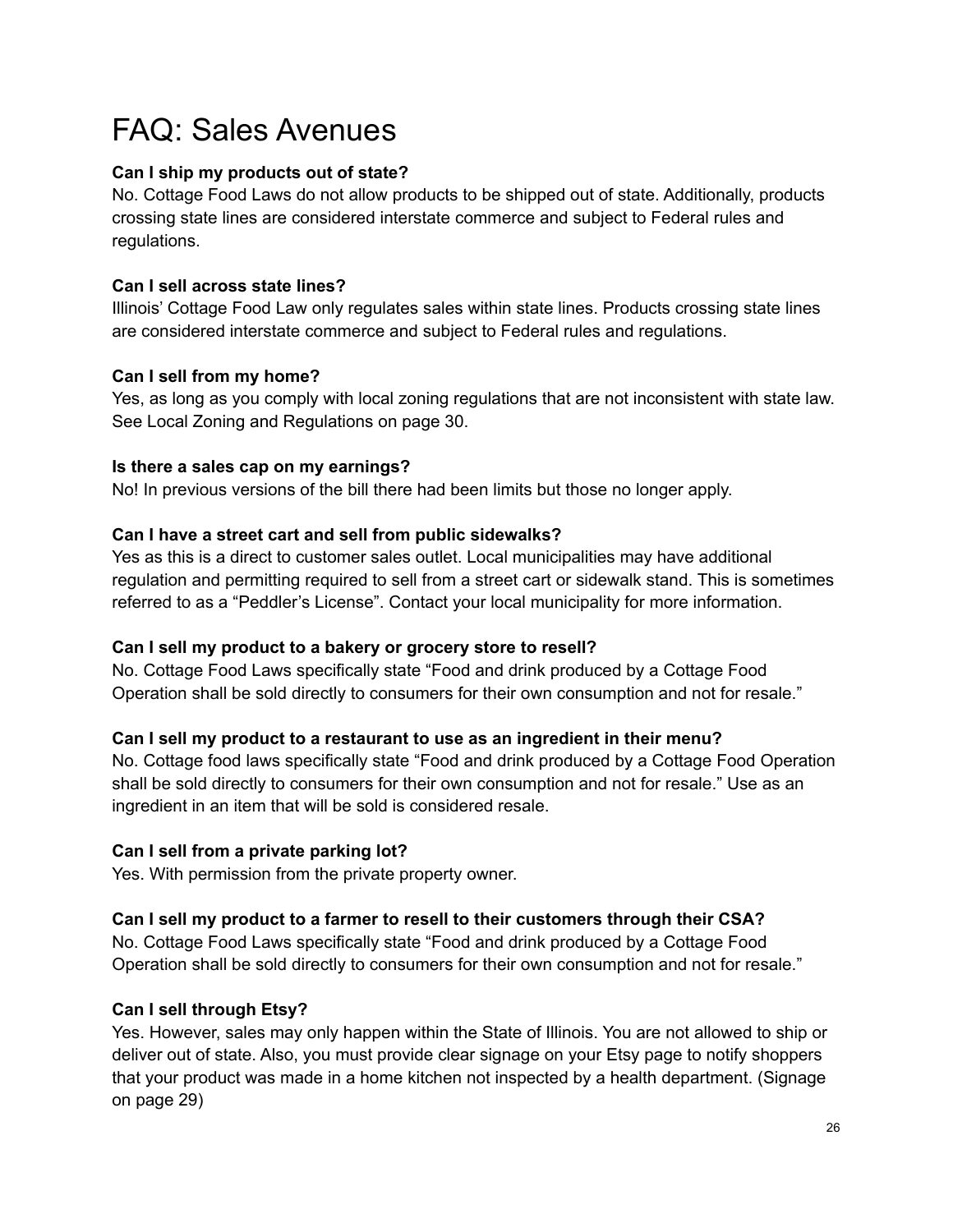### **Can I sell through online farmer's markets?**

Yes. Your products should be clearly identified according to Cottage Food signage and labeling requirements and it should be clear that the products are being sold by your business. (See signage on page 29.) Sales may only happen within the State of Illinois. You are not allowed to ship or deliver out of state.

### **Can I rent a space and sell in a craft mall?**

Yes. But you or your direct employee must be present handling direct sales to customers of your products for your business. You are not allowed to rent a space and leave products. You must be present for the sales transaction and you must follow proper signage and labeling requirements. (Labeling below, and Signage page 29.)

## **Labeling**

Items produced by Cottage Food Operations must be pre-packaged and conform with the labeling requirements of the Illinois Food, Drug, and Cosmetics Act.

### **Labels should include:**

- The name of the Cottage Food Operation and unit of local government in which the Cottage Food Operation is located
- The identifying registration number provided by the local health department on the certificate of registration and the name of the municipality or county in which the registration was filed
- The common or usual name of the food product
- All ingredients of the food product, including any color, artificial flavor, and preservative, listed in descending order by predominance of weight shown with the common or usual names
- The following phrase featured prominently on the label:
	- $\circ$  "This product was produced in a home kitchen not inspected by a health department that may also process common food allergens. If you have safety concerns, contact your local health department."
- The date the product was processed
- Allergen labeling as specified in federal labeling requirements. This means that a cottage food operation on its label must identify if any of the ingredients are made from one of the following food groups: milk, eggs, wheat, peanuts, soybeans, fish, tree nuts, and shellfish.

Food Packaging may include a special "Illinois-grown", "Illinois-sourced", or "Illinois farm product" if the product is grown in Illinois or processed and packaged in Illinois, using at least one ingredient grown in Illinois.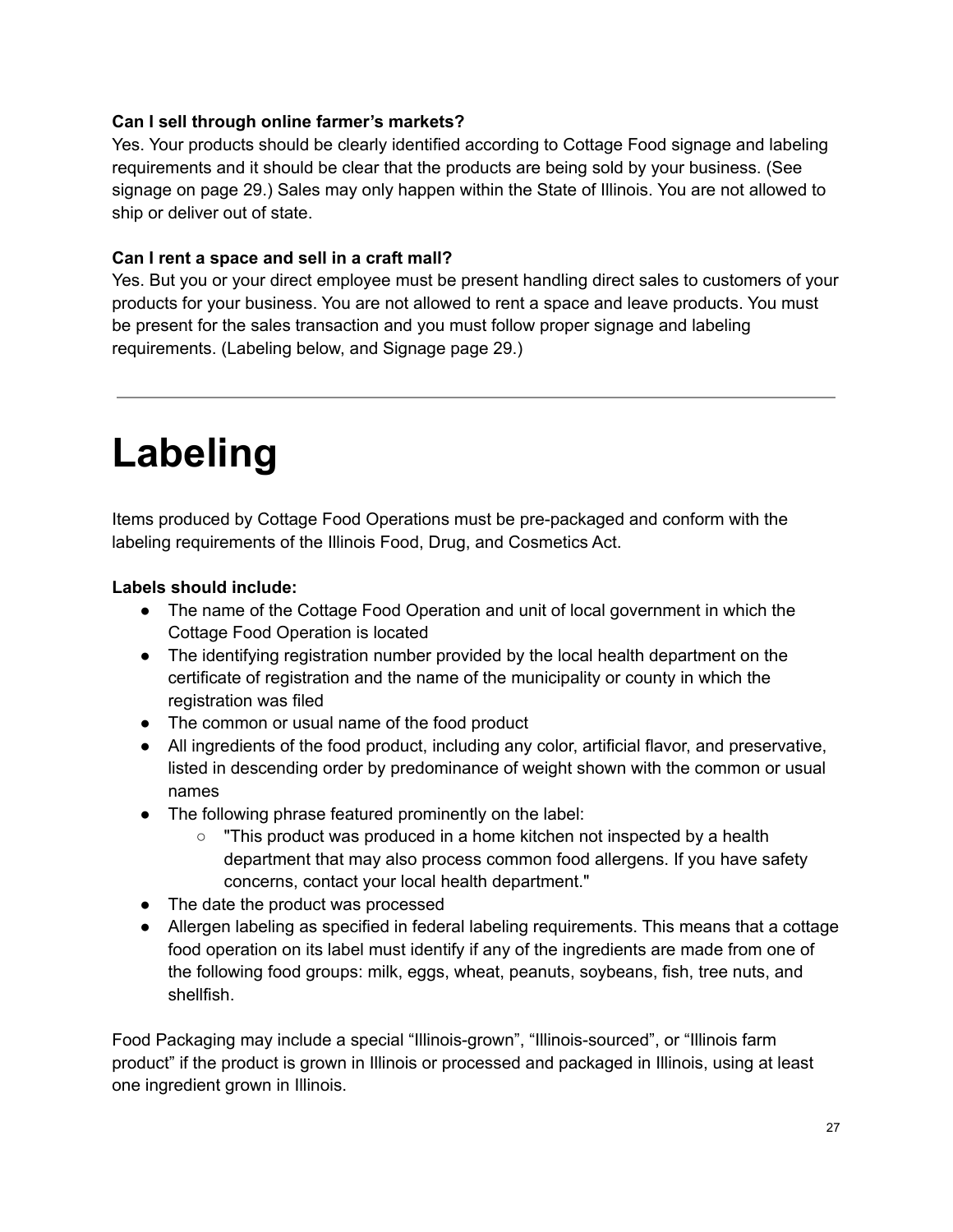**Cottage Food Operators that are using local ingredients direct from Illinois farm[s](http://www.buyfreshbuylocalillinois.org) are also encouraged to create a business listing with Buy Fresh Buy Local Illinois at [www.buyfreshbuylocalillinois.org](http://www.buyfreshbuylocalillinois.org), a statewide directory and marketing project to help consumers find local farms and the businesses that use or carry their products.**

In the case of a product that is difficult to properly label or package, or for other reasons, you may ask for an exception from the local health department of the location where the product is sold to sell products that are not pre-packaged. For example-- a wedding cake, or donuts from a bin instead of individually packaged. It is mandatory that you provide other prominent signage at the point of sale to convey the information that would have been required on the label.

**Labeling Example: If the cottage food operation is making wheat bread they have the following two options:**

- 1. Include the allergen in the ingredient list. For example: (Whole wheat flour, water, salt, and yeast.) In this example the statement "Whole Wheat Flour," meets the requirements.
- 2. Include an allergen statement ("Contains:") after the ingredient list. For example: (whole wheat flour, water, sodium caseinate, salt and yeast. Contains: wheat and milk) The "Contains" statement must reflect all the allergens found in the product. In this example, the sodium caseinate comes from milk so it is listed as an allergen.

## FAQ: Labeling

### If I use pre-made products like chocolate chips in my own product, do I need to list out all **of the ingredients in the pre-made product?**

Yes. Federal labeling requirements apply to Cottage Food Operators and these regulations require that all sub-ingredients be listed, largely due to allergen concerns. You are allowed to ask for an exception but must do so from the health department of each county where you will sell your products.

### **My product is difficult to individually package-- what do I do?**

Apply for an Exception. You are allowed to apply for an exception to the labeling/packaging requirements but must do so from the health department of each county where you will sell your products.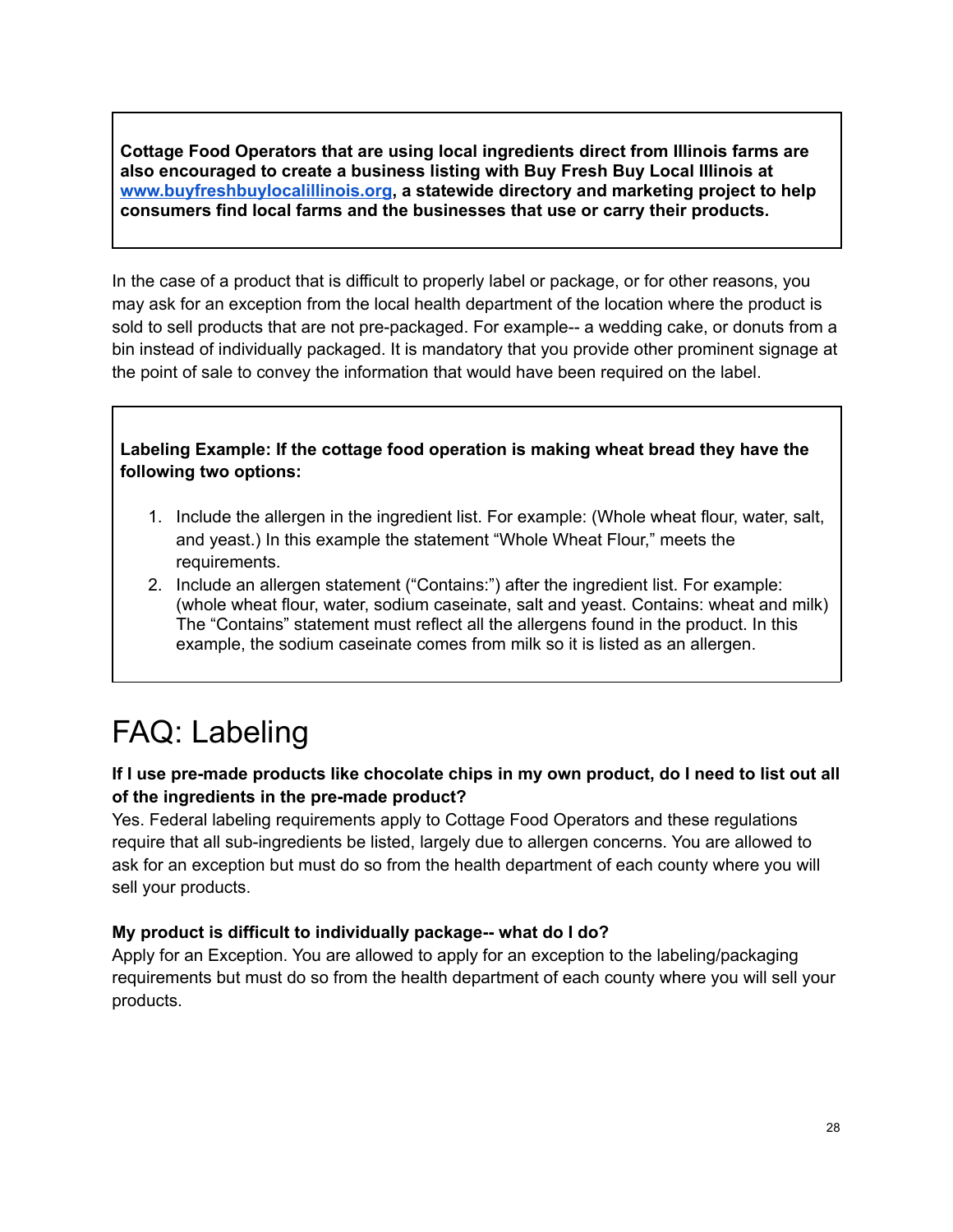### My product is very small and I can't fit all of the information on the label-- what do I do?

Apply for an Exception. You are allowed to apply for an Exception to the labeling/packaging requirements but must do so from the health department of each county where you will sell your products.

### **How large does the warning statement need to be?**

It must be legible and on the main label.

### **Why do I need to put a warning label on my product? That doesn't seem fair.**

Yes. Cottage Food is intended to relax regulations for lower risk foods made by small producers to reduce the burden on small businesses. That balances the smaller potential impact (amount of people who could get sick) with the potentially higher chance of getting sick compared to commercial food operations. This risk is something Cottage Food Operators are required to provide notice of to consumers so those consumers can make an educated decision.

### **Can I add claims such as vegan, gluten-free, etc?**

Yes, if those claims are factual, proven, and direct. For example, "vegan" is allowed because it can be verified by review of the ingredients. For example, "Makes you Healthier!" is not allowed because it can not be verified without significant testing and is a vague statement. In general, health statements are regulated under additional federal guidelines and should not be on Cottage Food products unless those federal guidelines are met. Contact your local health department for additional information.

# **Signage**

Your cottage food business is required to have signage at the point of sale. At a physical display, notice should be in the form of a placard. Online, notice should be a message on the Cottage Food Operation's online sales interface at the point of sale. Wherever you are selling your product, your signage must display:

### **"This product was produced in a home kitchen, not inspected by a health department, that may also process common food allergens."**

Local governments may have additional zoning or local business laws that affect signage. (See Local Zoning and Regulations page 30.)

## FAQ: Signage

**How large does the physical signage need to be at my sales location?**

8in x 10 in minimum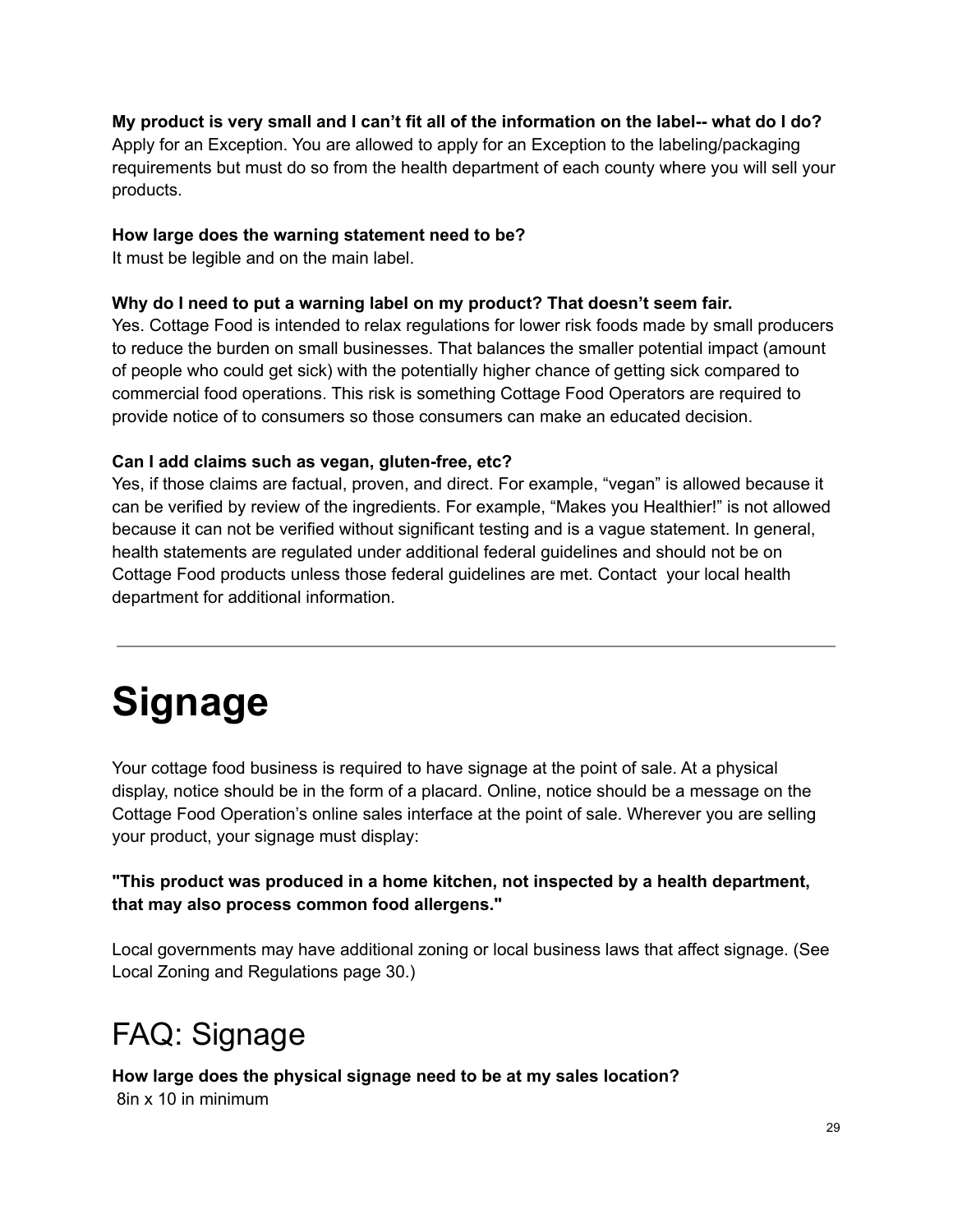### **I'm selling from my home--where should I put the signage?**

Prominently displayed at the point of sale. Your local municipality may have laws that apply to all residential businesses in regards to signage on the outside of your home.

### **I'm selling online from a website, social media page, or online ordering system, where should I put the signage?**

This must be on your shop page, at the point of sale. You are encouraged to include this information in multiple locations.

# **Local Zoning and Regulations**

## Understanding Pre-emption:

The cottage food law says that local governments may not enforce their own laws that are inconsistent with the State of Illinois law. As a result, a local government is not allowed to tell you that a cottage foods operation is illegal, or that Cottage Food Operations may not sell foods that are in fact allowed by the state, or that a Cottage Food Operation may not sell food outside of farmers markets. In legal terms, the local governments are preempted.

Because the State of Illinois law says cottage food businesses can operate selling homemade foods, as long as they meet the requirements in that law, your municipality should not enforce a law that contradicts State of Illinois law. If you believe your municipality is trying to enforce regulations that are inconsistent with the State of Illinois law (such as not permitting you to register your business), follow the steps outlined in "What to do if you experience a roadblock" on page 38. You might also point out the pre-emption language in the Cottage Food Law and ask your local government to show that language to their attorney so they can learn about their scope of authority.

- **● Ordinance:** A law or regulation passed and enforced by a local municipality
- **● Zoning:** A process of dividing a municipality into districts with specific sets of ordinances that guide and limit the land uses within that district. These ordinances can encompass building size, setbacks, signs, residential or business facades, parking, etc. Zoning is an effective way of implementing a city's comprehensive and land use plan.
- **Variance:** An exception to a local zoning ordinance generally granted by a Zoning Board of Appeals or City Council.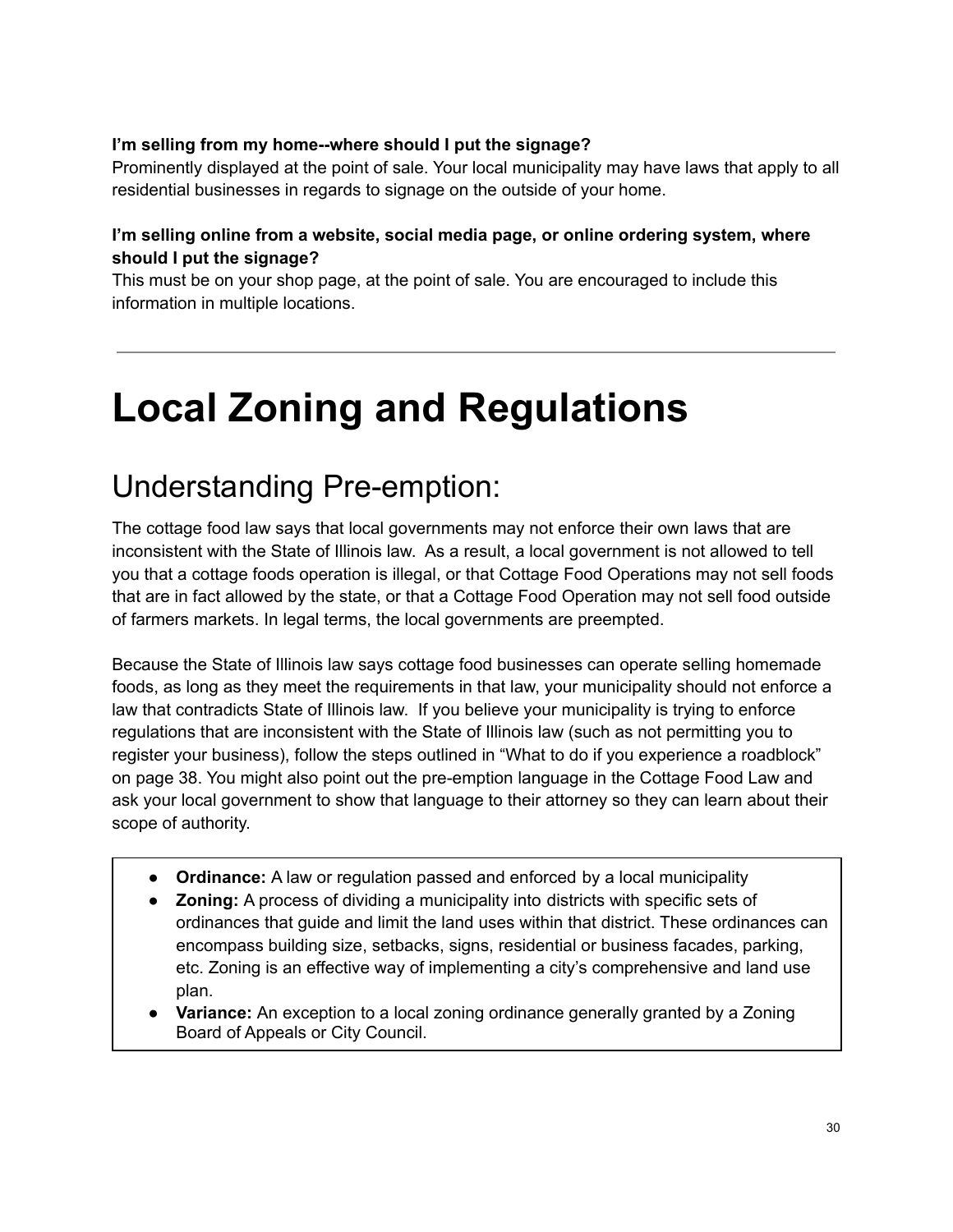## Zoning and additional regulations

Local governments and zoning laws do have some authority to set limitations on things that could happen as a result of you running your business (think traffic limits, number of clients you can see in a day, noise levels, outdoor signage, etc.). Those are issues that are not covered by the state law, and local governments have the authority to regulate them. For example, a local government may have rules about whether you are allowed to put up a sign for your business in a residential area; it may have rules about the number of customers you can allow in your home at one time; it may have rules about the kind of permit you need to sell on public property; it may require building permits for you to build out a kitchen. In fact, there is a specific provision saying that Chicago may apply the rules that apply to home occupations.

These kinds of restrictions can be tricky to deal with, but you're not out of luck. Exceptions to these rules can sometimes be made on a case-by-case basis if entrepreneurs can show that their business is unlikely to cause the kinds of problems zoning boards worry about. This review process is typically called a variance. If these are the kinds of rules holding you back, reach out to your local zoning board. Some zoning boards only deal with one city, while others cover entire counties, so search online at the city, township, and county levels to find the zoning board that directly affects you.

# **Home Kitchen Safety Standards**

It's important to maintain a high level of food safety while preparing food for your business to prevent customers from becoming sick. As part of your application paperwork, you will receive a Home Self-Certification Checklist to verify that you are complying with food safety standards for a home kitchen. This document outlines the minimum standards you should maintain for health and safety.

You can find a sample Home [Self-Certification](https://drive.google.com/file/d/1IJHVwQ0iPrBDu0NGEuaEaYEufMNsegXU/view?usp=sharing) Checklist here. Note this is just a sample. Your local health department will provide you with their own version as part of your application paperwork.

## Home Requirements

- Water from a safe water supply must be used. Water from unsafe sources can cause contamination like E.coli on your hands, equipment, and food.
- Sinks must have both hot and cold water for proper cleaning and sanitation. Hot water makes washing of hands and equipment more effective.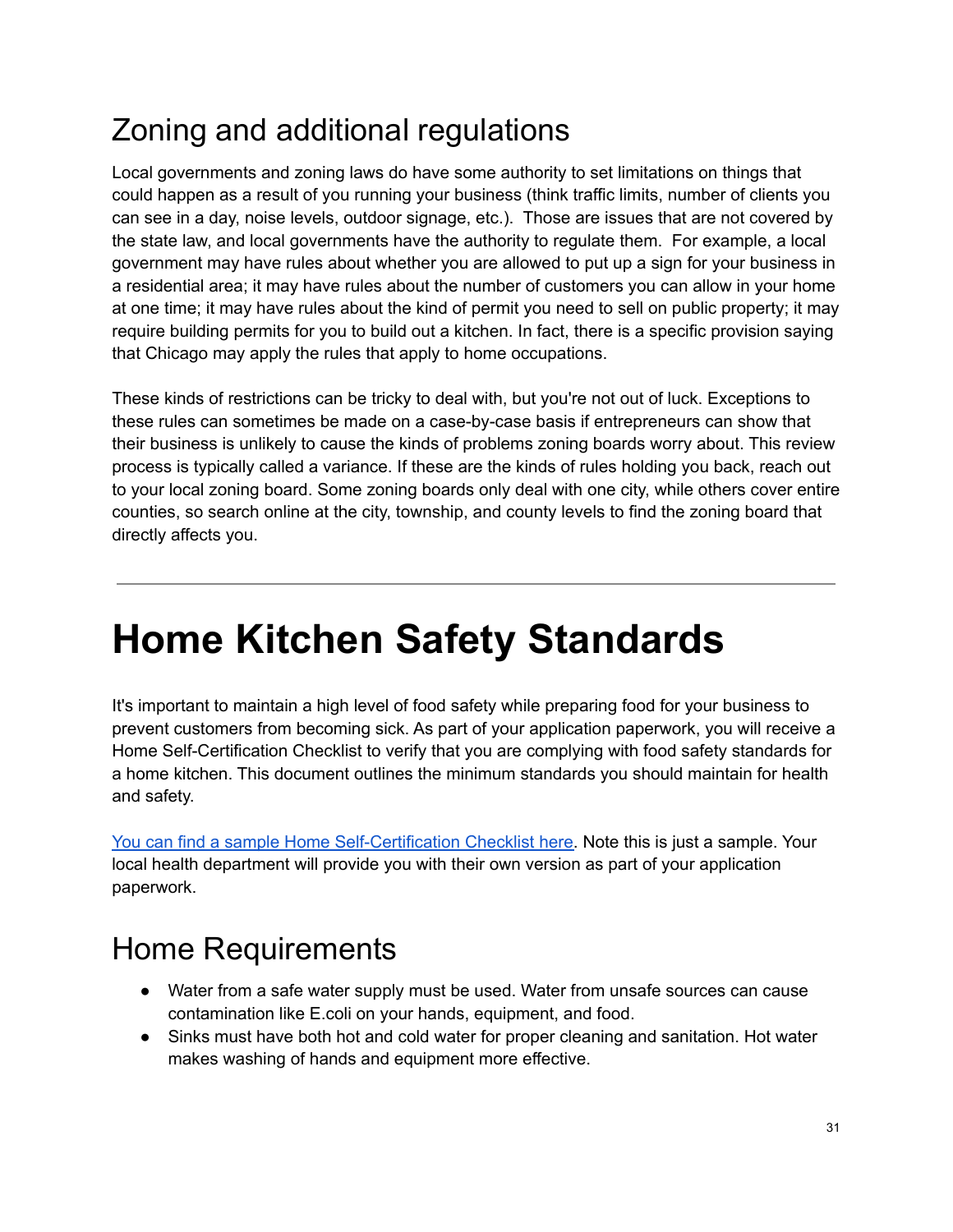- All bathrooms must have a sink for handwashing. Washing hands in a kitchen sink after using the restroom can allow microorganisms which are transmitted via the fecal-oral route to contaminate food and surfaces.
- Preparation and storage can not take place in a sleeping area. There is a higher risk of potential contamination from areas of the home not designed for food preparation.
- Pets are not allowed in the kitchen. Animals, including pets, can carry diseases which can contaminate food and equipment.
- The home must be free from rodents and insects. Pests harbor diseases that can contaminate food and equipment.
- Chemicals must be used according to label instructions and stored away from food and packaging materials. Chemicals can leave toxic residues on surfaces and equipment if not used properly. Chemicals can also spill onto food or packaging which may cause poisoning if not stored away from food activities.
- Domestic activities such as family meal preparation, guest entertainment, and household chores should not be conducted in the same space at the same time as Cottage Food activities. Doing other activities at the same time as preparing foods for your business may lead to contamination of food or equipment.

## Hand Hygiene

- A sink must be available in the kitchen for handwashing. An easily accessible sink makes hand washing easier and more likely to occur.
- Soap and paper towels MUST also be available at the sink. Soap must be used to help reduce germs and particulate matter on the hands. Common cloth kitchen towels SHOULD NOT be used for hand drying as they can re-contaminate hands.
- Hands must be washed often, before food preparation and handling, and any time contamination may have occurred. Proper handwashing prevents the spread of foodborne illness causing germs. The use of hand sanitizer instead of handwashing is not allowed as hand sanitizer is not effective when used while handling food.
- Bare hand contact with the ready-to-eat food product must be avoided during preparation and packaging by using single-use, disposable gloves, deli tissue, tongs, or other utensils. Handwashing does not eliminate all germs from hands. It's also important to not touch the ready-to-eat product with your bare hands to prevent contamination from occurring.
- Cuts or wounds on the wrists or hands must be bandaged and a single-use, disposable gloves must be worn at all times. Bandaging cuts and protecting the area with a glove helps prevent contamination.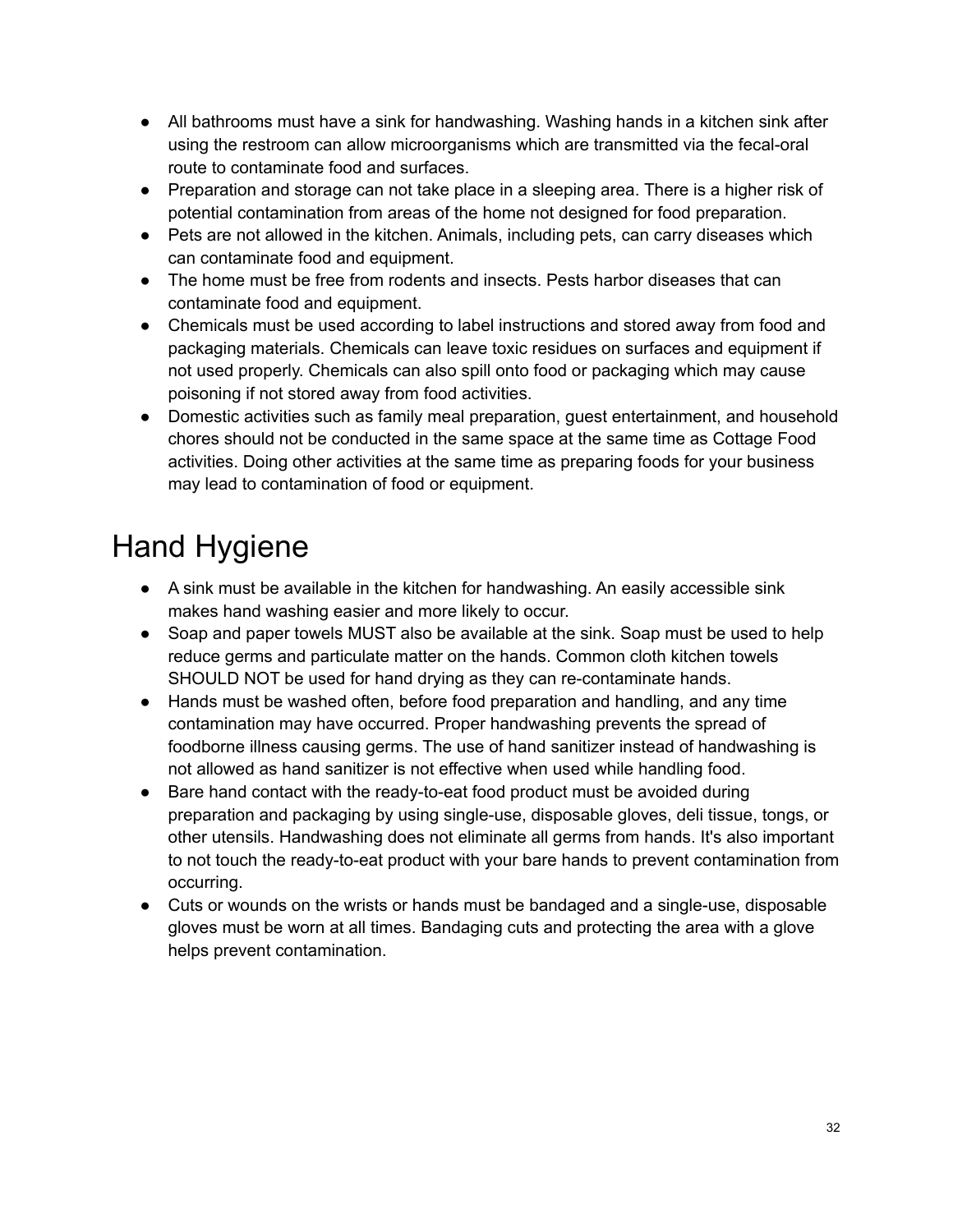## Personal Hygiene

- If you or a household member that you care for is ill, especially with diarrhea or vomiting, do not prepare food for your business. Many foodborne illnesses are fecal-oral transmitted. The germs are shed in your stool, transferred to your hands, and then can contaminate food. Additionally, some germs can spread up to 30 feet from where a diarrhea or vomiting "event" occurs.
- Clean clothes and/or aprons must be worn. Dirty clothing may harbor germs which can contaminate food.
- Hair should be restrained with a hair tie, hat, scarf, hair net, or other means. Finding hair in your food can be particularly unappetizing and can also cause contamination.
- Smoking, vaping, and tobacco can not be used while preparing or packaging food. Eating, drinking, and gum chewing is also not allowed. These activities can cause contamination of the hands and surfaces.
- If tasting your food, do not use the same utensil more than once before washing. Reusing the same utensil after touching it to your mouth can cause contamination of the food you are preparing.

## Equipment

- Equipment and utensils should be clean and in good condition. Equipment that is not in good condition can harbor disease causing bacteria.
- Surfaces, equipment, and utensils must be washed, rinsed, and sanitized before each use. Proper washing and sanitizing of equipment reduces the number of germs on equipment.

## Sanitizer

- Sanitizer must be used on equipment and surfaces to reduce the number of foodborne illness causing germs.
- The most common types of sanitizer are Quaternary Ammonia and Chlorine (bleach).
- Disinfecting wipes and pre-mixed disinfecting sprays should not be used. These can be too strong of a chemical and are often not used correctly to the manufacturers' instructions.
- If using bleach, make sure that it is EPA registered and has wording such as "Kills Germs'' or "Sanitizes". Not all bleaches will kill germs– stay away from those that are scented or splashless or only advertise cleaning, brightening, and whitening.
- Test strips for the specific sanitizer should be used. Test strips help make sure sanitizer is being mixed correctly.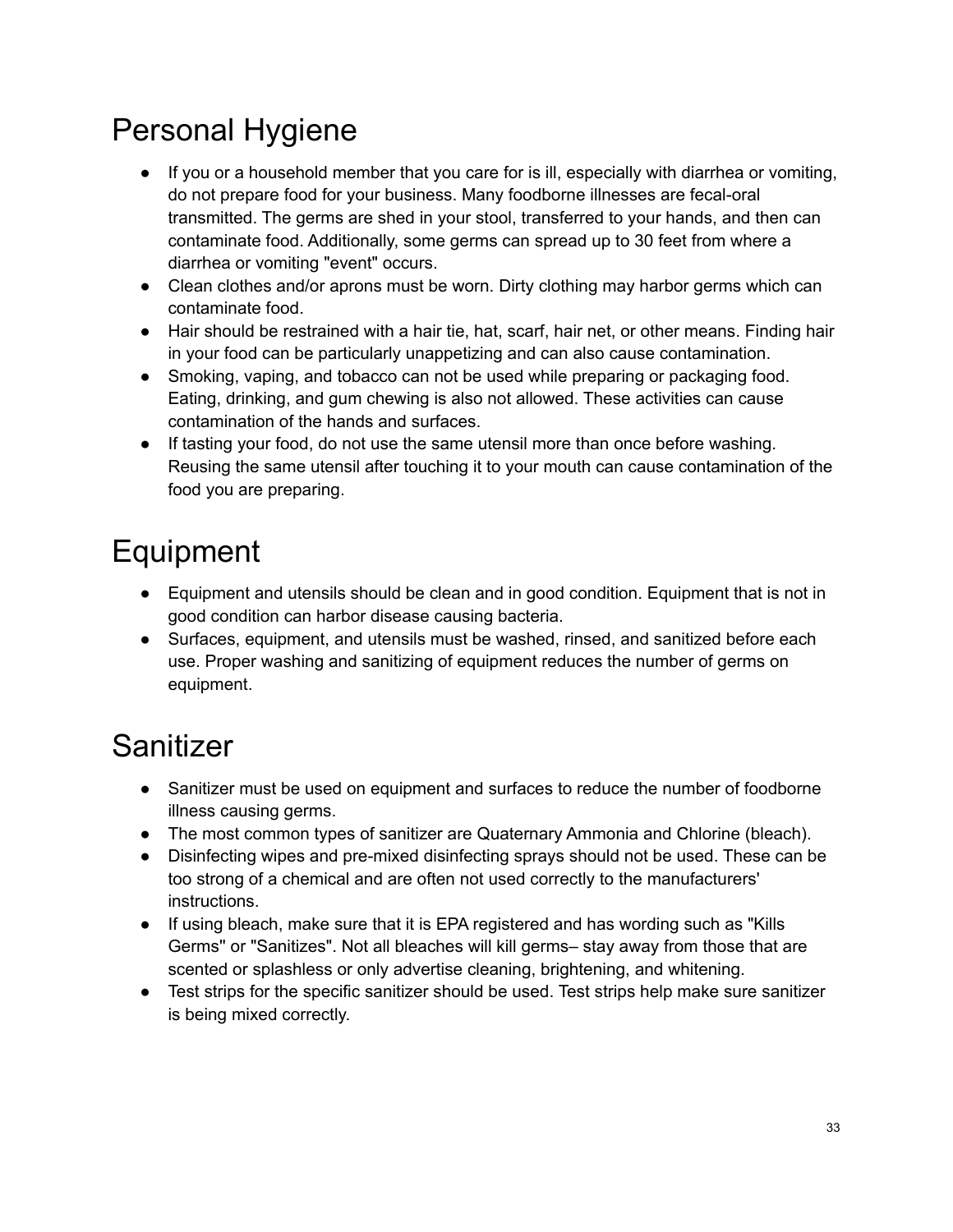### **Recommended Cleaning Supplies or Ratios**

Most pre-mixes such as the Clorox wipes, Lysol sprays, etc. are not appropriate for sanitizing food contact surfaces. Many of them have warnings on their labels not to use on food contact surfaces or to wipe the chemical off with water afterwards. Recommended common sanitizers include EPA registered bleach and Quaternary Ammonia. The concentration of the bleach should be between 50-200ppm. Quaternary is usually 200-400ppm, depending on the manufacturer. The temperature of the water, hardness of the water, age of the chemical etc. can impact the mixing ratio. For this reason, it is important to use a test kit to test the ppm (parts per million) concentration. Roughly, you may use five drops of bleach in a standard spray bottle of water then test and add additional drops as needed to reach the 50-200ppm range. For a kitchen sink of clean water, start with a capful of bleach and test until the 50-200ppm range is reached.

## **Refrigeration**

- Refrigerators must maintain a temperature of 41 degrees F or less at all times. Bacteria can grow at temperatures above 41 degrees F. Many home refrigerators are set to 45 degrees F. A thermometer in the warmest part of the fridge (generally the bottom shelf of the door) can help establish your fridge is holding product under 41 degrees F.
- Freezers must be able to maintain foods frozen.
- Thermometers should be available in the refrigerator to check the temperature. Thermometers are important tools to use to ensure bacteria will not survive and grow on your products.
- Refrigerators and freezers should be kept clean and well organized.

### Transportation and Set-Up

- The vehicle and containers used to transport your food should be clean and able to keep dirt, bugs, and other contaminants away from the food. Food must be protected from physical contamination.
- Cold foods must be transported in a way that ensures the product stays at 41 degrees F or less. Bacteria will grow if the food is not held at 41 degrees F at all times.
- Your booth or stand should be clean and clutter free.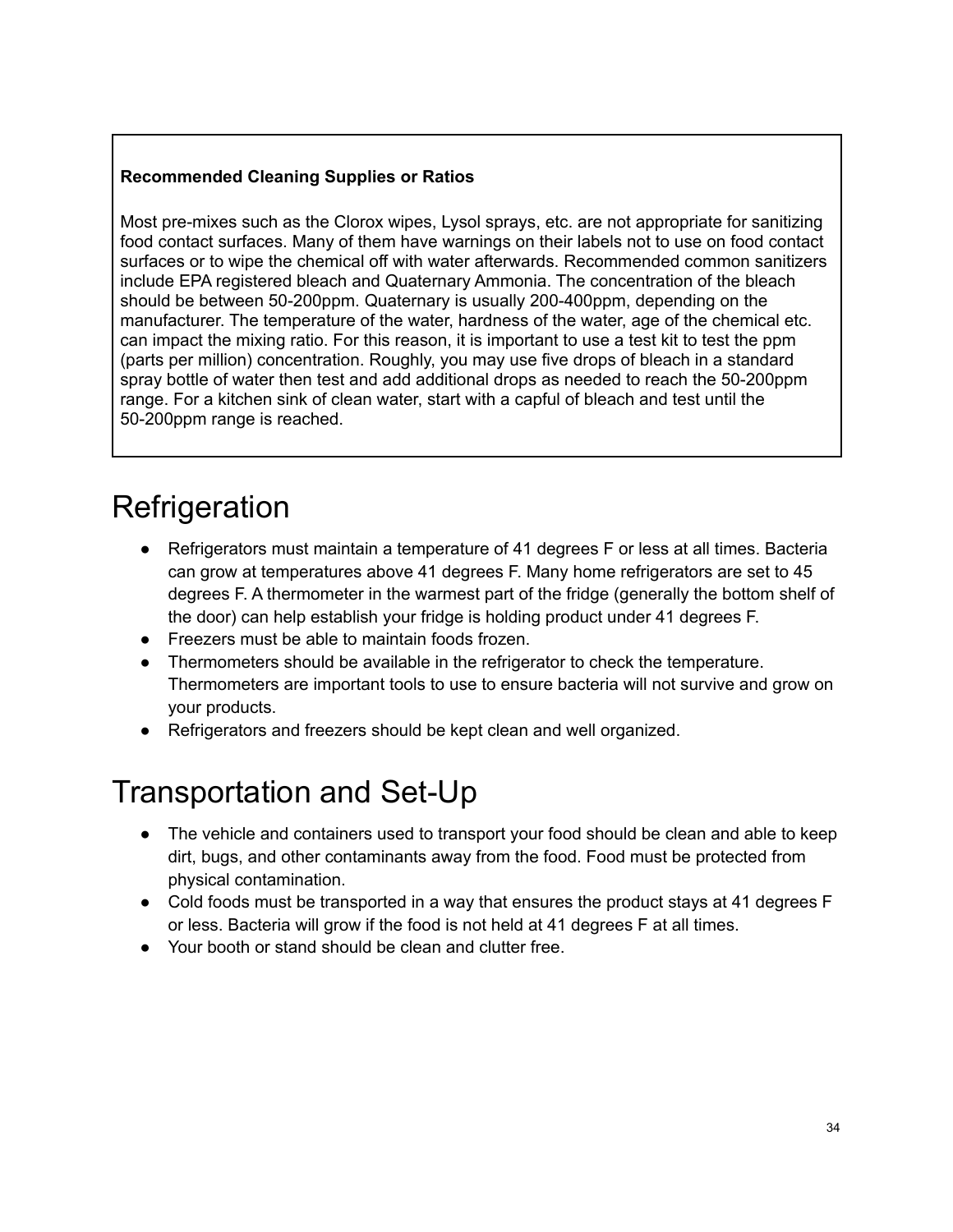## Distribution and Sales

- Foods may be shipped if non-potentially hazardous and if they do not leave the State of Illinois. All shipped foods must also have a tamper-evident seal.
- The Home to Market Act is specific to Illinois and only allows Cottage Food products to be sold in the State of Illinois. Crossing state lines means any Food Producer is under the jurisdiction of FDA as well as the laws of the States involved. Being aware of FDA laws and the laws of states you might operate in outside of Illinois is outside the scope of this guide.

## FAQ: Food Safety Protocols

### **Can I re-use disposable gloves?**

No. Disposable gloves should be single-use.

### **Can I use my kitchen regularly for meals when I am not making Cottage Food products?**

Yes, as long as those tasks do not happen at the same time as Cottage Food production tasks.

### **Do I need a separate handwashing sink in my kitchen?**

No, you are not required to have a separate handwashing sink in your kitchen, but it is allowed. You should have a separate handwashing sink in your bathroom.

## **Inspections**

Inspections of Cottage Food Operations are not a regular occurrence. Inspections happen in response to specific situations:

- A customer complaint or foodborne illness outbreak
- IDPH or the local health department have reason to believe that an imminent health hazard exists
- The Cottage Food Operator's product has been found to be misbranded, adulterated, or not in compliance with the conditions for Cottage Food Operation
- Notice to the local health department where the Cottage Food Operation is registered from a different local health department of any of the prior options

In response to these situations, a local health department may inspect the premises of your Cottage Food Operation. Health Departments may ask you to stop selling products for a temporary period of time as they schedule, perform the inspection and work with you resolving any concerns that might arise from that inspection. They may invoke penalties or revoke your Cottage Food Operation Registration following a process outlined by your local health department. As this process can be different county to county, it is recommended that you contact your local health department about this process before registering a Cottage Food License or selling food products in their county.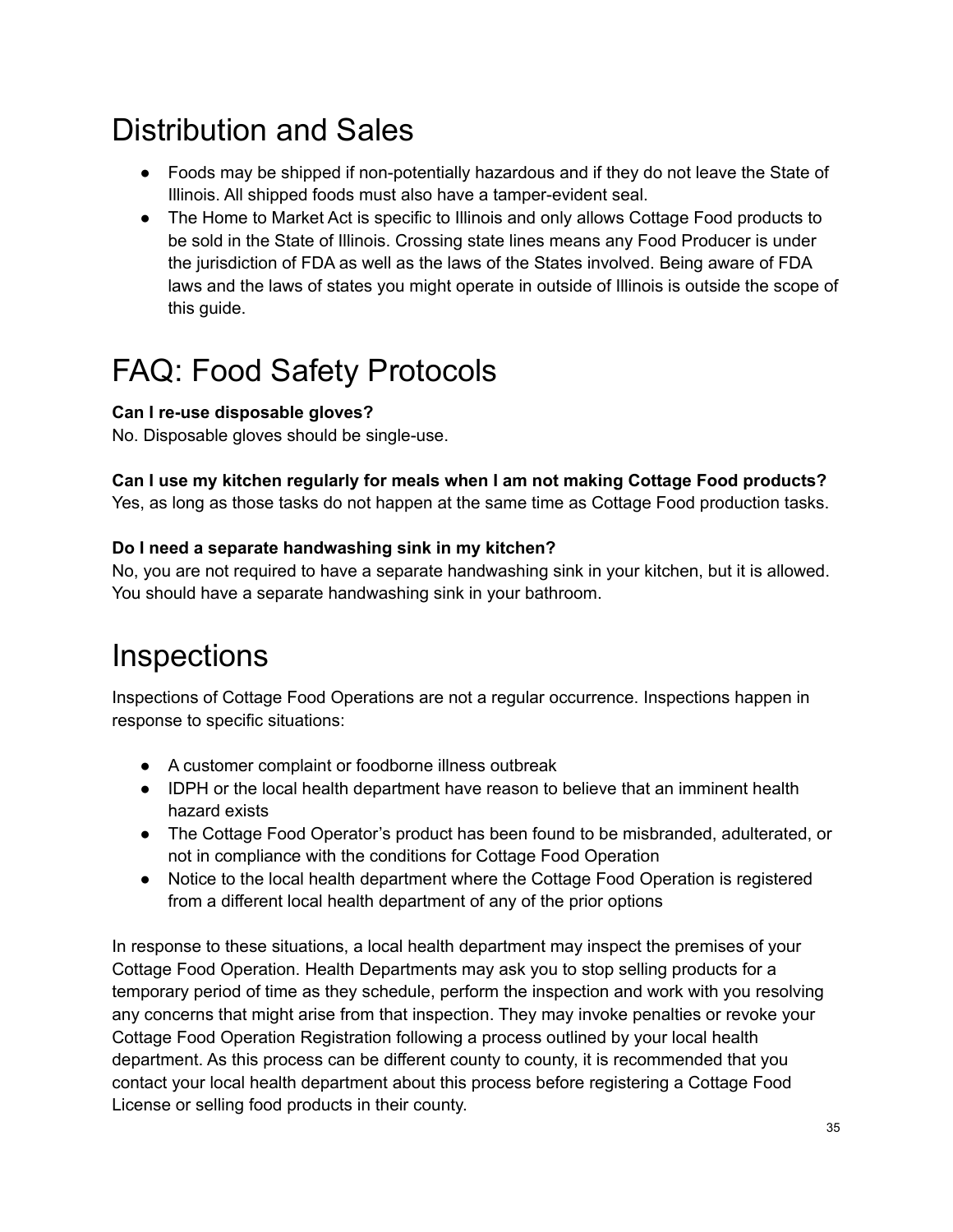## FAQ: Inspections

### **Can I refuse an inspection?**

Yes, but your Cottage Food Operation Registration will likely be revoked and your operation no longer able to make and sell products.

### **Will they inspect my entire house?**

No. The health inspector is only there to inspect the food preparation areas, generally your kitchen.

### **Where do I find the penalty process followed by my local health department?**

Contact your local health department. Different health departments may have this information available in different locations such as their website, local county ordinances, printed enforcement policies, etc. It's best to ask directly before a potential problem arises.

# **Starting Your Cottage Food Business**

There are many great resources to starting and running a business. We recommend reaching out to your local Small Business Development Center to connect you with resources specific to your area.

- Illinois Department of Commerce
	- Starting Your Business in Illinois [Handbook](https://www2.illinois.gov/dceo/SmallBizAssistance/BeginHere/Documents/Starting%20Your%20Business%20Handbook%20Final%20Version%20November%202019%20(002).pdf)
- U.S. Small Business Administration
	- Launch Your [Business](https://www.sba.gov/business-guide/launch-your-business/pick-your-business-location) Website

## Registering, Accounting Best Practices and Filing for Taxes

Cottage Food Operations, like all businesses, are required to pay taxes. To pay taxes in Illinois, you must register an account with My Tax Illinois. You can find additional resources within My Tax Illinois on filing taxes, EIN number, sales tax rate, etc.

● My Tax [Illinois](https://mytax.illinois.gov/_/)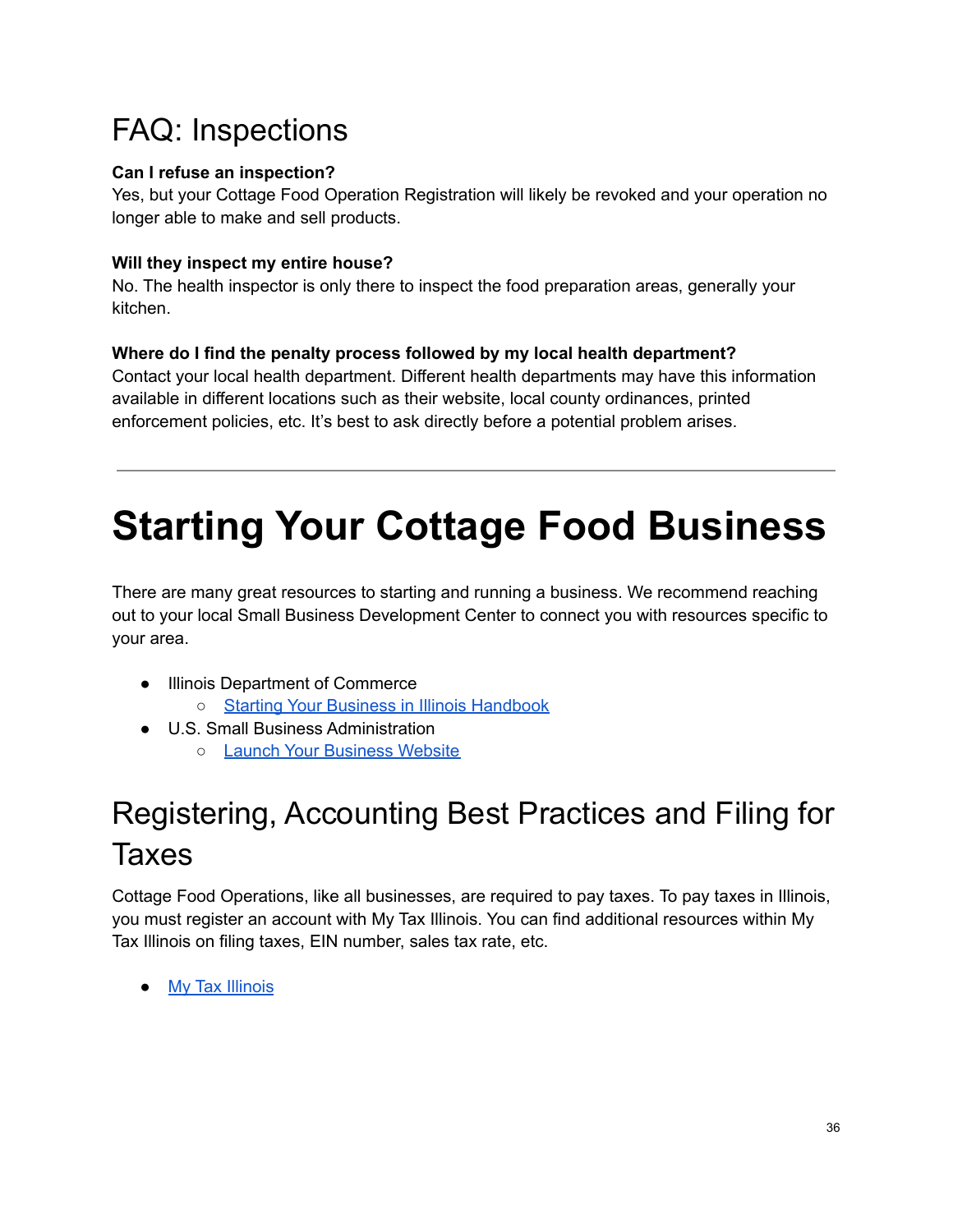### **Insurance**

Cottage Food businesses face a unique set of risks depending on the business. Generally these risks are grouped and covered under the following insurance "coverages". These coverages can protect you and your business from paying out of pocket for claims related to your business. Liability claims can cost your business thousands of dollars and damage your business reputation. The correct insurance can protect your business and reduce the cost you may be required to pay for claims.

- General Liability
	- Designed to protect your business from paying for third-party bodily injury and property damage claims, such as from a customer slipping and falling on your front steps on their way to pick up a product. Homeowner or Rental insurance generally does not cover claims related to a home business which can leave you exposed to risk.
- Product Liability
	- Protects you from exactly what it sounds like: liability arising from your products such as foodborne illness, unlabeled allergens, etc.
- Business Personal Property (also referred to as "Inland Marine")
	- Provides coverage for the cost of repairing or replacing broken or stolen business equipment.

Additionally, depending on the specific needs of your business, you may benefit from additional coverages such as:

- Cyber Liability
	- If your business collects or stores information online, on a computer, or on a mobile device, this coverage can protect your business from the costs that arise from experiencing a cyber security breach.
- Damages to Premises Rented
	- $\circ$  If you rent space to do business or participate in events, this coverage protects you from potential damages at those locations. Commonly, event organizers or property owners may require you to include them as an additional insured on your policy. This service can have additional fees or be included in the policy, depending on the insurance company.
- [Insurance](https://www.insurancecanopy.com/) Canopy Youtube Channel
	- How To Insure Your Food [Business](https://www.youtube.com/watch?v=2Z2VCsSB8IA) The Right Way
	- Insuring Your [Business](https://www.youtube.com/watch?v=LHFWf9BPc2g) 101
- Food Liability Insurance Program
	- Videos on Cottage Food [Insurance](https://www.youtube.com/c/Fliprogram) topics
	- Website [explaining](https://www.fliprogram.com/cottage-food-law-insurance) Cottage Food Insurance basics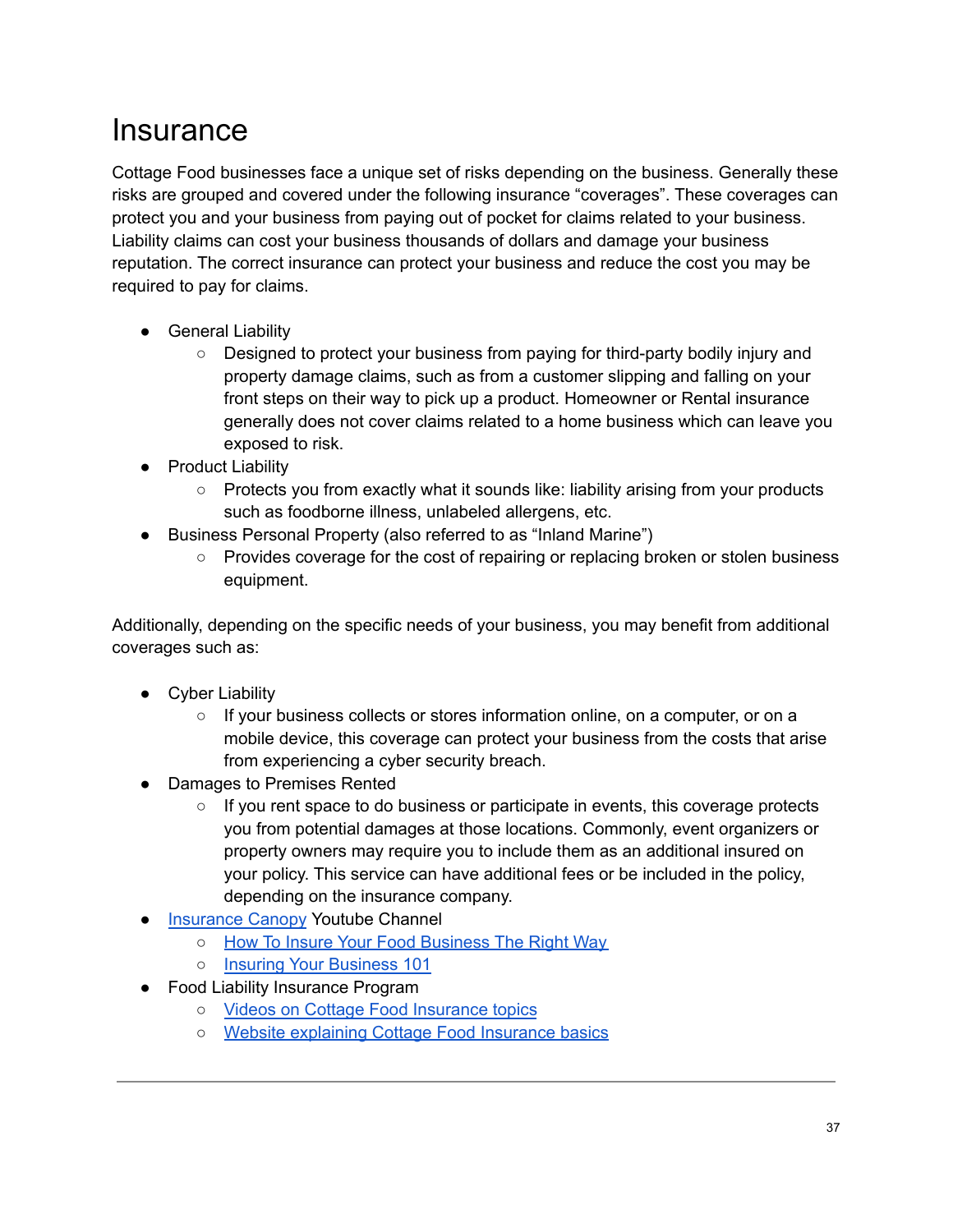# **Connecting to the Cottage Food Community**

There is so much to be gained by connecting with fellow Cottage Food Operators. Together we create a diverse fabric of experiences and interests. Community can provide encouragement, support, ideas, and great conversations. Cottage food is deeply rooted in local communities, neighborhoods, and friends so often the first place to connect with others is right in your neighborhood through local events, community message boards, and word of mouth.

Those deep roots extend across the state from online communities to state fairs. Connecting with other Cottage Food Operators can be as simple as striking up a conversation with folks when you come across their booths, stalls, etc. at local fairs, farmer's markets, contests, etc. Social Media also presents a variety of opportunities to connect with other Cottage Food Operators. Local home and handmade business groups, cottage food entrepreneur groups and simply following your fellow cottage food businesses can provide opportunities to ask questions, share information and chat about your experiences.

### **Looking for places to connect with other cottage food operations?**

- Facebook Groups like Illinois Cottage Food Entrepreneurs
- County & State Fairs
- Small Business Development Centers
- 4H and other local groups

# **What To Do If You Experience a Roadblock**

Cottage Food Businesses will need to interact regularly with local and state government bodies, primarily local health departments. When working with members of government, whether they're elected officials or department staff, it's always a good idea to start things off with a patient, "partner/collaborator" mindset and to open communication early within the process of establishing your business. Your first step will always be to speak to the public contact for that governmental body. For a health department, that will be your health inspector. If you are experiencing issues that can not be resolved at that step, you can work down the following list: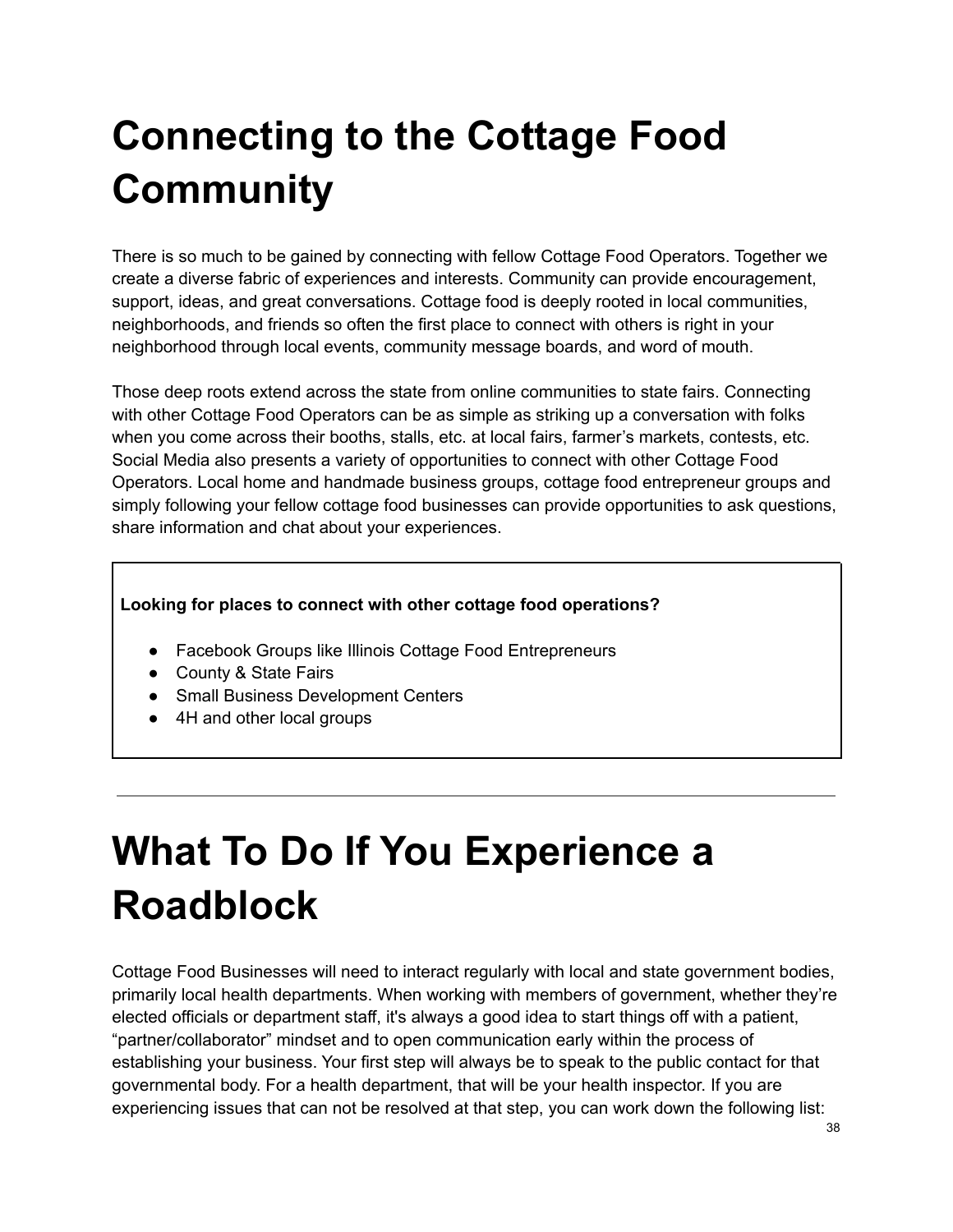- 1. Speak to the Environmental Health Director who oversees health inspectors
- 2. Reach out to the State Governing body for clarification. The Illinois Department of Public Health (IDPH) provides guidance to local health departments on the implementation of state policy such as Cottage Food Law.
- 3. Ask to speak to the head of the Health Department.
- 4. Bring your concern to the Governing body or members of the governing body (Generally the Board of Health or County Board when dealing with a Health Department) \*
- 5. Connect with a local advocacy group that supports businesses like yours. Local advocacy groups for food and farm businesses include:
	- Chicago Food Policy Action Council
	- Advocates for Urban Agriculture
	- Illinois Stewardship Alliance
	- Institute for Justice Clinic on Entrepreneurship
	- County Farm Bureaus
- 6. Consider speaking with a lawyer with experience supporting businesses like yours

\*Are other people in your community experiencing this problem? Bringing together more voices can have a greater impact on making sure your concern is heard and acted on.

## FAQ: What to do if You Experience a Roadblock

### **My local health department is enforcing cottage food regulations that I do not believe are consistent with the law, what should I do?**

Use this Guide and the letter of the law to educate yourself on the regulations. Follow the chain of command listed above, by first speaking to your health inspector, then the head of the Environmental Health Division, and finally the head of the Department. Always be respectful while doing so. You may also want to connect with IDPH and ask them to provide guidance on the issue. Generally most matters can be resolved through respectful conversations and review of the law and guidance with the health department, but if not, you can take the issue to your elected or appointed board of health, and connect with local advocacy groups to further help resolve the issue.

### **What I want to do is not currently allowed under Cottage Food Law. What should I do?**

Your first step is to talk with your local health department about local level licensing and opportunities to rent, purchase, or build commercial kitchens in your area to suit your needs. While Cottage Food Law is designed to foster very small business growth for relatively low risk foods, a licensed commercial kitchen will provide you with many more options to make and sell food. If this option is not feasible, reach out to local level advocacy groups to explain your issue. These advocacy groups can work with you to determine if there is a path forward for changing the existing law.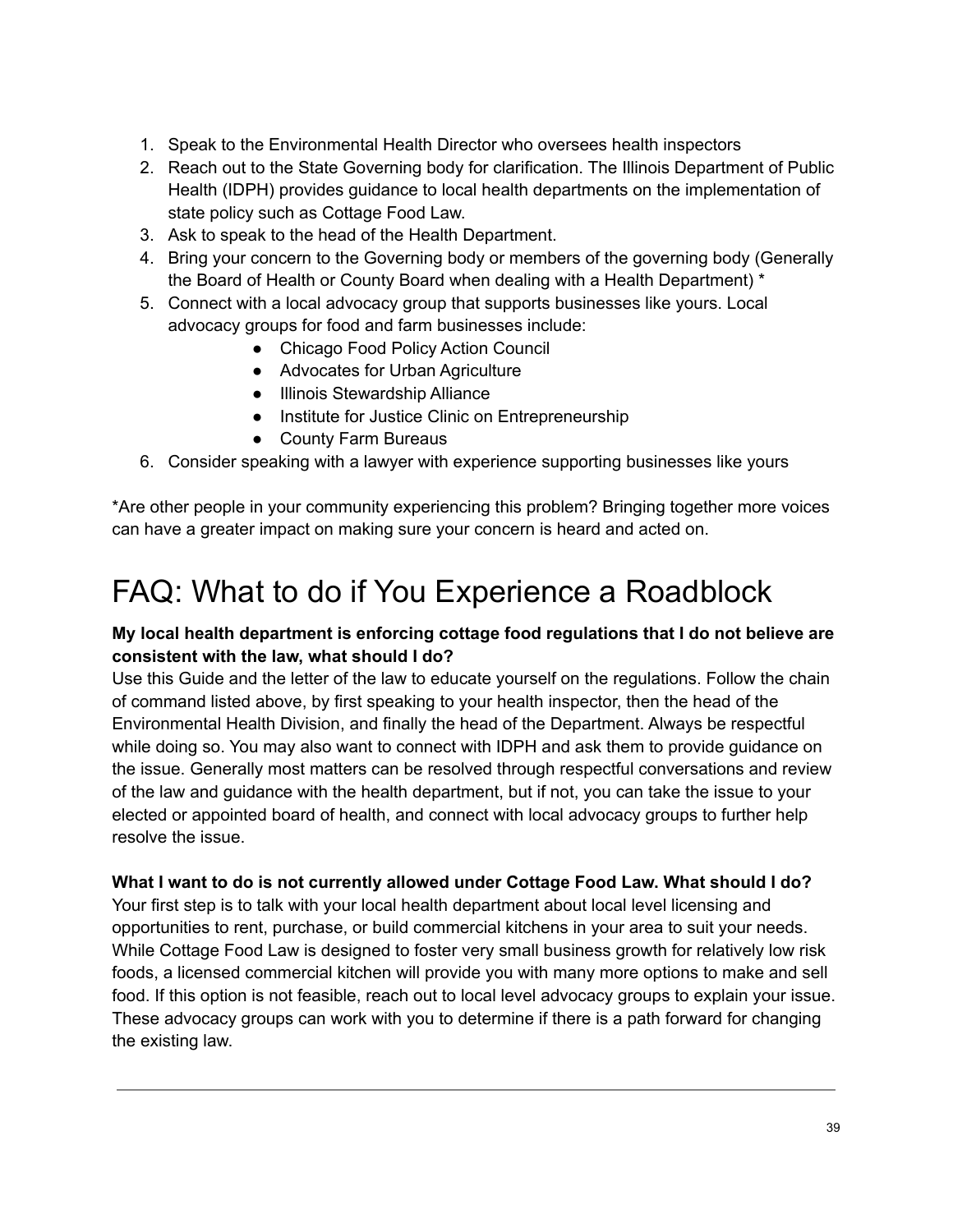# **History of Cottage Food**

In 2012, the Cottage Food Law was passed in order to give farmers and food entrepreneurs the opportunity to prepare or lightly process food in their home kitchens for sale at farmer's markets.

Prior to the passage of this law, a commercial kitchen was required, and the availability of renting a commercial kitchen, or expense of purchasing one, was out of reach for most starting food businesses.

When the Cottage Food Law passed in 2012, only a limited number of non-hazardous foods (baked goods, jams, and jellies) were allowed.

In 2017, a group of Illinois local food stakeholders proposed an amendment, the Food Freedom Act, which drastically increased the number of allowed foods, and importantly, allowed for the processing of vegetables. This gave farmers greater opportunity to add value to their products and preserve vegetables for sale over the winter. The Food Freedom Act flipped the Cottage Food paradigm from a small list of allowed foods, to instead allowing everything except a small list of hazardous foods.

In 2021, a new expanded group of Illinois local food Stakeholders advocated for the passage of the Home to Market Act, which broadly expanded sales avenues for Cottage Food Operators from farmers markets and on farm sales to direct customer sales throughout the state. The Home to Market Act clarified acidified and fermented product rules and created rules to allow buttercream frosting.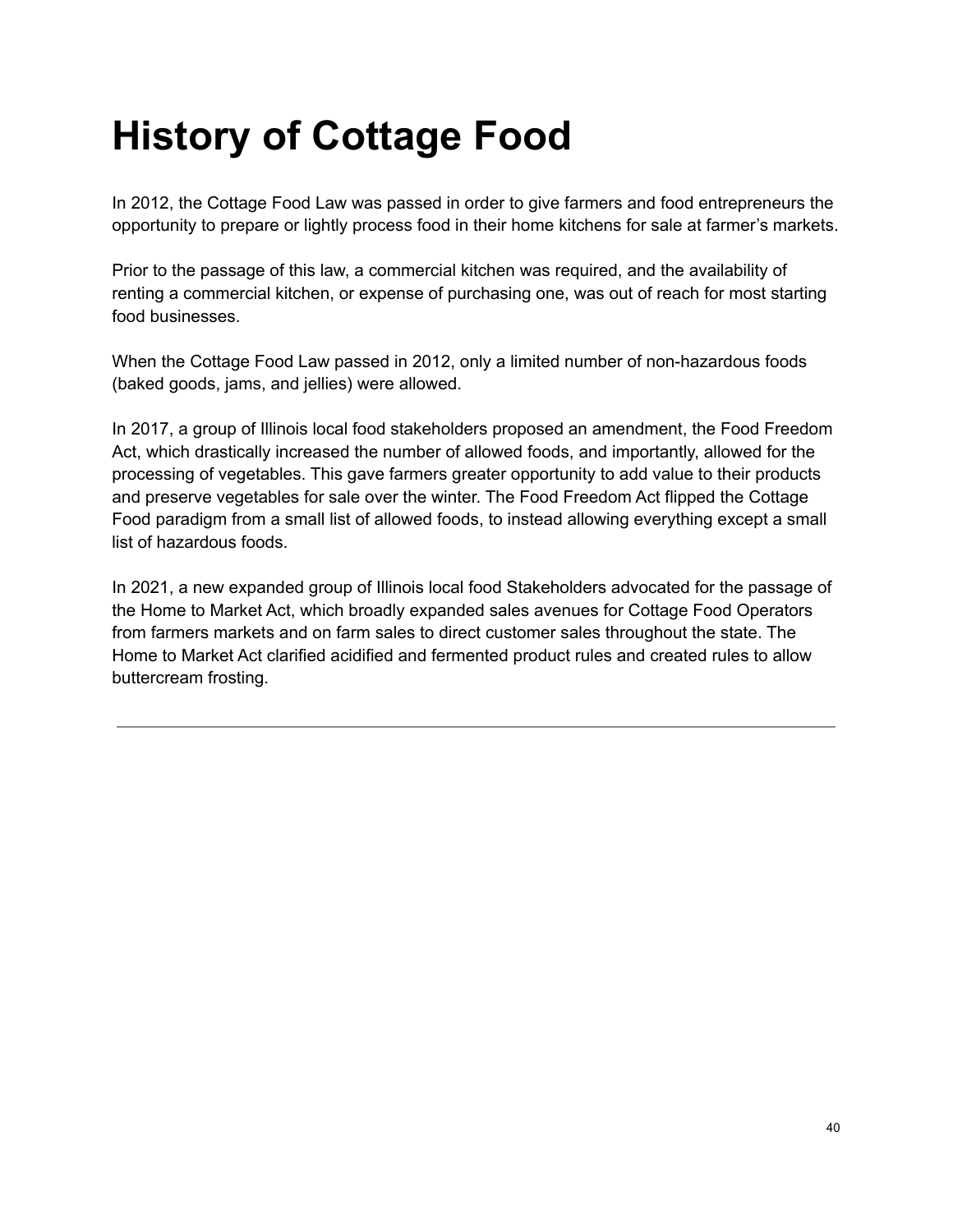# **Contributors to This Guide**

These organizations have worked tirelessly to support Cottage Food Operations through the passage of the new cottage food regulations, creation of guidance documents, writing of this guide and continued support of Cottage Food Operators and Health Departments!

### **Illinois Stewardship Alliance**

230 Broadway #200, Springfield, IL 62701 (217) 528-1563 [ISA@ILStewards.org](mailto:ISA@ILStewards.org)

"We are an alliance of farmers and eaters. Our mission is to find, connect, train and amplify the leadership of farmers and eaters who use their choices and their voices to shape a more just and regenerative local food and farm system. Our statewide community unites to educate policymakers and form a powerful voice that has a seat at every table where decisions are made."

### **Peoria City/County Health Department**

Environmental Health 2116 N. Sheridan Rd. Peoria, IL 61604 P: 309-679-6161 eh@peoriacounty.org

### **Lake County Health Department**

500 W. Winchester Road Suite 102 Libertyville, IL 60048 Main line: (847) 377-8020 Pam Smith psmith2@lakecountyil.gov "Promoting the health and well-being of all who live, work, and play in Lake County."

### **Sangamon County Department of Public Health**

2833 South Grand Ave. East Springfield, IL 62703 217-535-3145 ennvhealth@co.sangamon.il.us

### **Chicago Department of Public Health**

Contact: Christopher Roy Jr. (312) 746-7841 Christopher.RoyJr@cityofchicago.org CDPH works with communities and partners to create an equitable, safe, resilient and Healthy Chicago.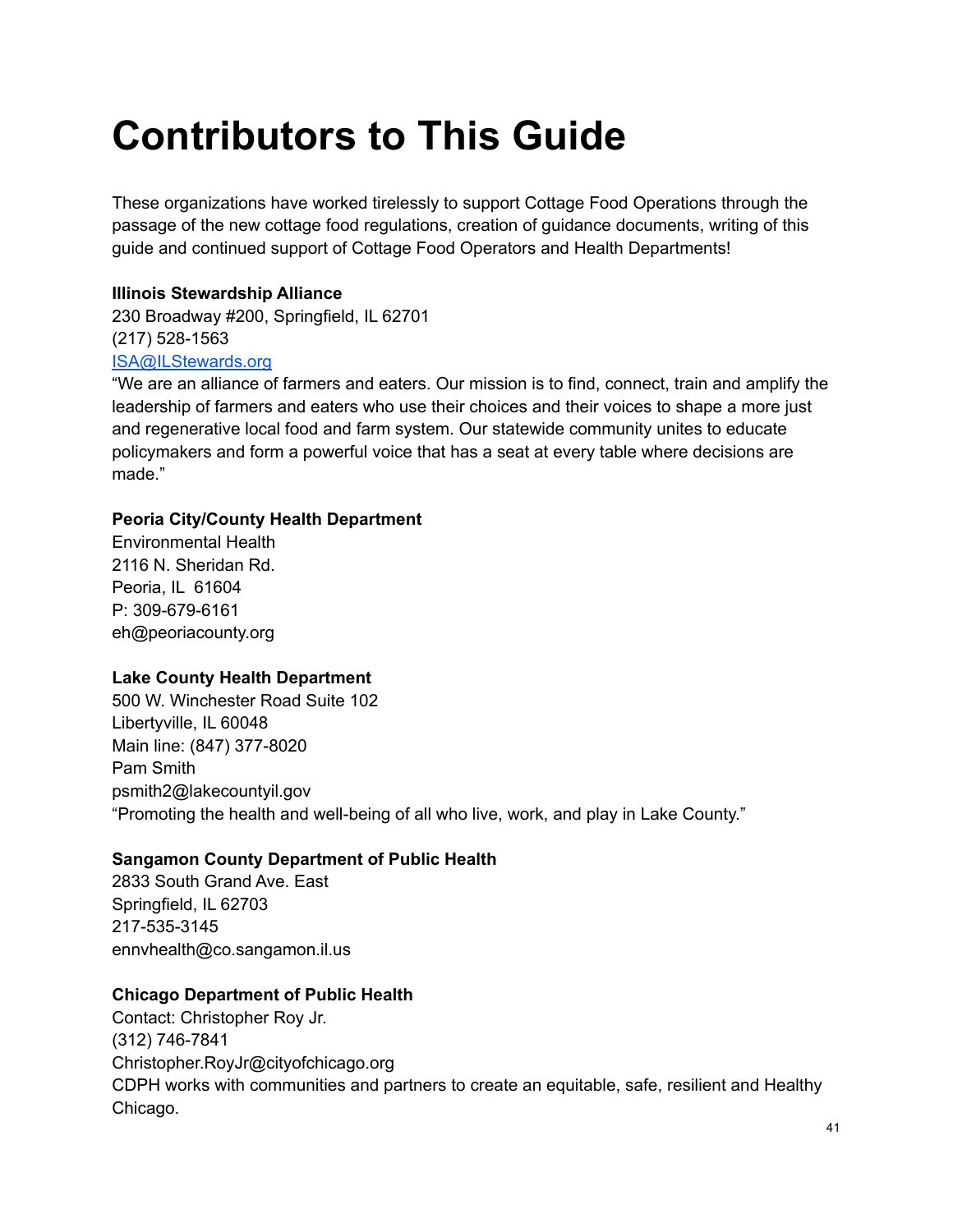### **Illinois Farmers Market Association (ILFMA)**

734 Remington Lane North Aurora, IL 60542 P: 630-240-1530

#### [info@ilfma.org](mailto:info@ilfma.org)

ILFMA supports local food and food systems by giving Illinois farmers markets and producers access to resources, education, and connections in order to grow healthier and economically vibrant communities

### **Chicago Food Policy Action Council**

#### [info@chicagofoodpolicy.com](mailto:info@chicagofoodpolicy.com)

"(CFPAC) co-develops, facilitates, advocates for, and supports implementation of policies that advance food justice and food sovereignty in Chicago and across the region."

### **Institute for Justice Clinic on Entrepreneurship**

6020 South University Avenue Chicago, IL 60637 (773) 834-3129 [clinic@ij.org](mailto:clinic@ij.org)

### [ij.org/ij-clinic-on-entrepreneurship/](https://ij.org/ij-clinic-on-entrepreneurship/)

The IJ Clinic on Entrepreneurship is a team of advocates, lawyers, and organizers that removes barriers for low-income entrepreneurs through free legal services, legislative advocacy, and community-building events. The IJ Clinic has stood up for hair braiders, street vendors, barbers, and home-based business owners, just to name a few. We believe legal complexities and confusing regulations should never hold back an entrepreneur who has a great idea for a business that could lift up a family, a neighborhood, or a whole industry. The IJ Clinic is proud to have worked closely with our allies on passing the Home to Market Act, and we are excited to see more cottage food entrepreneurs unleash their passion and creativity as they realize their ambitions.

### **Advocates for Urban Agriculture**

PO BOX 168083 Chicago, IL 6061 [info@auachicago.org](mailto:info@auachicago.org) (708) 629 - 1425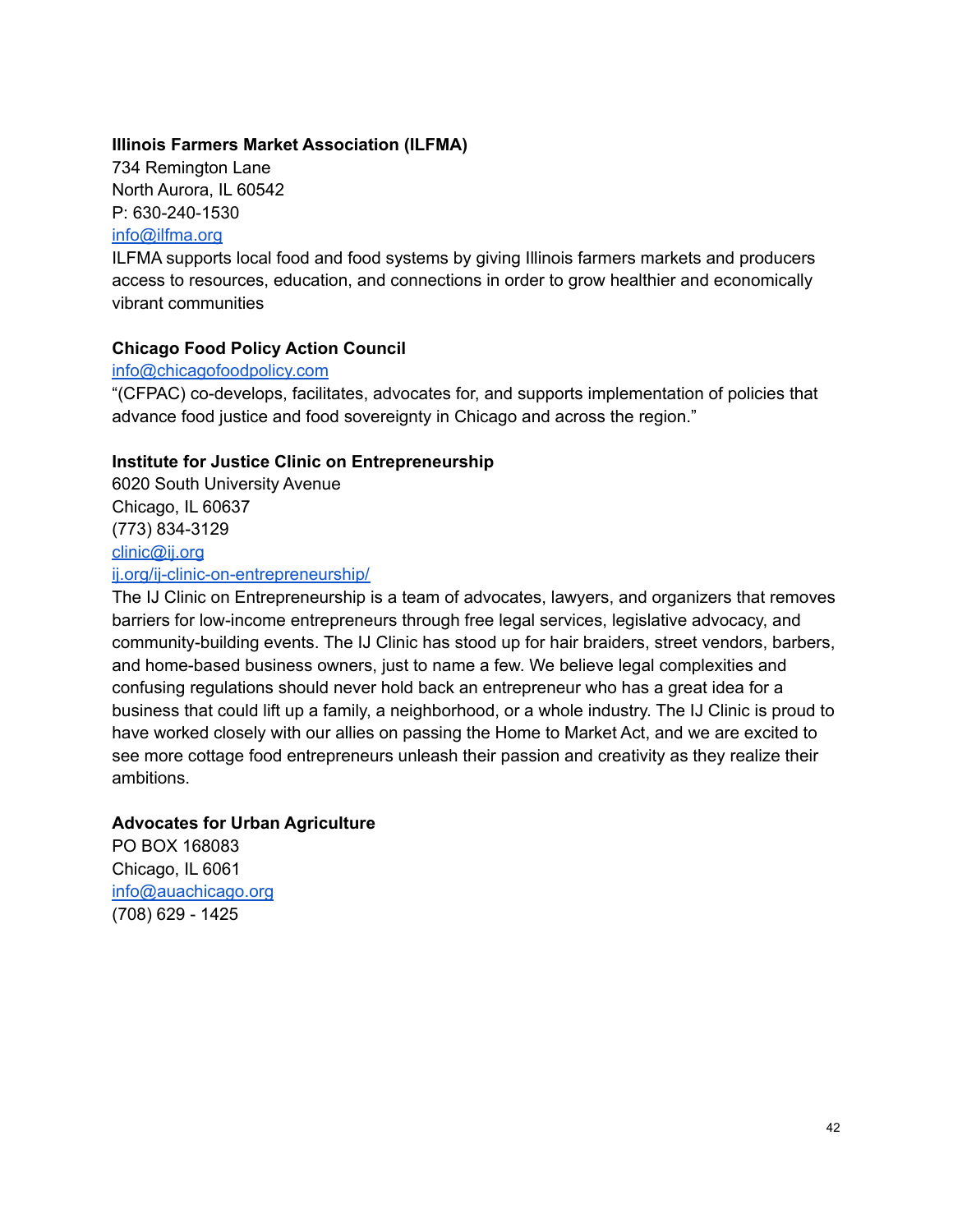### **IL State Board of Health / Illinois Department of Public Health**

525-535 West Jefferson Street Springfield, IL 62761 217-782-4977 IDPH Foods: dph.food@illinois.gov State Board of Health: susan\_m\_swider@rush.edu The Illinois Department of Public Health is an advocate for and partner with the people of Illinois to re-envision health policy and promote health equity, prevent and protect against disease and injury, and prepare for health emergencies.

#### **Illinois Specialty Growers Association**

1701 Towanda Ave Bloomington, IL 61702 (309)557-2155 (office) [RScavuzzo@ilfb.org](mailto:RScavuzzo@ilfb.org)

Illinois Specialty Growers Association (ISGA) is a united voice to support and advocate promotion, research, and education efforts within the industry. We strive to improve market opportunities and production quality for specialty crops grown in Illinois.

#### **Illinois Farm Bureau**

1701 Towanda Ave Bloomington, IL 61702 (309)557-2155 (office)

### [RScavuzzo@ilfb.org](mailto:RScavuzzo@ilfb.org)

Works to improve the economic well-being of agriculture and enrich the quality of farm family life.

### **University of Illinois Extension**

111 Mumford Hall (MC-710) 1301 W. Gregory Dr. Urbana, IL 61801 Phone: 217-333-5900 Find your local county [Extension](https://extension.illinois.edu/global/where-we-serve) office

The U of I Extension & Outreach Dept. is the flagship outreach effort of the University, offering practical education to help people, businesses and communities solve problems, develop skills, and build a better future. Extension educators located in county offices and specialists located on the U of I campus work together to develop & deliver in-depth programming in furtherance of research done at the University of Illinois. Extension staff travel to conduct programs in the areas of nutrition education, youth development, economic development, workforce preparedness, family health, financial security, and wellness, etc. throughout Illinois.